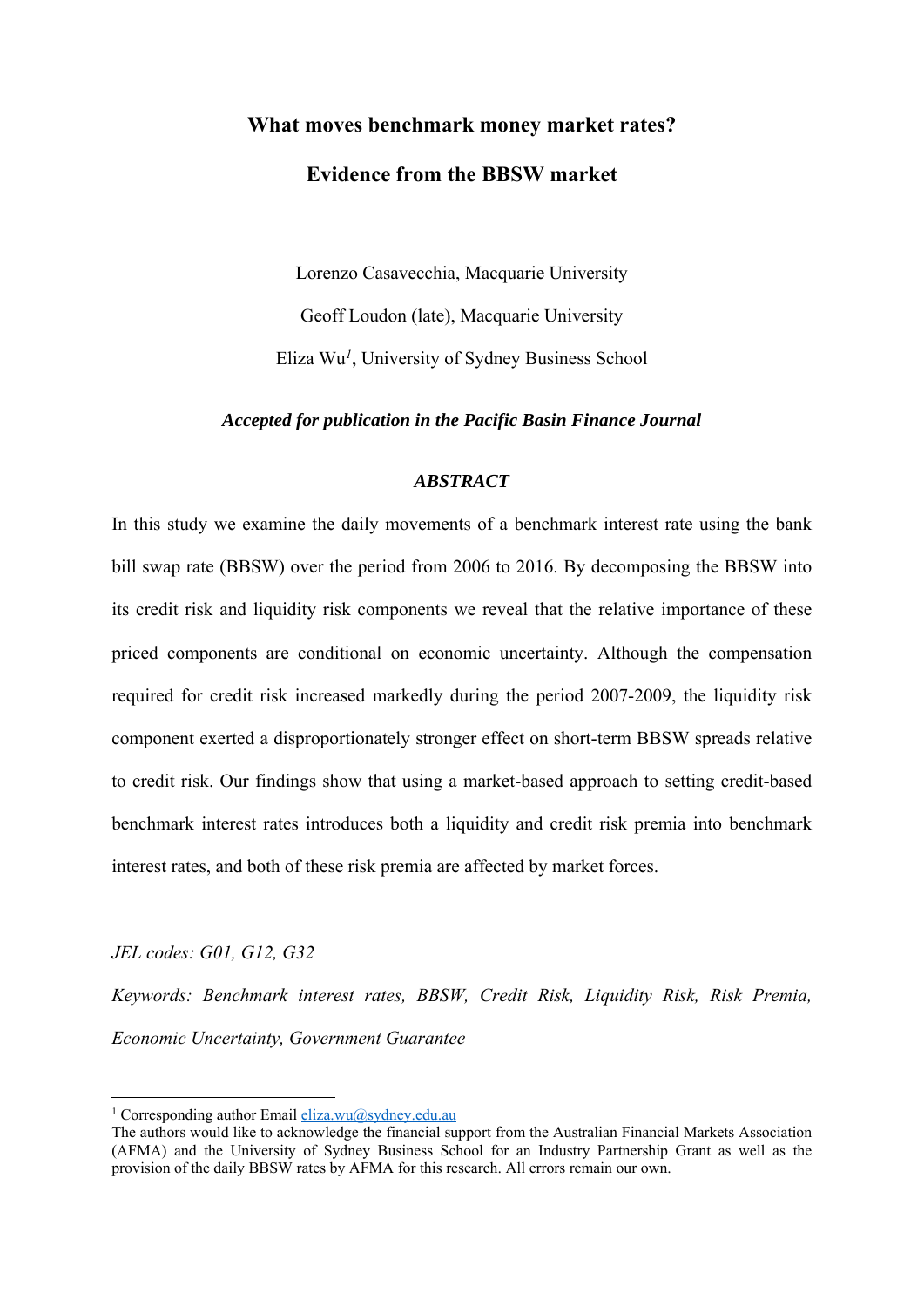#### *1. INTRODUCTION*

1

The setting of benchmark interest rates has received much attention from policy makers, financial market participants and academics since reports of rate rigging have come to light with regards to the setting of the LIBOR in the UK and BBSW in Australia. The interbank money market serves as an important conduit for banks within a financial system to manage interbank liquidity. These benchmark rates are also extensively applied in pricing financial contracts in the interest rate derivative market, and in the calculation of payments on hundreds of billions of dollars of securities, mortgages and corporate loans as the rates on these are typically priced as a spread relative to the interest rate benchmark. Despite their importance within financial markets, the influence of credit and liquidity risk factors in these uniquely market-determined credit-based benchmark rates over time is not well understood, especially in times of economic uncertainty.

The Bank Bill Swap rates (BBSW) are unique credit-based reference benchmark interest rates in the Australian market. These rates are commonly used by large prime banks as the reference rate to trade wholesale funds on an unsecured basis between themselves on the interbank market via shortterm bank bills for various tenors. BBSW rates were compiled by the Australian Financial Markets Association (AFMA) up until January 2017 from approved trading venues every business day at and around 10:00am, and are computed as the midpoint of the nationally observed best bid and best offer (NBBO) for prime bank eligible securities with maturity of between one and six months (primary calculation mechanism). 2 Prime eligible securities comprise bank accepted bills (BABs) and negotiable certificates of deposit (NCDs) issued by Australian prime banks.<sup>3</sup> The daily market-based rate setting mechanism used in the BBSW market in Australia to determine the BBSW rate at which

<sup>&</sup>lt;sup>2</sup> AFMA eligible prime banks include the following four major Australian banks: Commonwealth Bank of Australia, Westpac, ANZ Banking Group, and National Australia Bank. Prior to 27 September 2013, the BBSW was calculated as the trimmed average of mid-rates observed by 14 survey panelists at 10am each business day before the operational change to using the midpoint of the NBBO rates. The administration of the BBSW market was transferred to the Australian Securities Exchange (ASX) from the beginning of 2017, beyond the end of our sample period.

<sup>&</sup>lt;sup>3</sup> In normal market conditions eligible prime banks must post bids and offers across all the tenors included in the BBSW benchmark calculation at a maximum spread of 3 basis points for tenors of one, three and six months, and 4 basis points for tenors of two, four and five months.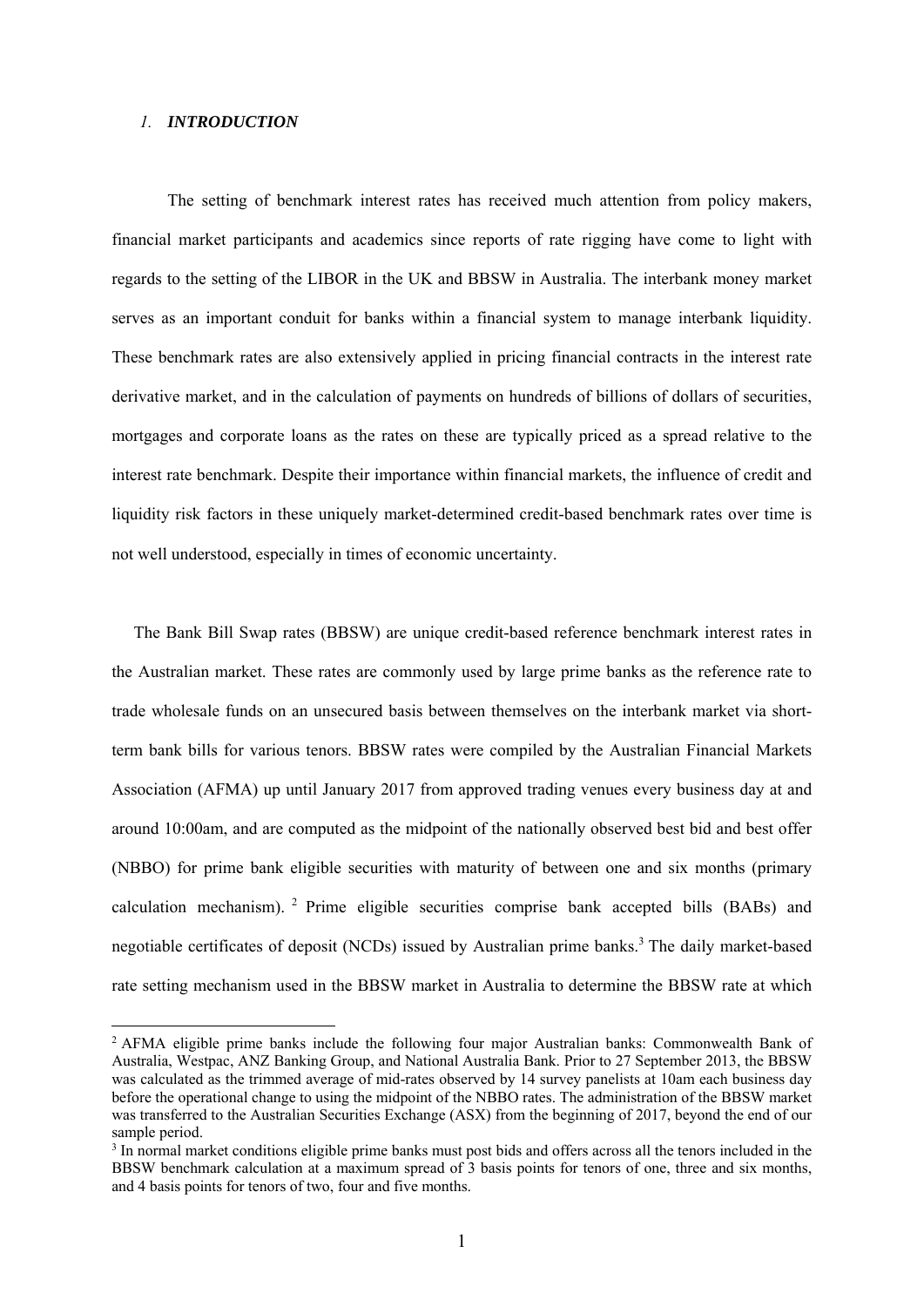transactions for prime eligible securities will take place provides an alternative laboratory for studying the sensitivity of these priced components in credit-referenced benchmark interest rates as these interest rate components have previously been identified in the pricing of longer-term corporate bonds (see for example, Shin and Kim, 2015) but are empirically difficult to capture when modelling shorter-term interbank money markets that are thought to be 'near risk-free' in stable times.

There is relatively scant empirical evidence on the determinants of banks' wholesale unsecured funding costs, particularly within a smaller and more domestically orientated and transparent money market like that existing in Australia. As the benchmark interest rates are transaction based and the rate is set at a set time on a daily basis based on the demand and supply forces in the underlying market for unsecured bank borrowing, the market forces are likely to impose even greater disruptions in times of financial market turmoil. It is critical to understand the driving forces in these markets as they serve as barometers on the financial health of any economy and can change abruptly in times of financial crises (Taylor and Williams, 2009; Gefang et al., 2010; Olsen et al., 2012).

In this study, we focus on 3 key research questions: What is the likely impact of credit risk and liquidity premia on the time series variation of BBSW at different tenors? Is the divergence of spreads at longer terms from those at shorter terms suggestive of changing liquidity conditions in the interbank market? What are the determinants of these credit and liquidity risks? To the best of our knowledge we are not aware of any study that has comprehensively investigated the counterparty risk and market and funding liquidity components of such money market benchmark rates at different tenors. This is an issue of particular interest to market participants and regulators alike as these benchmark interest rates are critical to the plumbing of any financial system.

To understand the driving forces of the movement of BBSW, we decompose the risk premia contained in BBSW rates into two key factors, which are counterparty credit risk premium (*CRDRISK*) and liquidity risk premium (*LIQHOARD*). As banks' funding liquidity (i.e., liquidity premium) cannot be directly observed, following prior studies like McAndrews et al. (2008) and Remolona et al. (2008),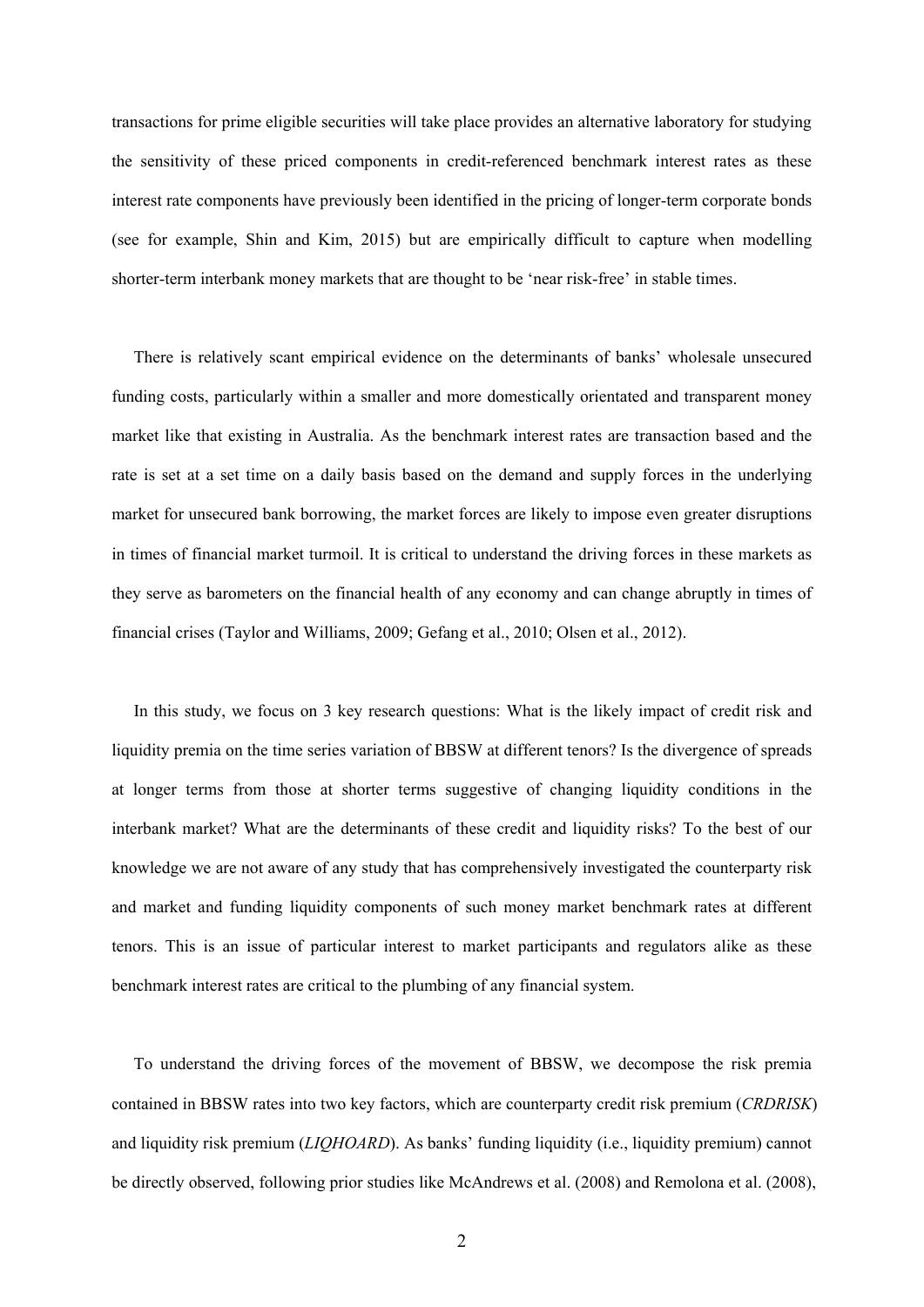we first derive a credit risk premium for the Australian interbank market by using the prices of credit default swaps (CDS spreads) for the four AFMA eligible prime banks and hypothesizing a very conservative recovery rate of 40% given default. We then assume that BBSW rate (in excess of the OIS rate) is comprised of only credit and liquidity components. Hence, the difference between the excess BBSW rate and our estimated credit premium (*CRDRISK*) represents the residual liquidity component (*LIQHOARD*). To further investigate the determinants of the liquidity component, we use a set of proxies, which are derived from trading data and disclosures of the Reserve Bank of Australia (RBA), to measure funding liquidity and market liquidity. We find that funding liquidity plays a more important role than market liquidity in determining liquidity risk component of BBSW rates. For the credit risk component, we not only examine the minimum set of determinants indicated by previous research, which are financial leverage, firm-specific volatility and the slope of the yield curve, we also control for the volatility level of CDS premia and the uncertainty of the market expectations about banks' earnings. Overall, the structural determinants of the credit risk premium are consistent with those identified theoretically (see for example, Heider, Hoerova, and Holthausen, 2015 and references therein). Our results are robust to the inclusion of time fixed effects and the first difference estimation.

In general, we find that both liquidity and credit risk drive movements in the BBSW over time as these are effectively short term interest rates on market- and credit-based instruments. However, the relative importance of these priced components are conditional on economic uncertainty, with the liquidity premium being the main fluctuating economic driver of the BBSW spread and credit risk being a more stable and constant low key driver. Moreover, the compensation required for credit risk significantly increased during the midst of the tumultuous 2007-2009 period but under normal market conditions the liquidity components play a more dominant role in driving short-term BBSW movements. This is an important result which delineates from the extant literature that has focused on other international reference benchmark rates or interest rate spreads in the absence of either implicit or explicit government protection on banks operating in these interbank markets. In Australia, in the height of the 2008 Global Financial Crisis (GFC), the Australian government introduced a guarantee on large deposits and wholesale debt that was utilized by the domestic prime banks that also operated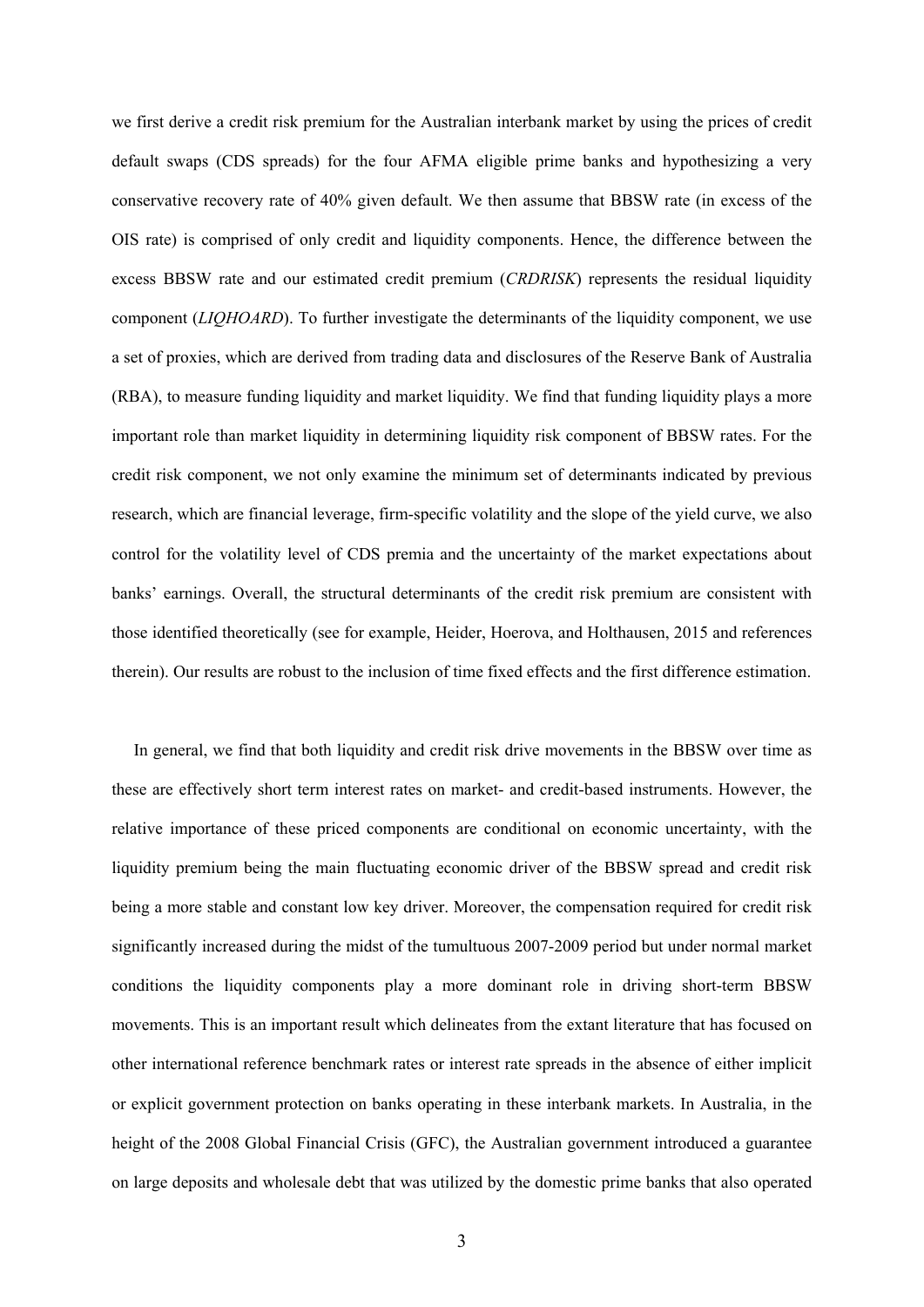in the BBSW market (see Luong et al., 2017 and references therein for further details). Our empirical evidence, consistent with Bollen et al.'s (2015) study on Australian bank risk through the GFC indicates that market perceptions of bank risks changed when the government explicitly provided guarantees on banks' public debt and we find as a result of this counterparty risk became relatively less of a concern in the interbank market during 2008. Our empirical results imply that using a market transaction approach to setting credit-based benchmark interest rates introduces both a liquidity and credit risk premia into benchmark rates and both are subject to changing market forces and fluctuate over time especially in response to economic uncertainty.

A better understanding of the economic factors that influence the behavior of BBSW is important for several reasons. First, since these benchmark rates are used at different maturities as default reference rates, an increase in the BBSW term premia would not only affect the liquidity of many classes of fixed income and derivative contracts but also reduce real-sector investments. Second, there has been a decline over recent years in the turnover of prime bank paper used to calculate BBSW as banks have gradually pulled back from interbank transactions fearing possible allegations of rate rigging. The decreasing turnover in the interbank market raises concerns that BBSW might become a less widely used benchmark rate in the future. Thus, understanding the economic forces behind BBSW changes would strengthen market confidence in the robustness of the BBSW to changing interbank market conditions, and mitigate the risk that a sudden rate shift might be misinterpreted as evidence of market manipulation. Third, the regulator has recently proposed to compute BBSW as the volume-weighted average price (VWAP) of market transactions during the rate set window. It is therefore important to investigate whether the interbank market liquidity mitigates or amplifies shocks to the BBSW rate setting process.

The remainder of this paper proceeds as follows: Section 2 surveys the related literature. Section 3 details the data sources. Section 4 discusses our empirical strategy and Section 5 reports summary statistics and our main findings. Finally, Section 6 concludes.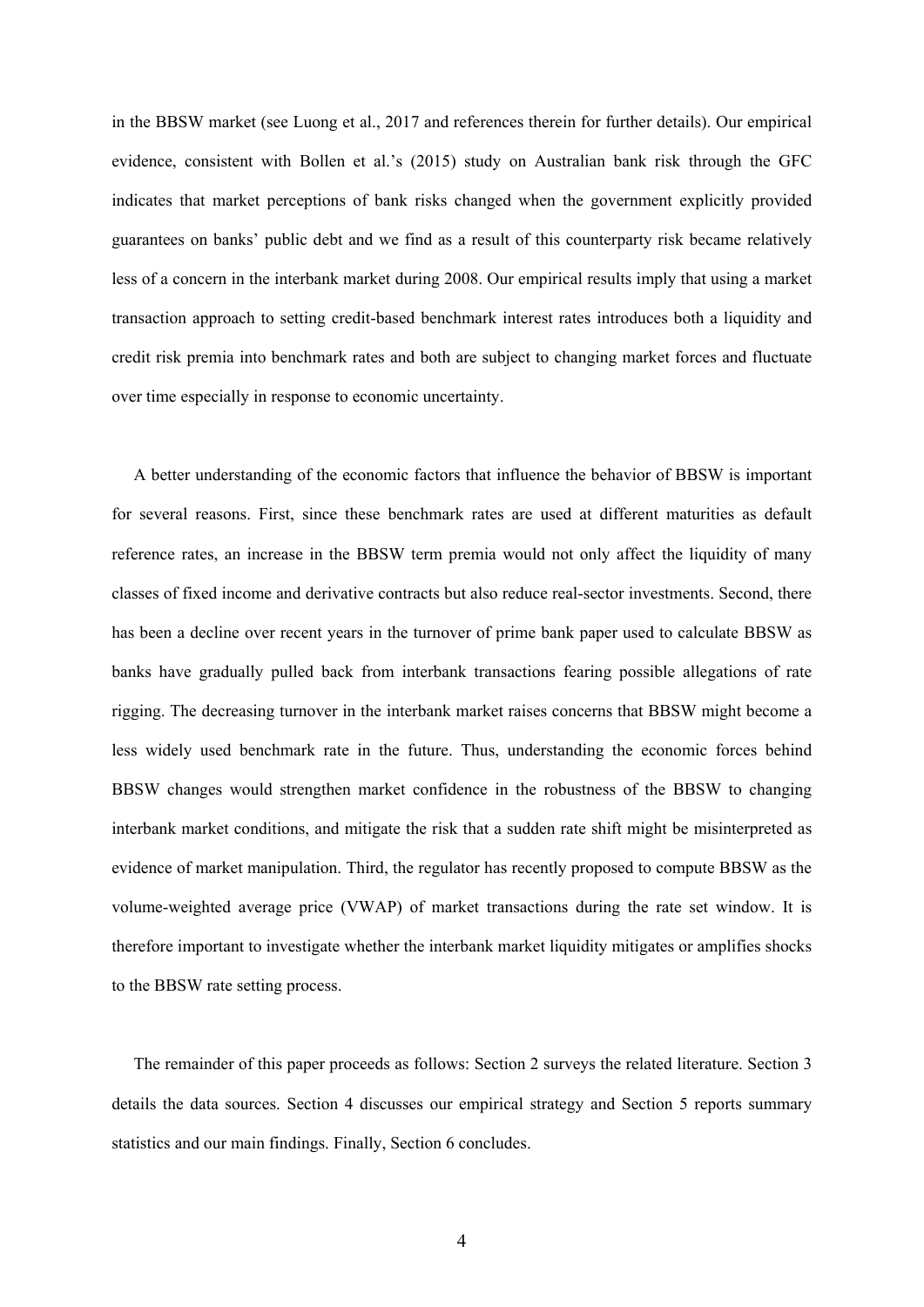#### *2. RELATED LITERATURE*

The interbank market is of great interest and debate among financial market participants and academic researchers, especially during the post Global Financial Crisis period.

There are two key strands of literature related to our research. First, the relationship between credit risk of individual banks and interbank rates. Consistent with other global unsecured short-term money market benchmark rates such as LIBOR and EURIBOR, the BBSW rate is based on the borrowing costs of major banks, with bank credit risk embodied in the rate. It follows that a rise in unsecured BBSW rates at different maturities could reflect increased compensation demanded by risk-averse lenders against *counterparty risk*. Several theoretical models relate the increase in interbank rates to the worsening of the credit risk of individual banks in the presence of asymmetric information (see e.g., Flannery (1996), Freixas and Jorge (2008), and Heider, Hoerova, and Holthausen (2015)). The main assumption of these models is that adverse selection originating from credit-risk uncertainty would lead lenders to "hike" interbank benchmark rates hence contributing to a market-wide drying up of liquidity. Furthermore, the model proposed by Heider, Hoerova and Holthausen (2015) has important implications. The theory shows that there is an opportunity cost of holding liquid assets due to the endogeneity of liquidity in the banking industry. In addition, Heider, Hoerova and Holthausen argue that the interaction of asymmetric information and the endogenous liquidity can cause a novel form of market break-down in which no interest rate is compatible with trade in the interbank market. Empirically, using interbank loan-level data in Germany, Bräuning and Fecht (2016) provide evidence of the role that asymmetric information played in impacting interbank rates. Specifically, they find that, opaque borrowers obtain lower rates from their relationship lenders, compared to other lenders, implying that relationship lenders may have more inside information and hence are able to provide lower rates to the opaque borrowers. Similar results can also be found in Cocco, Gomes and Martins (2009). Maggio, Kermani and Song (2016) shows that the impact of relationship on the ability to access liquidity is especially strong during periods of market turmoil, implying that lenders concern more about counterparty risks during turmoil and hence are reluctant to lend to needy institutions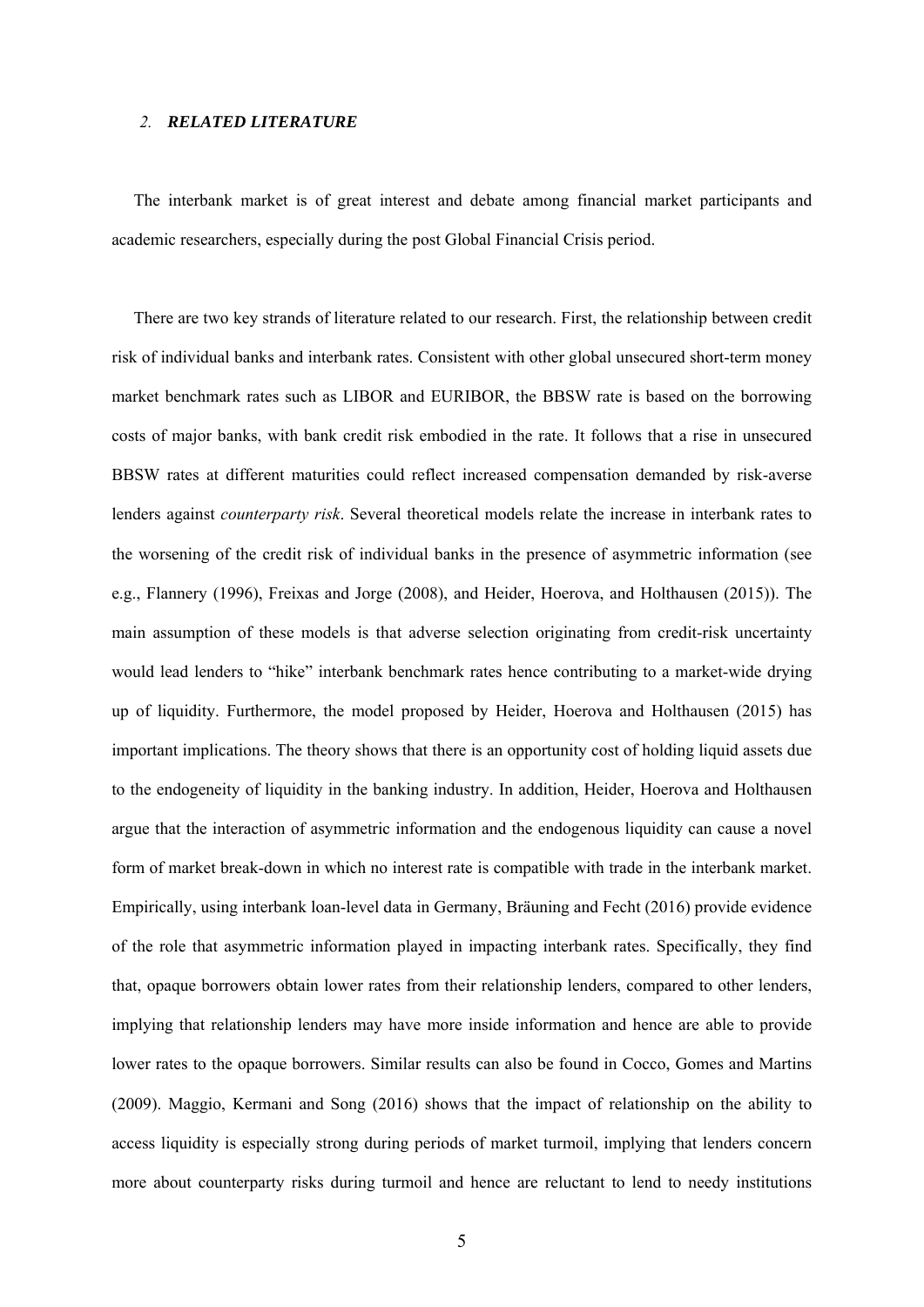except the lenders' closest ties. Furfine (2001) demonstrates that interest rates negotiated in the interbank market reflect borrowing banks' credit risk. Not only does this piece of evidence indicate that banks could be effective monitors of other banks, but it also verifies the critical role of counterparty risk in determining interbank rates. Ejsing et al. (2012) disentangle credit and liquidity premia in French and German sovereign bond markets and find that dramatic decrease in expected future monetary rates and the strong downward pressure on the core-country yields disguised the increase in sovereign credit premia during the global financial crisis. Similarly, Poskitt and Waller (2011) also find that liquidity and credit risk effects vary in influencing the on- and off-shore interest rate differential for New Zealand. The interplay between liquidity and credit risk effects are pervasive around the world and the unique rate-setting mechanism in Australia affords an appropriate laboratory to disentangle these two forces over time and under varying market conditions. In this context, the time series variation in unsecured BBSW benchmark rates are capturing the inherent credit risk of individual banks operating in the Australian financial system at any point in time as well as market concerns regarding fluctuations in funding liquidity conditions.

Second, other studies attribute the level of and variation in interbank benchmark rates to lending disruptions due to *liquidity hoarding*. This phenomenon refers to an increase in interbank rates for term borrowings – or reduction in the average maturity of term interbank lending – by the lender to stack up precautionary liquidity reserves even when borrowers have high credit quality. Liquidity hoarding played a major role in the determination of interbank rates in the US and European markets during the financial crisis while the credit factor appeared to account for only a small percentage of these rates. One of the reasons for this was that banks granted credit lines or a "liquidity backstop" to off-balance-sheet structured investment vehicles and conduits used by sponsoring banks to raise funds (see Brunnermeier, 2009). The increased uncertainty about if and when these lines could be withdrawn made banks reluctant to lend beyond very short maturities in the interbank markets causing interbank rates to rise. Acharya and Skeie (2011) develop a model of liquidity hoarding where even strong banks with low credit risk are unable to access liquidity in the interbank market if lenders face significant short-term rollover risk. In their model, the inability of a lending bank to roll over its own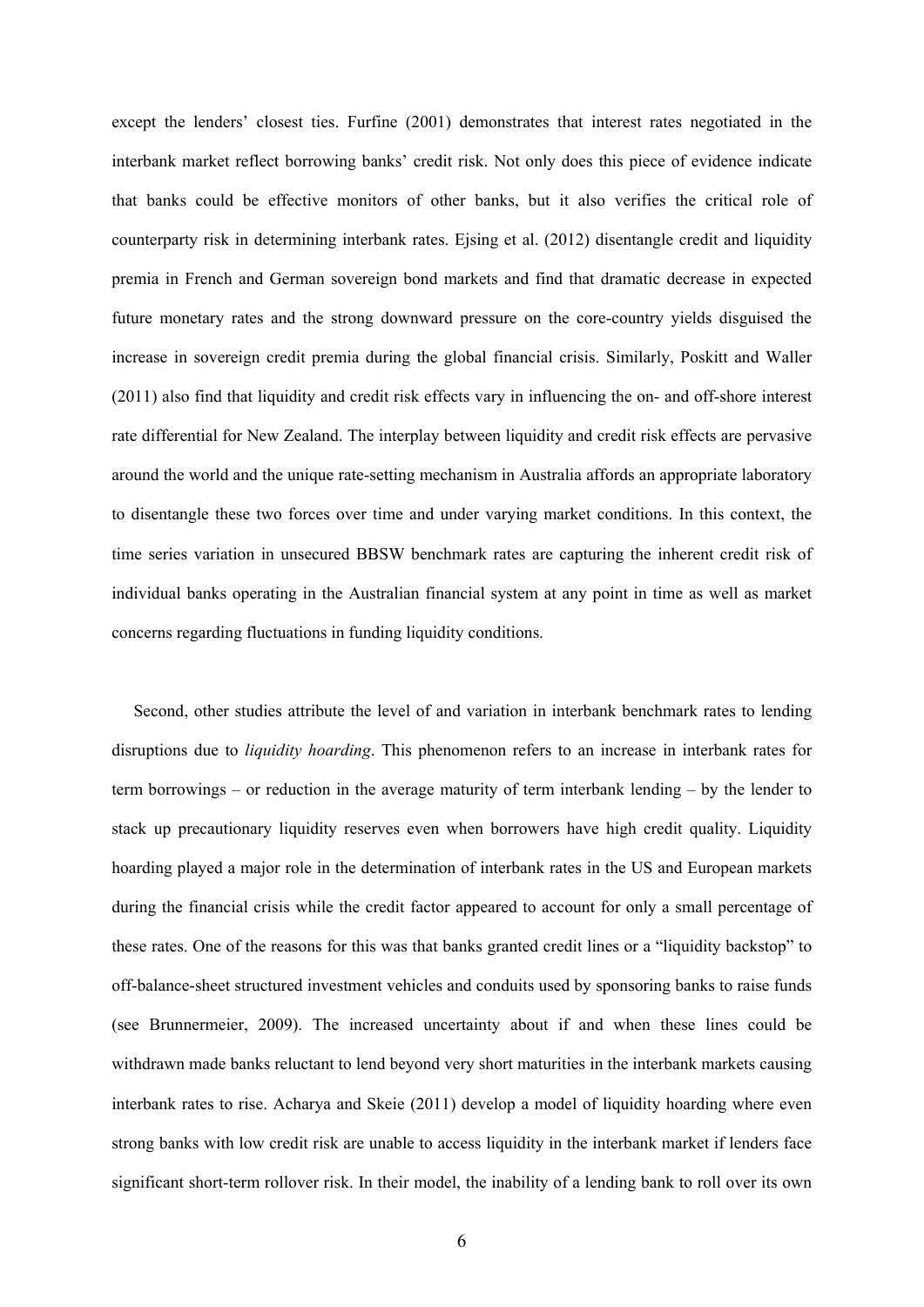debt increases its precautionary demand for liquidity hence sending shock waves through the interbank market. Diamond and Rajan (2011) propose a model where more liquid financial institutions could depress lending by demanding elevated required rates of return to banks facing a potential risk of forced fire sales. Brunnermeier and Pedersen (2008) develop a model where higher asset price volatility causes traders' margins or haircuts to increase, and worsens funding liquidity risk. Allen, Carletti, and Gale (2009) argue that an increase in asset price volatility pushes banks to elevate precautionary liquidity reserves. The consequence of liquidity hoarding is severe because it is costly for needy banks to create liquidity (Heider, Hoerava and Holthausen, 2008). Banks with liquidity shortages have to sell assets to obtain liquidity. According to Acharya, Gromb and Yorulmazer (2012), however, when assets are bank-specific and surplus banks have powerful bargaining position, needy banks cannot sell their assets efficiently. This inefficiency is more acute in financial crises where the outside market is weaker, and can only be mitigated by the intervention of Central Banks, who act as the lender-of-last-resort (LOLR) facilities. Using a novel data set on euro area overnight unsecured interbank transactions, Garcia-de-Andoain, Heider, Hoerava and Manganelli (2016) show that the central bank liquidity provision replaced the interbank market and enhanced the supply of liquidity during the sovereign crisis but the impact of central bank liquidity provision is highly heterogeneous. In addition, the fear of contagion effect may cause banks to reduce lending and hoard liquidity even further (see e.g., Allen and Gale, 2000; Iyer and Peydro, 2011). By examining German banks' behaviour in ECB's repo auctions, Fecht, Nyborg and Rocholl (2011) show that, not only a bank's own liquidity, but also other banks' liquidity, determine the rate a bank pays for liquidity.

## *3. DATA*

Our daily data on BBSW rates over 3 and 6 months is from the Australian Financial Market Association (AFMA). We collect from the RBA the daily volume of first-leg securities including authorized deposit-taking institutions (ADI) securities, residential mortgage-backed securities, assetbacked commercial papers traded by RBA under repurchase agreement (repo) contracts in OMO, daily exchange settlement (ES) balances in the interbank market, and the lowest rate and number of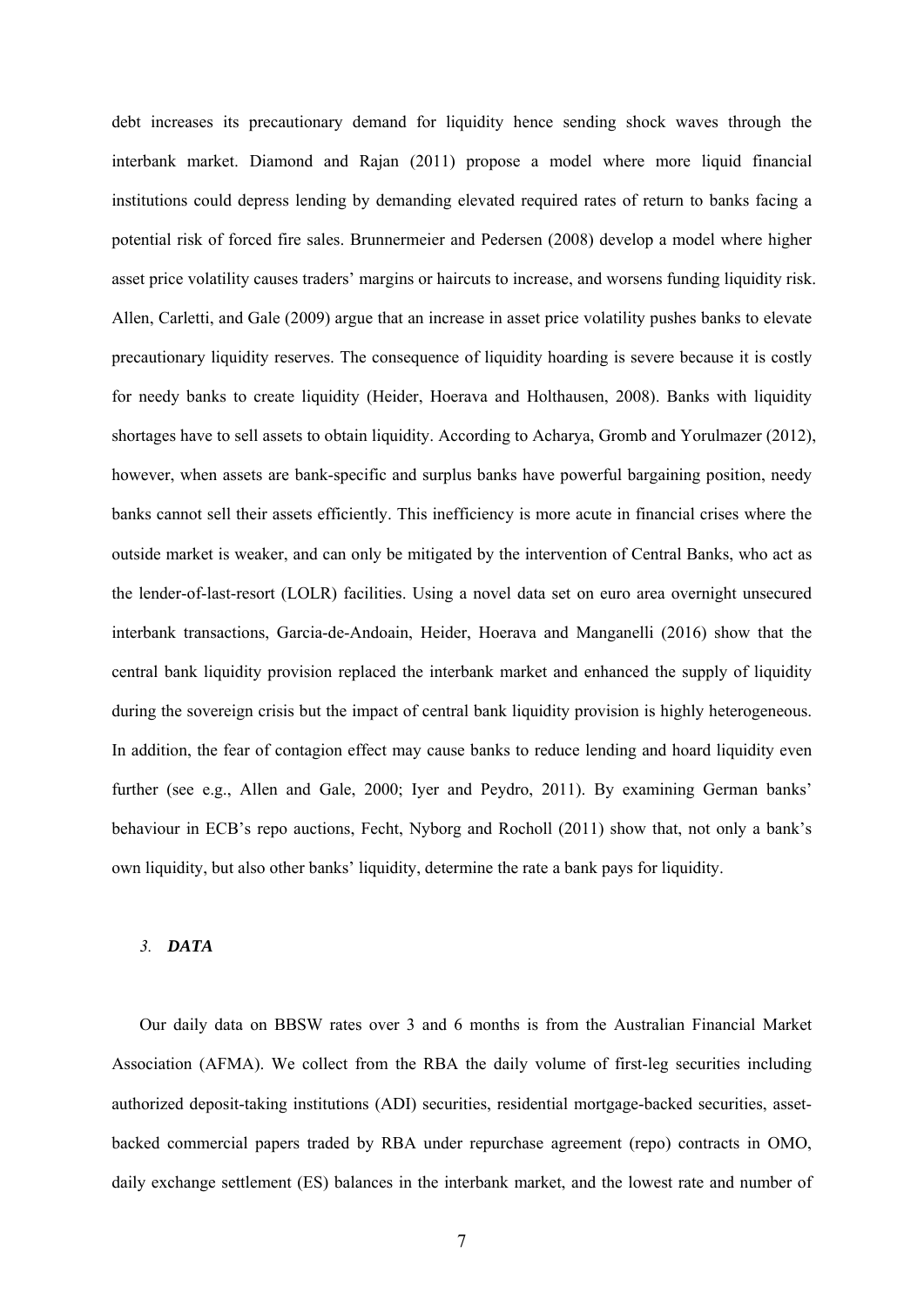days of repo contracts dealt by RBA. The data on the Overnight Index Swap (OIS) and yield curve is obtained from Bloomberg. The data on the 5 year credit default swap (CDS) spreads for the four AFMA eligible prime banks is sourced from MARKIT. Last, the data on prime banks' leverage and idiosyncratic risk is obtained from Datastream. Our sample covers the sample period from 2006 to 2016, and contains a total of 2,515 observations.

Figure 1 illustrates the swap spread for 3-month (*SPREAD3M*) and 6-month tenor (*SPREAD6M*). The variable *SPREAD3M* (*SPREAD6M*) is computed as the difference between the BBSW 3-month (6-month) tenor and the overnight index swap (*OIS*).<sup>4</sup> The observation period starts in October 2013 following the adoption by AFMA of a new automated process to extract BBSW rates. In the absence of any frictions, *SPREAD3M* would reflect the daily compensation required by interbank lenders against bank default risk and/or any premium to induce investors to transact in or to hold comparatively illiquid assets. The figure shows the existence of significant daily variation in the primary measure of interbank stress (*SPREAD*), ranging between 0 and 50 basis points. This variation explains in excess of 30% of the daily variations in the BBSW.

#### [Insert Figure 1 about here]

## *4. METHODOLOGY AND RESEARCH DESIGN*

1

We model the structural forces that move the BBSW by decomposing the risk premia contained in the BBSW benchmark rates into two key factors reflecting compensation for counterparty risk in the interbank market (*CRDRISK*) and any premium associated with liquidity demand of borrowing banks (*LIQHOARD*). Disentangling credit from liquidity factors in the BBSW term premia is difficult as we are not able to observe banks' funding liquidity. As such, we follow the approach proposed by

<sup>4</sup> The overnight index swap (OIS) measures market forecasts of the RBA cash rate. The OIS does not reflect interbank credit risk because it does not involve any exchange of principal (credit risk is also mitigated by collateral and netting arrangements). Similarly, it does not contain liquidity premia as there is no exchange of cash at inception of the swap agreement hence it cannot be used for funding purposes.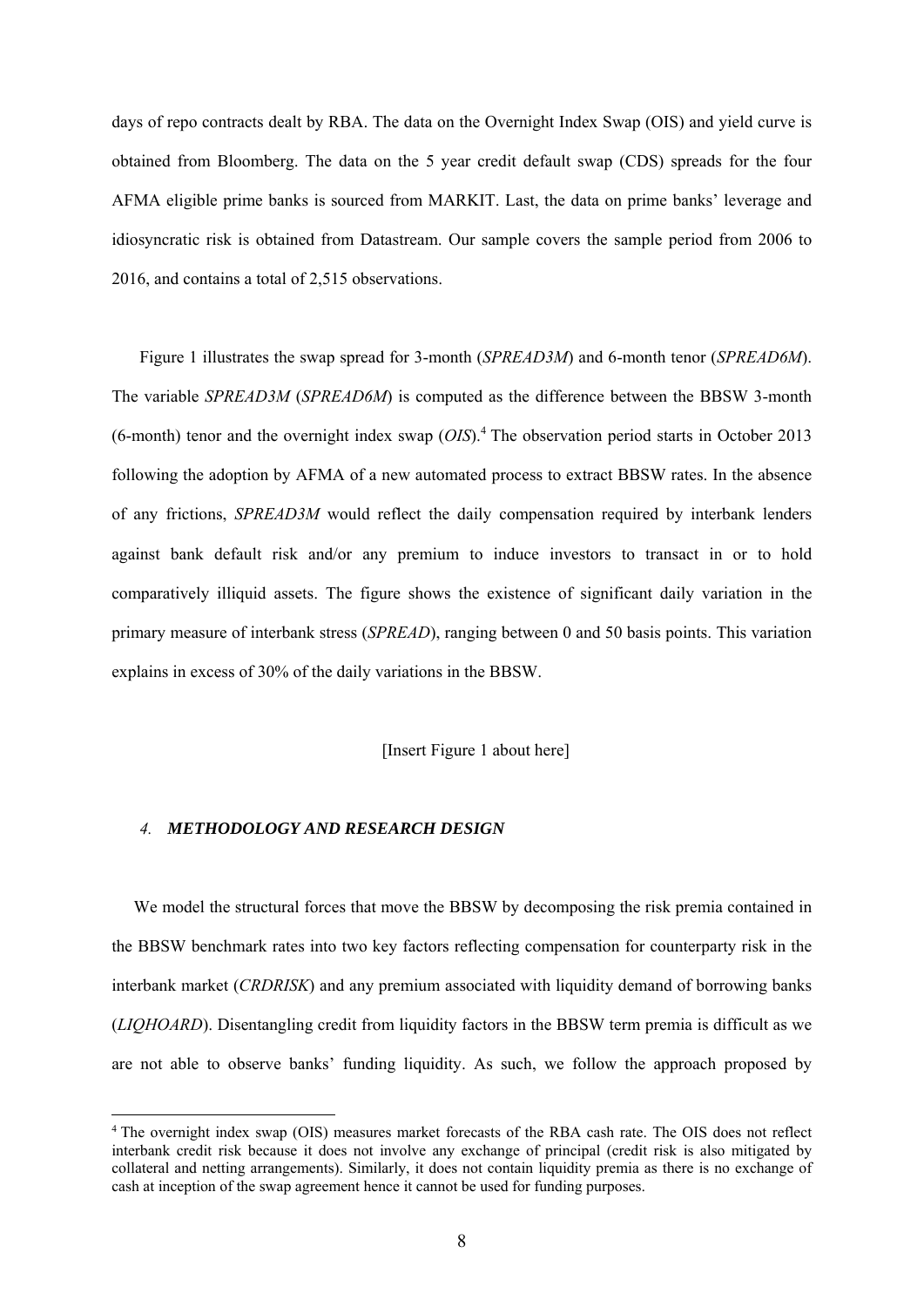McAndrews et al. (2008) and use the prices of credit default swaps (CDS) for the four AFMA eligible prime banks to derive a proxy of credit risk premium for interbank loans, *CRDRISK*. Specifically, we first derive the risk-neutral default probabilities of the CDS reference entity assuming a very conservative recovery rate of  $40\%$  given default.<sup>5</sup> This probability is then used to infer the "fair" credit spread in excess of the OIS rate for obtaining 12-month funds in the interbank market. The final step is to compute the median of these estimated credit spread, *CRDRISK*, across the four AFMA eligible prime banks.

Next, we assume that any difference between BBSW rates and the proxy for *CRDRISK* reflects the residual liquidity component of the interbank rate (see Bank of England, 2007):

$$
SPREAD3M_t = CRDRISK_t + LIQHOARD_t \qquad (1)
$$

where *SPREAD3M* is the difference between the BBSW with 3-month tenor and the 3-month OIS rate.<sup>6</sup> A caveat of this decomposition is that it implicitly assumes that liquidity premium and credit risk components are uncorrelated. However, if the two components are interrelated and compound each other, the CDS spread also captures the premium related to endogenous default driven by interbank liquidity. In this case, the liquidity measure *LIQHOARD* would underestimate the total liquidity component of the benchmark rate. To the extent that we are not overestimating this liquidity component, we would err on the side of conservative estimates. To identify the drivers of the spread between BBSW and OIS rates, we further decompose *CRDRISK* and *LIQHOARD* into several factors reflecting the characteristics of the banks operating in the interbank market as well as market-wide conditions.

<u>.</u>

<sup>&</sup>lt;sup>5</sup> Although average recovery rate of unsecured corporate debt under each CDS contract are known to be around 40%, there is no publicly available data on recovery rates of interbank loans. Since the interbank loans are claims senior to the unsecured corporate debt, it is reasonable to assume that they should have a higher recovery rate than unsecured corporate debt. Kuritzkes, Schuermann and Weiner (2005) provide evidence that recovery rates of interbank loans could be as high as 90%.

<sup>&</sup>lt;sup>6</sup> Our main variable of interest is the *BBSW3M* as this rate is the most liquid benchmark rate on approved trading venues, although bank papers are also issued regularly for 6-month tenor. For robustness, we will repeat the BBSW decomposition analysis using benchmark rates with 6-month tenors (*BBSW6M*).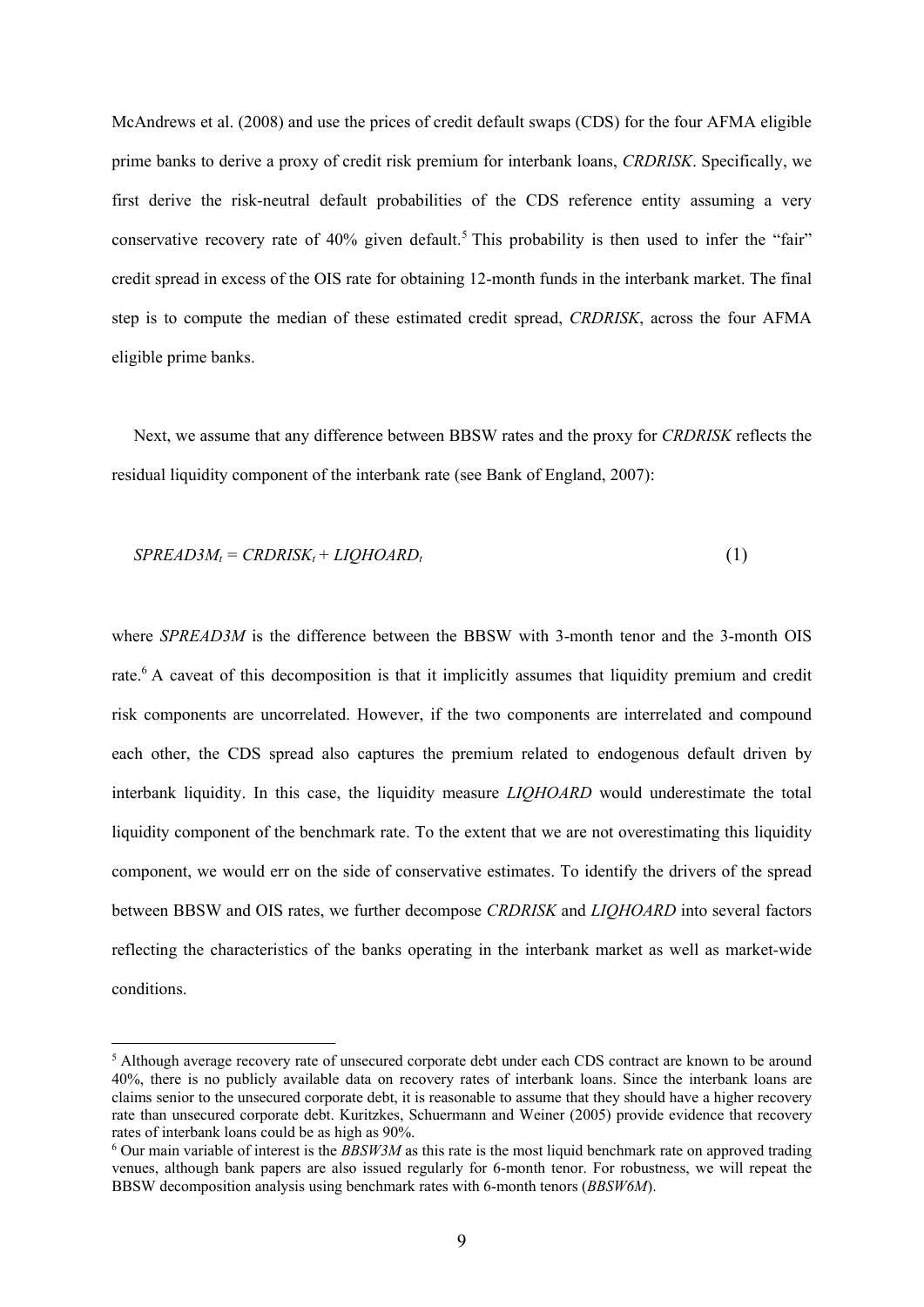Our first multivariate regression entails the decomposition of interbank liquidity, *LIQHOARD*, into funding liquidity risk and market liquidity risk (see Brunnermeier, 2009). Although we cannot observe directly the funding needs of the prime banks in the interbank market we use several measures provided by the RBA to quantify the degree of funding liquidity needs in the interbank market. Specifically, the RBA publishes daily aggregated information of the volume, maturity, cutoff rates of repo transactions as part of its Open Market Operations (OMO). In addition, the RBA also discloses daily measures of direct liquidity injections in the interbank market in response to daily liquidity needs of eligible banks.<sup>7</sup> It follows that our decomposition of the liquidity premium in the interbank market can be expressed as follows:

 $LIOHOARD_t = a + [b. RPMATURITY_t + c.(RPRATE-OIS)_t + d.ELY2QUAL_t + e.ELIODEM_{1,t} +$  $f.FLIQDEM_{2,t} + [g.MKTLIQ_t] + \varepsilon_t$  (2)

where *LIOHOARD* is the non-default or liquidity component of the BBSW-OIS spread on day t. We use several proxies that quantify directly the extent of funding liquidity needs in the interbank market: (i) the *RPRATE-OIS* is the repo spread computed as the difference between the repo rate and the OIS rate, where the repo rate is the daily lowest repo rate dealt by the RBA through OMO for each term dealt. The loading of *RPRATE-OIS* is expected to be positive as worsening of funding liquidity will create tensions on the (reverse) repo rates; (ii) the variable *RPMATURITY* which is the number of days of repo contracts. We expect the sign of *RPMATURITY* to be negative as longer repo terms are likely to lower the uncertainty of funding for counterparties and encourage greater liquidity in the underlying market for bank paper (see Debelle, 2008). Next, we include the variable (iii) *FLY2QUAL* which is defined as the spread between the repo rate on highly-liquid collateralized (quasi-)

<u>.</u>

<sup>7</sup> Banks maintain with the RBA an aggregate balance of funds in their Exchange Settlement (ES) accounts which represent their primary source of liquidity to clear transactions amongst themselves without affecting (but simply redistributing) the aggregate balance. Whenever banks transact with the RBA to demand liquidity (ES deficit), they cause ES unbalances which could lower the cash rate below the target within the corridor of ±25bps. To neutralize the effect of ES unbalances on the target cash rate, the RBA intervenes with OMO by injecting (if ES deficit) or withdrawing (if ES surplus) liquidity in the repo market. The size of any deviations from the target rate measures the effectiveness of RBA's daily interventions in the interbank market. During the financial turmoil of 2007-2008, for instance, ES aggregate balance peaked at \$16 billion from its long-term average of \$750 million, reflecting the dramatic liquidity injection of the RBA in the ES system aimed at containing any deviations of the cash rate from the target (in total, there were 6 deviations of -1bps and 1 deviation of -2bps).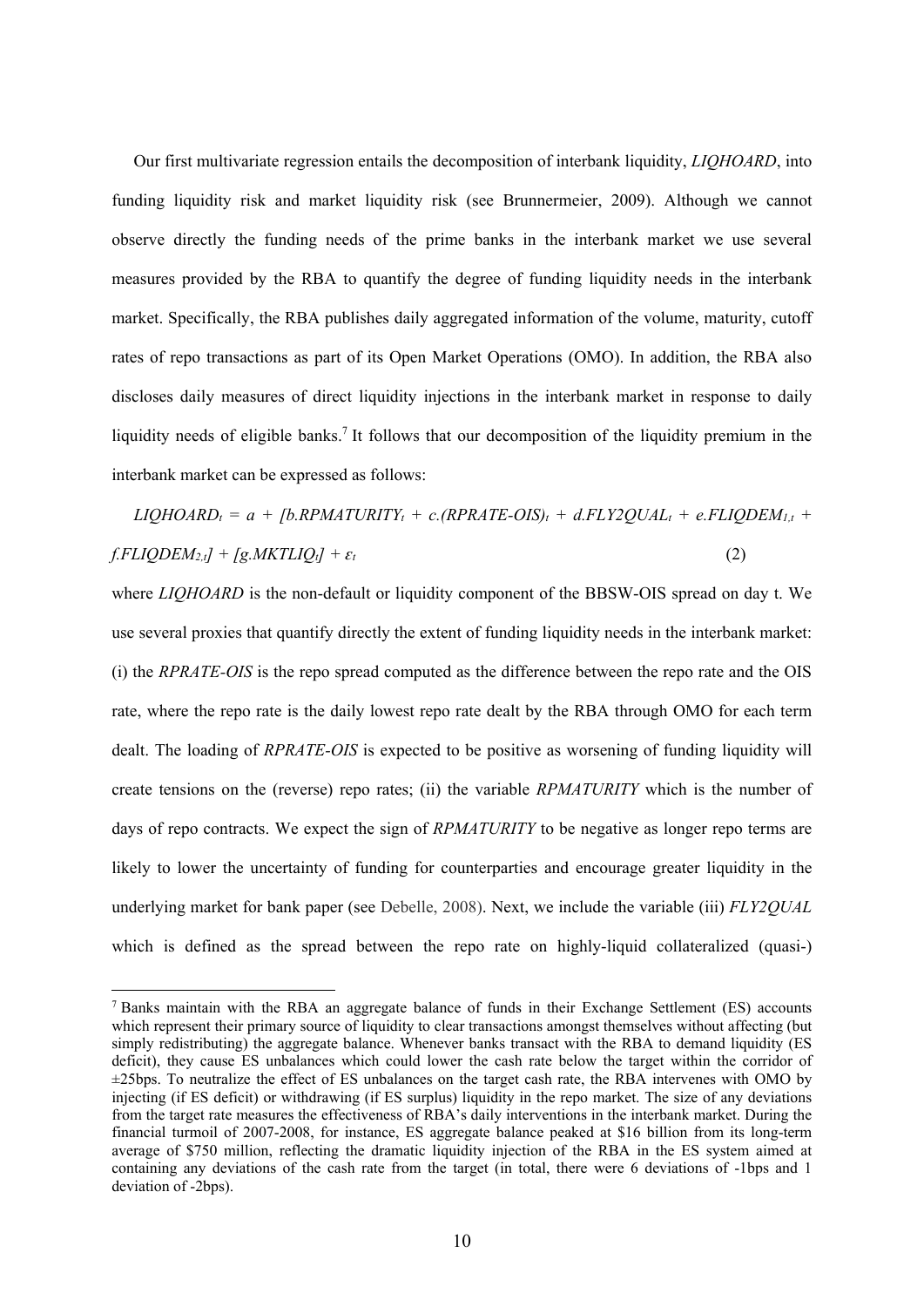Commonwealth Government securities (CGS) and the repo rate on less-liquid collateralized securities (e.g., Authorised Deposit-taking Institutions issued securities (ADI), Residential Mortgage Backed Securities (RMBS), and Asset Backed Commercial Paper (ABCP)). This spread would become increasingly negative during periods of heightened illiquidity in the interbank market as dealers' demand "flies" to high quality risk-free assets such as CGS (either GC1 or GC2) and away from collateralized ADI securities hence causing CGS repo rates to trade persistently below those of ADI securities. <sup>8</sup> Hence, *FLY2QUAL* is expected to be negatively related to liquidity premium; (iv) *FLIQDEM<sub>1</sub>* which represents the daily volume of first-leg securities (ADI-issued securities (ADI), residential mortgage-backed securities (RMBS), and asset-backed commercial papers (ABCP)) bought (if positive) or sold (if negative) by the Reserve Bank of Australia under repo contracts dealt in OMO. An increase in the daily amount of repo contracts bought (sold) by the RBA captures the extent of funding liquidity demanded (supplied) by banks in the interbank market. As such, we expect *FLIQDEM1* to be positively associated with the liquidity premium *LIQHOARD*; (v) *FLIQDEM2* which is computed as the logarithm of the daily exchange settlement (ES) balances in the interbank market. An increase (decrease) in the aggregate balance of ES accounts reflects banks' need for RBA's injection (withdrawal) of funding liquidity through the repo market. We then expect *FLIQDEM2* to be positively correlated with *LIQHOARD*. Last, despite the difficulty to separate market liquidity from funding liquidity due to "liquidity spirals" (see Brunnermeier and Pedersen, 2008), we measure the effect of interbank market liquidity in Equation (1) using the proxy *MKTLIQ* which is computed as the 30-day total volatility of the BBSW National Best Bid and Offer (NBBO) quotes. Amiram, Cserna, and Levy (2016) show that higher total volatility is associated with higher illiquidity due to its jump component. This market liquidity proxy is expected to be positively associated with the liquidity premium. We also construct an alternative proxy of interbank market liquidity, *MKTLIQ*, using historical data on aggregate daily volumes in prime bank paper executed

1

<sup>&</sup>lt;sup>8</sup> The RBA intervenes in the interbank markets by conducting OMO as repos collateralised by Government securities (CGS), ADI, RMBS, and ABCP. Repos involve two legs. First the RBA buys (sells) a security from (to) a bank through a reverse repo contracting (repo contracting), hence injecting (withdrawing) liquidity (*FLIQDEM1*). Second, at the agreed maturity of the repo contract (*RPMATURITY*), the initial purchase (sale) is reversed by the RBA and the liquidity injection (withdrawal) is unwound. During the financial crisis the share of collateralised ADI, RMBS and ABCP securities exceeded 70% of all the repo OMO conducted by the RBA (with the remaining 30% represented by CGS repo transactions).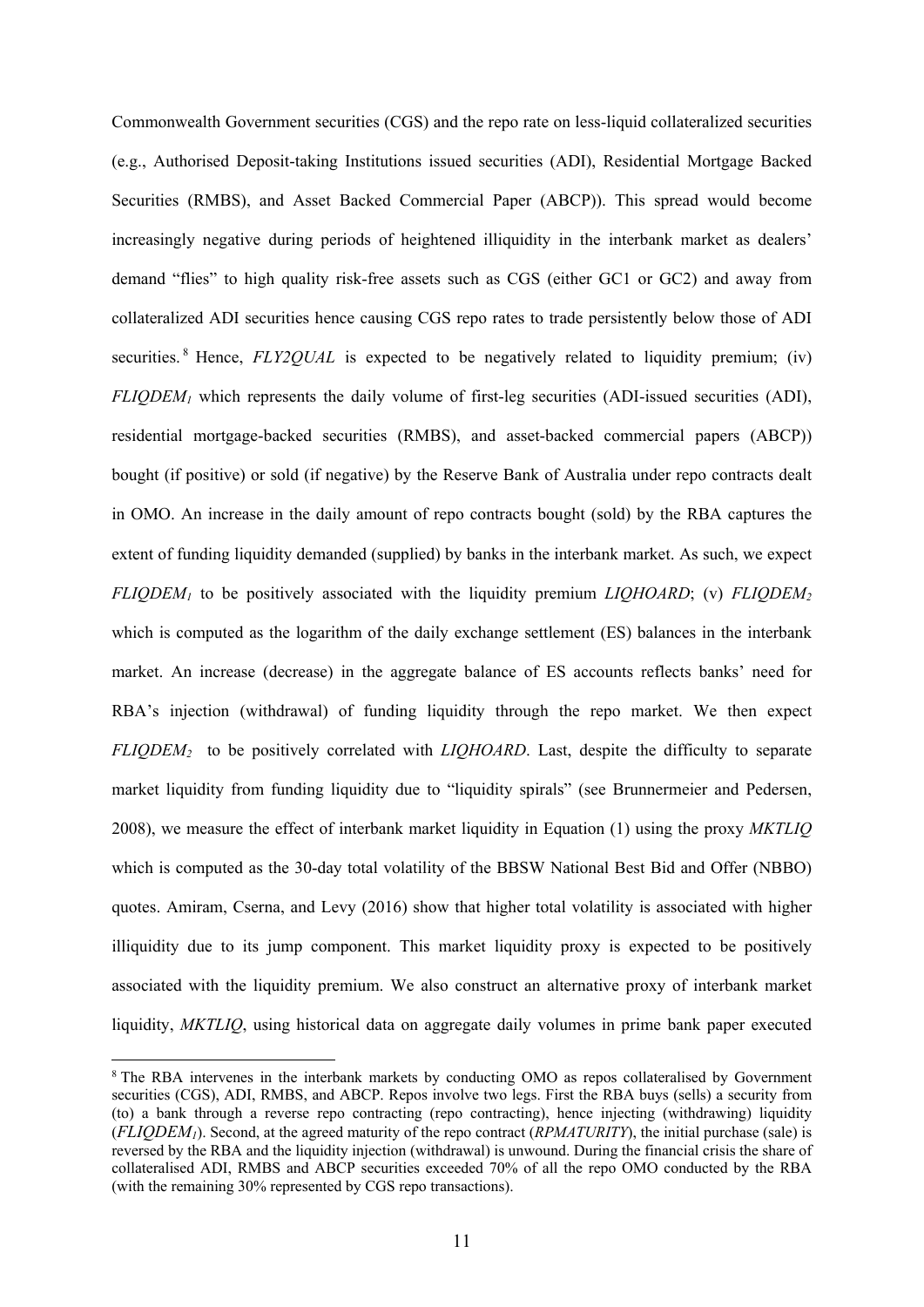through approved venues. This time series is obtained from the Australian Securities Exchange (ASX) and is only available from 27 September 2013.

Next, we follow the structural model of Merton (1974) and Longstaff and Schwartz (1995) to examine the second determinant of the interbank spread, namely the *CRDRISK* component. The structural model assumes an explicit link between firm's default risk and economic fundamentals that are central to the Merton (1974) approach. These economic fundamentals in our context include: (i) the degree of leverage of the major banks (*BLEV*), (ii) the volatility of firm's underlying assets as proxied by either the prime bank's idiosyncratic volatility (*BIVOL*) or the uncertainty in market expectations about prime banks' earnings (*UNCERTAINTY*); (iii) the past 12-month time series cross sectional dispersion in daily CDS spreads of the four major prime banks (*CDSVOL*) as in the presence of higher CDS dispersion safe borrowers would abandon the interbank market due to elevated adverse selection costs (see Heider et al., 2015); and (iv) the slope of the yield curve which impacts on the value of the option on firm value (*EXYCURVE*). All of the variables are expected to be positively correlated with credit premium. The regression suggested by previous theory consists therefore of regressing the CDS premia, denoted by *CRDRISK* on the following independent variables:

$$
CRDRISKt = a + b.CDSVOLt + c.BLEVt + d.BIVOLt + e.UNCERTAINTYt + f.EXYCURVEt
$$
  
+  $\varepsilon_t$  (3)

We implement a series of time-series regressions emphasizing time-series dependences of *LIQHOARD* and *CRDRISK* on theoretical fundamental variables. We also estimate Equation (3) using time-series cross-sectional regressions with time fixed effects to add the cross sectional dimension to the overall estimation procedure.

#### *5. SUMMARY STATISTICS*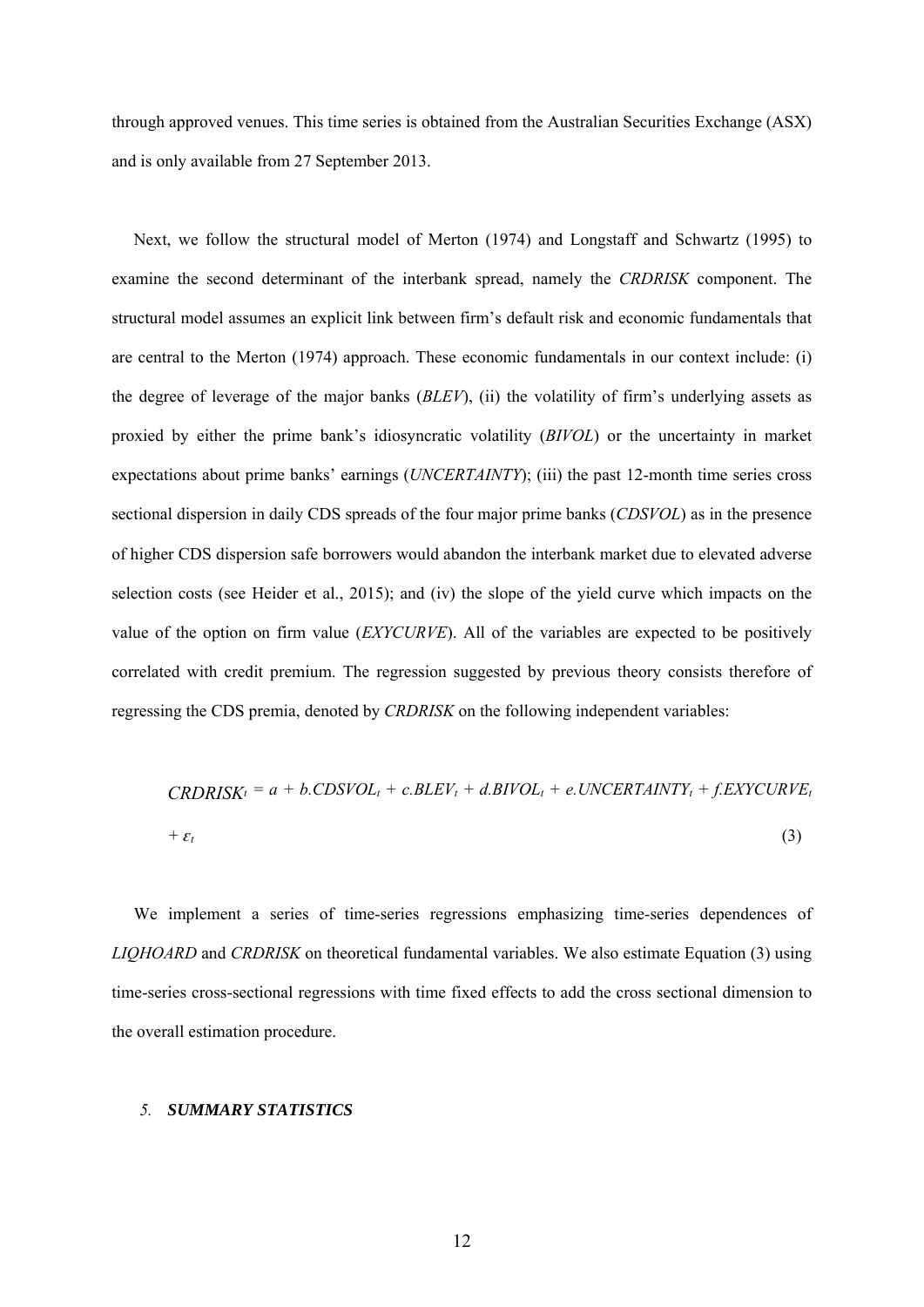Descriptive statistics of all variables used in this study are provided in Table 1. It is well worth noting that the average *LIQHOARD* (19.41 bps for 3 months and 22.85 bps for 6 months) is significantly higher than the average *CRDRISK* (3.98 bps for 3 months and 8.04 for 6 months). Statistically, both *T-test* and Wilcoxon test reject the null of equal values of these two components. The higher liquidity premium in the Australian interbank market confirms the expectation that liquidity constitutes an issue of greater concerns to interbank market participants than counterparty risk (Taylor and Williams, 2009). In detail, the liquidity component varied significantly over our sample period, ranging between 5 bps and 47 bps. By contrast, *CRDRISK* moved within a much narrower range, with a maximum of 9 bps and a minimum of 0.3 bps. The distribution of *CRDRISK* is almost symmetric while that of *LIQHOARD* is slightly skewed to the right, indicating that during some periods (e.g., times of stress) *LIQHOARD* may be extremely high.

Interestingly, repo maturities (*RPMATURITY*) have averaged at around 42 days over the sample period considered, with a maximum repo term of 103 days. This reflects the change in the RBA policy at times when term markets for bank funding was particularly under stress. Specifically, during the 2008 financial crisis the Bank signaled that it was willing to deal repo contracts for longer terms so as to provide greater liquidity in the underlying market for bank paper. This coincided with an increase in the supply of ES balances (*ESVOLUME*) by the Bank, from the level of \$750 million –which had prevailed for a number of years prior to the crisis – to more than \$5 billion (our 95th percentile value of \$3.6 billion reflects spikes in the RBA interventions in 2008). Finally, the average spread between the repo rate on highly-liquid collateralized CGS and that on less-liquid collateralized securities (*FLY2QUAL*) is -0.4%, with the 5th percentile of this variable averaging as low as -3.35%. Negative spreads below -3% were reached during the 2008 financial crisis when many security providers retreated precipitously from the lending market to reduce their exposure to any counterparty risk. This caused repo rates on many CGS to trade below rates on less-liquid collateralized securities for a longer time (see also RBA Bulletin, December 2010).

[Insert Table 1 about here]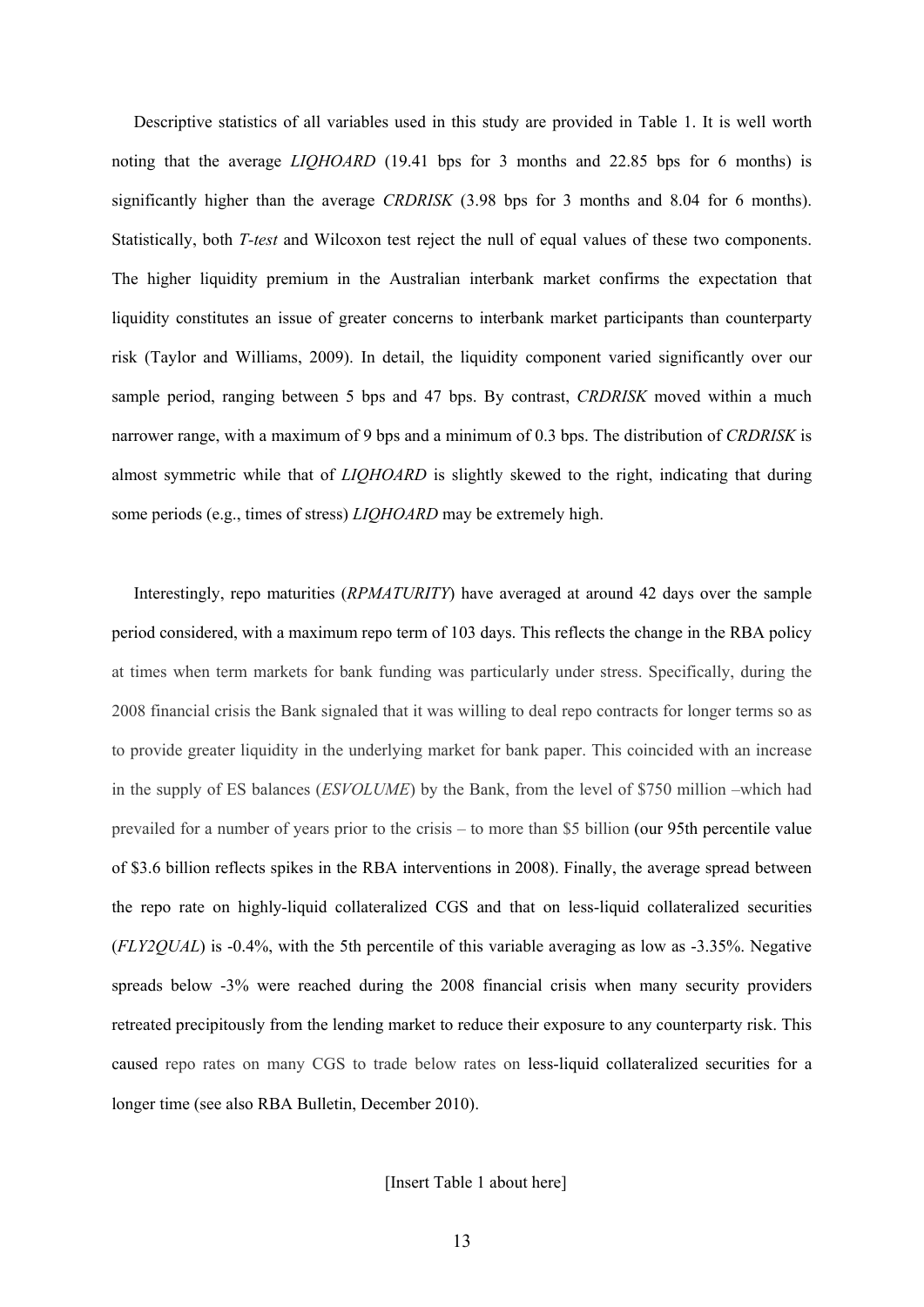Table 2 decomposes the three main variables of interest, namely BBSW spread, *LIQHOARD* and *CRDRISK*, into different subsamples over the full sample period from 2005 and 2016. The BBSW spread prior to the GFC (2005-2006) had been around 10 bps as compared to its average of 23 bps over the entire sample period. Sub-period 2 in Table 2 considers instead the period of intense turmoil in interbank markets sparked by the collapse of Lehman Brothers in the US. The failure of Lehman Brothers is regarded as a seminal event because it shattered the belief about the resilience of the interbank market to major liquidity and credit risk event. The resulting turmoil prompted a coordinated intervention by governments and central banks to restore promptly investor confidence in the financial system and forestall the implosion of the money market.

During this period of heightened market stress, the 3-month BBSW spread peaked at about 143 bps, with most (94%) of this variation being explained by the sudden increase in the (estimated) liquidity premium (135 bps). This emphasizes that the functioning of the interbank markets around the world had become severely impaired as the financial crisis deepened during this subperiod. The liquidity dry-up that followed reflects the preference of banks to hoard cash rather than lend it out in the money market even at short maturities. Similar conclusions yield when we turn to Subperiod 3 which reflects the build-up of tensions in the European interbank markets in 2011. This second major turbulence in the global financial markets contributed to maintaining an elevated liquidity risk premium in the Australian interbank market of about 75 bps, which accounted for 90% of the BBSW spread. After these two subperiods of significant market stress, the BBSW spread mean reverted towards its long-term sample average of about 21 bps. In the whole, the difference in the descriptive statistics of *LIQHOARD* and *CRDRISK* documented in Table 2 highlights the importance of separating these two components of liquidity risk and credit risk to understand their dynamic contribution to the time series variation of the BBSW spread.

[Insert Table 2 about here]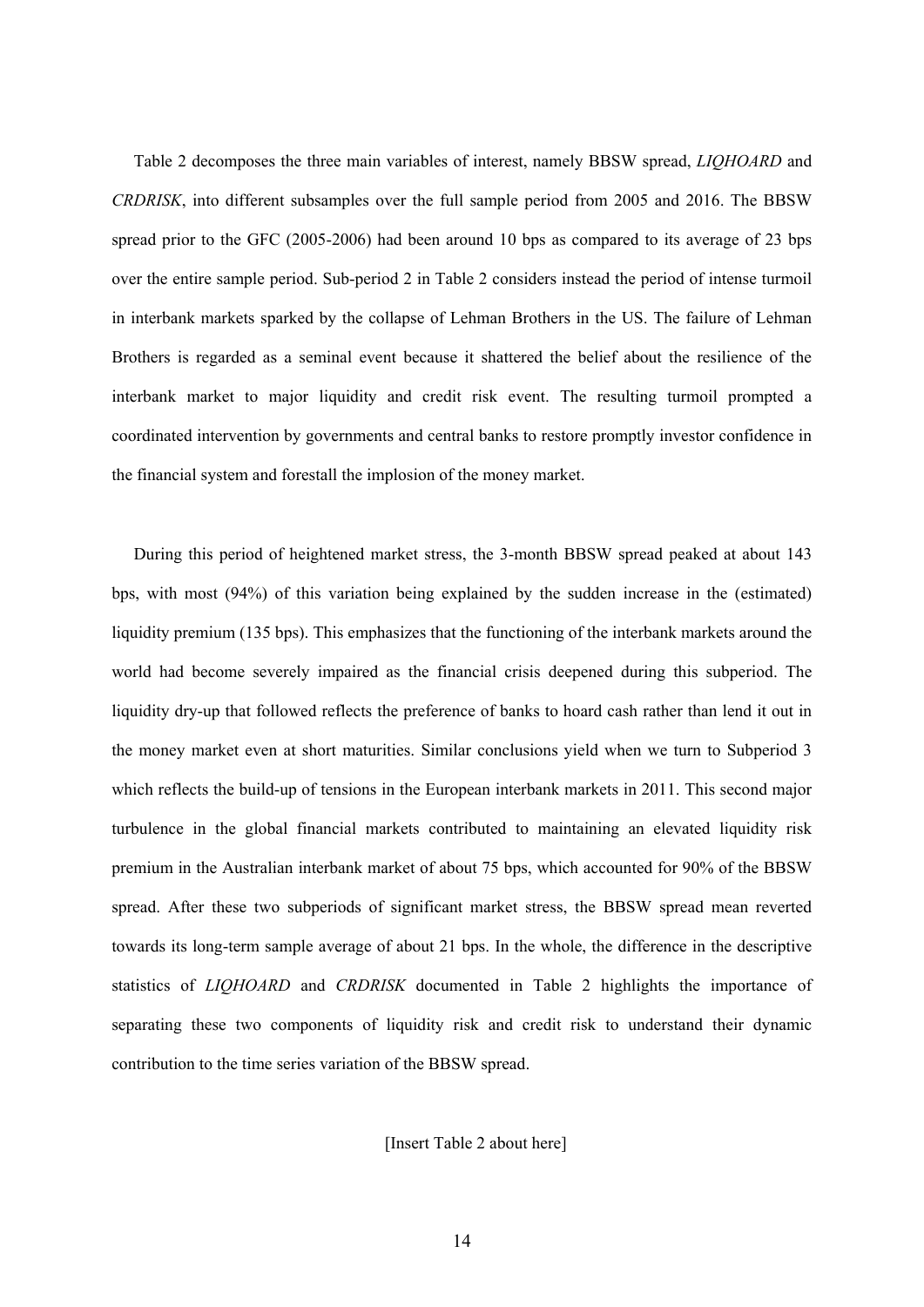Table 3 reports the pair-wise correlation matrix comprising most of the explanatory variables considered in this study. Unsurprisingly, the positive correlation coefficient of about 0.40 between *CRDRISK* and *LIQHOARD* reflects the interdependence of interbank liquidity risk and credit risk on each other. This positive correlation is also supported by the model proposed by Heider, Hoerova and Holthausen (2015), in which the authors demonstrate that counterparty risk and liquidity hoarding are intrinsically correlated. As expected, market liquidity (*MKTLIQ*), which is proxied by the bid-ask spread, is positively correlated with funding liquidity (*LIQHOARD*). In addition, as expected, *CRDRISK* is positively associated with all the four economic fundamentals that are central to the Merton (1974) model, which are *CDSVOL*, *BLEV*, *BIVOL*, and *EXYCURVE*. The high correlation between these proxies for credit risk suggest than no more than one of these proxies should be included as an explanatory variable in the same regression model to interpret properly their effect on *CRDRISK*.

#### [Insert Table 3 about here]

Before turning to our multivariate analysis of the determinants of funding liquidity and credit risk in Section 6, we first evaluate whether and, if so to what extent our variables are affected by a unit root problem. McAndrews et al. (2008) highlights the importance of testing for unit root before estimating multivariate regressions based on daily spreads. To this end, we run an Augmented Dickey-Fuller test of unit root for both the daily levels and daily changes of all the variables used in this study. The findings of this test are illustrated in Table 4.

Overall, the test statistics there show that the null hypothesis of a unit root can be rejected for both the level and variation of all the determinants of funding liquidity discussed in Section 4. By contrast, we do not reach the same conclusion when we consider the *level* of the economic determinants of *CRDRISK*. Indeed, the unit root test suggests clearly that a better estimation of the determinants of *CRDRISK* should rely on regression models based on first-differences.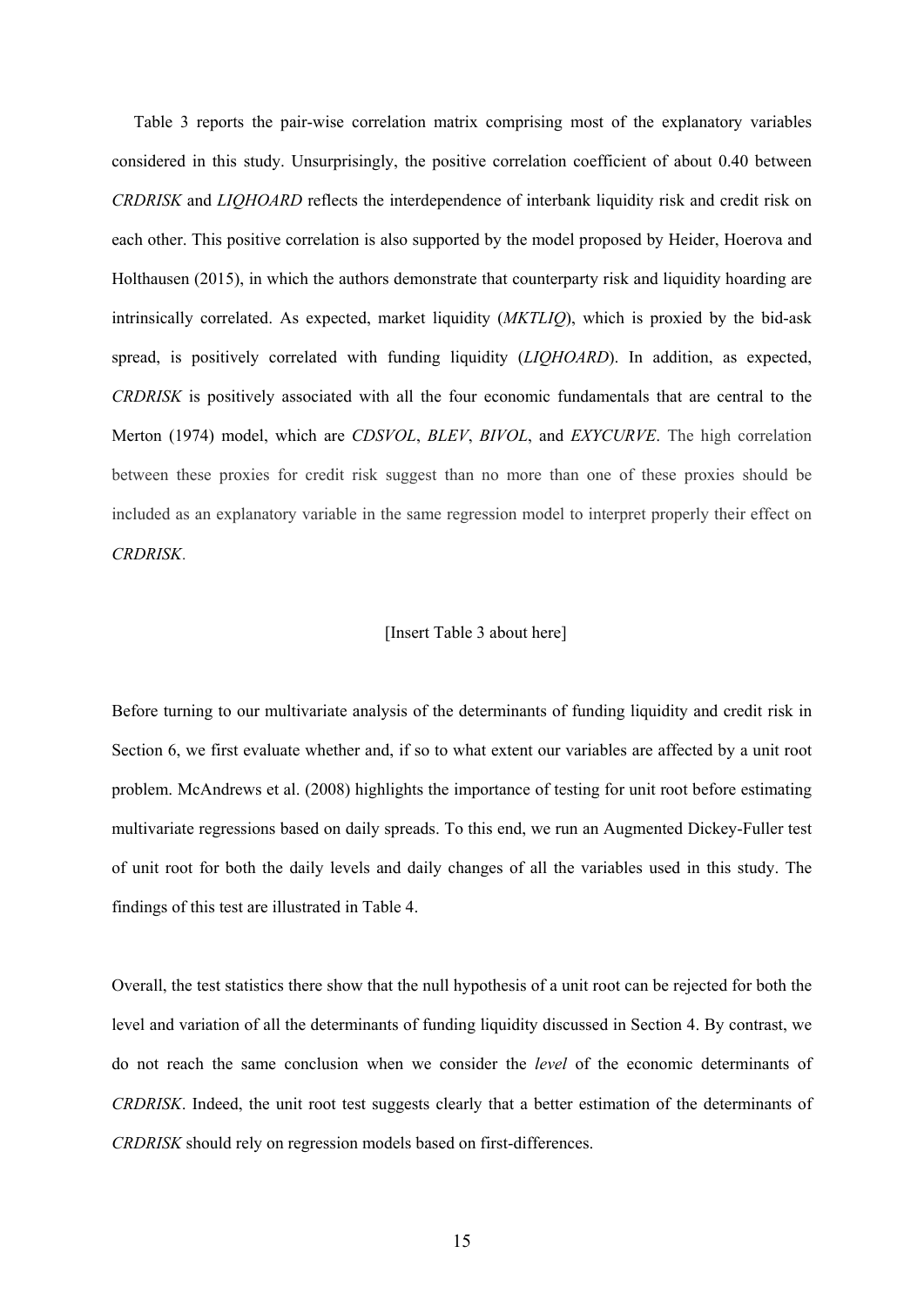#### [Insert Table 4 about here]

#### *6. MAIN RESULTS*

## *6.1 The determinants of the liquidity premium*

After confirming that our daily data does not suffer from the serious unit-root problems, we proceed with our estimation of the determinants of the level of the daily interbank liquidity premium by estimating the model in Equation (1). Table 5 reports the findings of this estimation. The market liquidity proxy (*MKTLIQ*) is associated positively to the degree of liquidity in the interbank market. For instance, the coefficient (4.65) of the market liquidity proxy *MKTLIQ* in column (i) implies that a one standard deviation increase (0.9261) in this variable is associated with an increase in the *LIQHOARD* of about 4.3 bps. This economic magnitude tends to weaken somewhat after accounting for the effect of several proxies of interbank funding needs on the liquidity risk premium in the regression specifications of models (iii) to (v) of Table 5.

The loading of the BBSW spread on the fly-to-quality proxy of *FLY2QUAL* in model (ii) suggests the existence of a negative relationship between this variable and the extent of illiquidity in the interbank market. Specifically, the lower the spread *FLY2QUAL* between the repo rate on highlyliquid collateralized (quasi-) Government securities (CGS) and the repo rate on less-liquid collateralized securities (e.g., ADI, RMBS, and ABCP), the higher the interbank liquidity premium. To give an idea of the economic magnitude of such relationship, a one standard deviation increase in the variable *FLY2QUAL* is associated with a economically meaningful reduction in the liquidity premium of about 8 bps, on average. Furthermore, an increase (decrease) in the aggregate balance of exchange settlement accounts (*FLIQDEM2*) should reflect prime banks' need for an RBA's injection (withdrawal) of funding liquidity through the repo market. This conjecture is confirmed by the loading of the BBSW spread on this interbank liquidity proxy of *FLIQDEM*: a one standard deviation increase in the variable *FLIQDEM2* is associated with an increase in the liquidity premium of about 2 bps.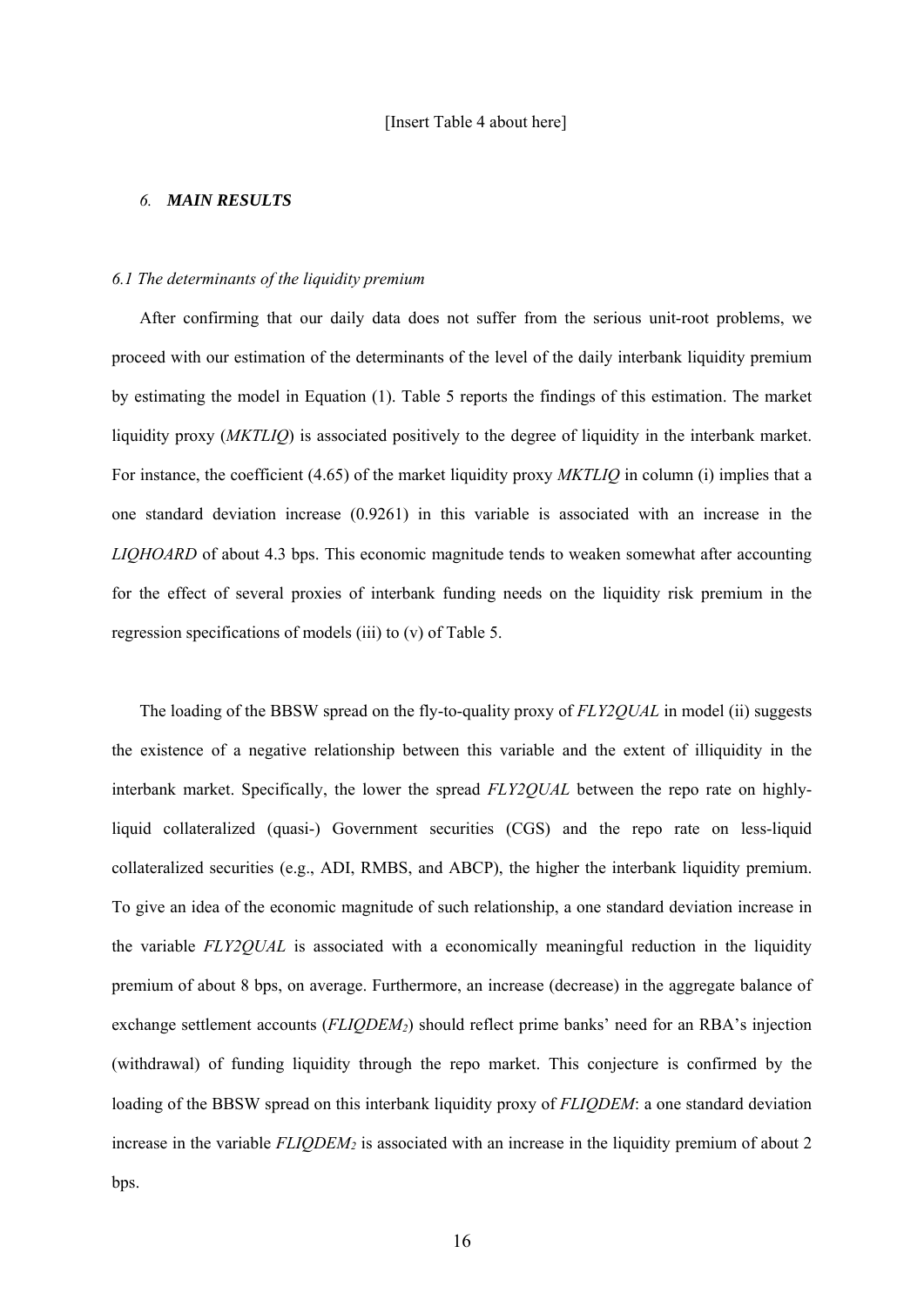We also quantify the effect of the RBA intervention on the repo market by including the variable *FLIODEM<sub>1</sub>*. The positive and significant coefficient (2.22) of this variable in model (ii) suggests that an increase in the daily volume of first-leg securities bought or sold by the RBA under the repo contract dealt in OMO is associated with a significant increase in the interbank liquidity premium. This confirms that in periods of heightened funding illiquidity, prime banks are more active sellers of first-leg securities under the repo contract in the OMO, and more willing to accept a significant higher rate on repo contracts (*RPRATE-OIS*) to access greater funding liquidity. This is also confirmed by the positive loading of the dependent variable, *LIQHOARD*, on the spread on term repo rates measured by *RPRATE-OIS*. Further, consistent with our summary statistics, the liquidity premium increased by an average of about 9 bps during the crisis period as quantified by the coefficient attached to the dummy variable *SHOCK2007-2008*. These results are robust to the use of time fixed effects.

In models (vi) and (xii) of Table 5, we repeat the analysis of models (iv) and (x) of Table 5 using the aggregate daily volumes in prime bank paper executed through approved venues as an alternative proxy of interbank market liquidity, *MKTLIQ*. As expected, the estimated coefficients of the independent variable, *MKTLIQ*, in models (vi) and (xii) suggest that the liquidity premiums are negatively correlated with the underlying trading interest embodied in the executable bids and offers used in the determination of the BBSW rates. Although the time series on aggregate daily volumes is only available from 27 September 2013, the estimated coefficients on all the funding liquidity proxies in models (vi) and (xii) remain qualitatively unchanged over the much shorter sample period.

#### [Insert Table 5 about here]

#### *6.2 A structural model of the determinants of the credit risk premium in the interbank market*

In this section, we examine the determinants of the daily credit risk premium in the Australian interbank market *CRDRISK*. For this purpose, we first estimate the credit risk component of the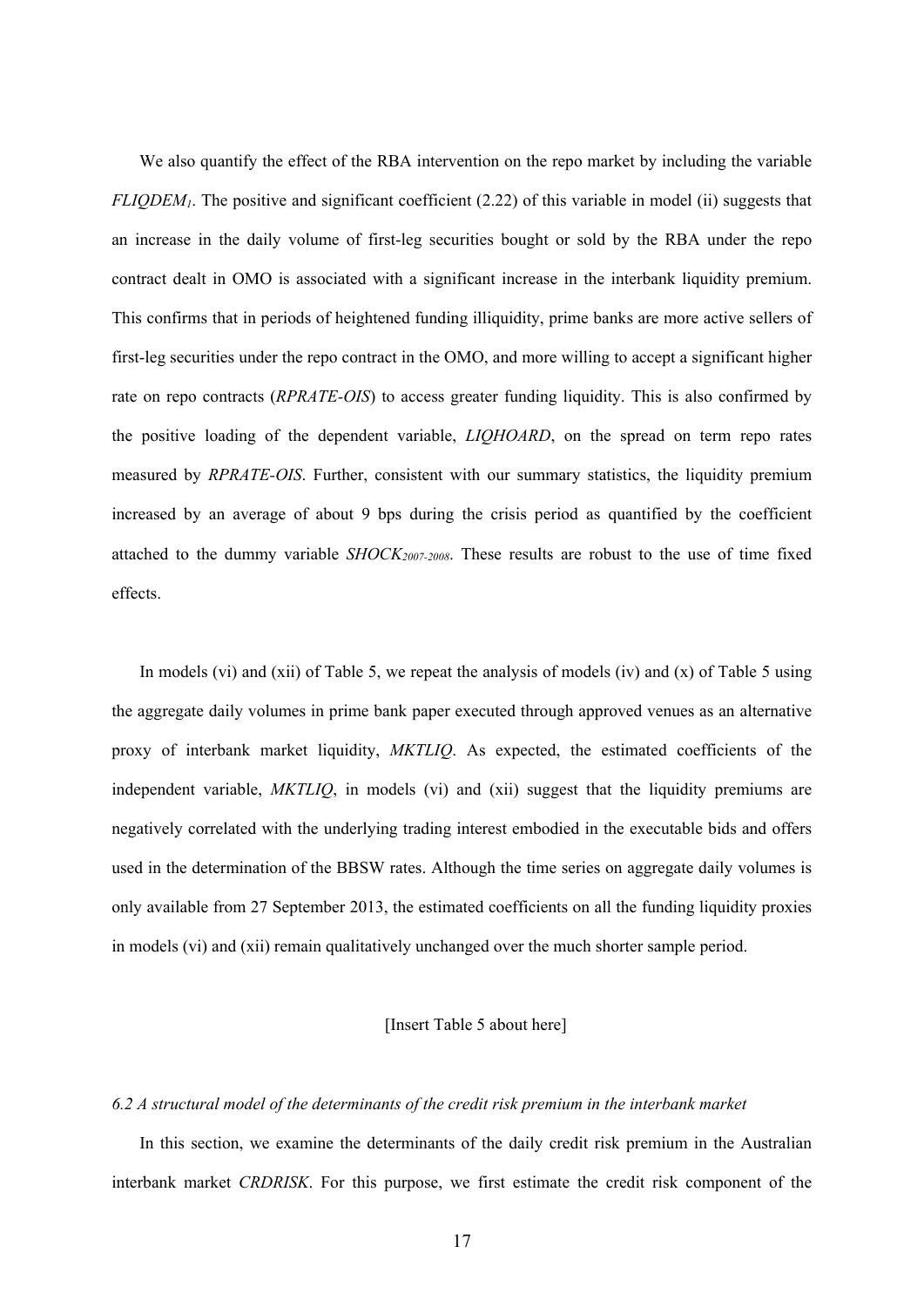BBSW spread under risk neutral probabilities, assuming a recovery rate of 40% (see McAndrews et al., 2008). We then use the structural model of default to help identify variables that can explain the (minor) changes in the variable *CRDRISK*. This approach has been used extensively in the literature to examine the theoretical determinants of corporate bond spreads (see Collin-Dufresne et al., 2001) and the CDS premia (Ericcson et al., 2009). The findings of this literature indicate that the minimal set of determinants includes the financial leverage (*BLEV*), firm-specific idiosyncratic volatility (*BIVOL*), and the slope of the yield curve (*EXYCURVE*). We also control for the volatility level of the CDS premia (*CDSVOL*) and the degree of uncertainty in market expectations about prime banks' earnings (*UNCERTAINTY*). These variables were described previously in Section 4.

The evidence in Table 3 of a high correlation between the structural determinants of credit risk motivated our decision to begin our regression analysis by first estimating simple bivariate versions of equation (2). The findings of those estimations show that the loadings of our dependent variable *CRDRISK* on its structural determinants in the Australian interbank market are consistent with those identified in the previous literature. Specifically, an increase in prime banks' financial leverage should be associated with a greater probability of default, on average (see e.g., Merton, 1994). This is congruent with the estimated loading (6.50) in model (ii) of our dependent variable *CRDRISK* on the structural explanatory variable *BLEV*. To put this estimated coefficient into perspective, a one standard deviation (0.65) increase in the average financial leverage of prime banks' value is associated with a sizeable increase (4.22 bps) in the credit risk component of the BBSW spread. Importantly, the two structural variables of the level of financial leverage and volatility of the CDS explain almost 35% of the time series variation in the credit risk premium.

Our third structural model variable is the slope of the excess yield curve (*EXYCURVE*). After controlling for market expectations of short term rates (i.e., OIS rate), which affect the default probabilities negatively (see Longstaff and Schwartz, 1995), the yield on 10-year treasury bonds increases the drift rate of the risk neutral process for firm value, which in turns makes the risk neutral probability of default lower. Unsurprisingly, greater market uncertainty surrounding the profitability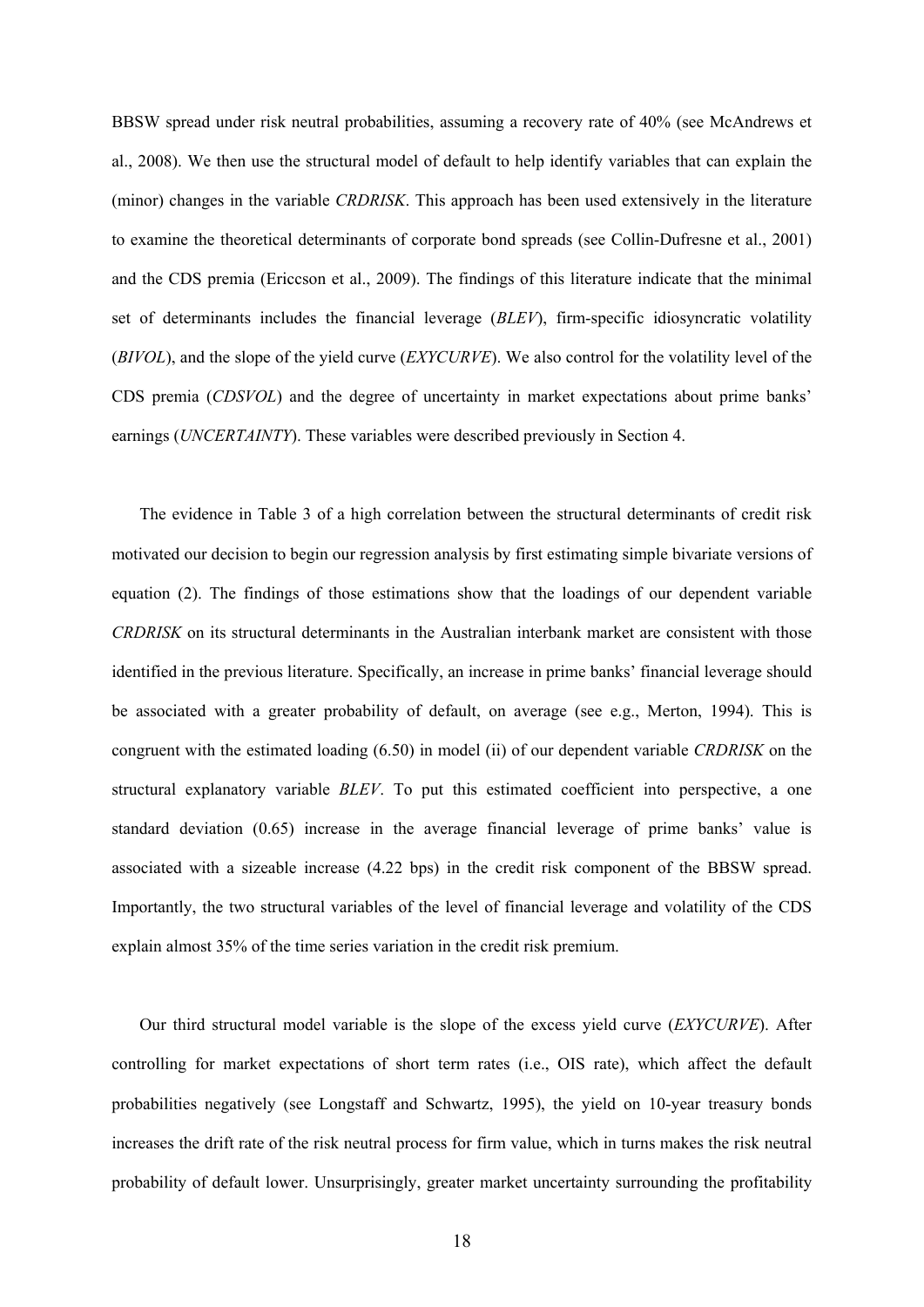of the Australian prime banks (*UNCERTAINTY*) is associated with higher default probability across most of our model specifications. The magnitude of this structural factor is however not meaningful economically as a one standard deviation (0.05) increase in *UNCERTAINTY* seems to amount to less than a basis point increase in the associated level of the credit premium, equal conditions.

The decomposition of the BBSW spread into credit risk and liquidity hoarding components ignores the possibility that default and non-default factors are positively correlated as also indicated by the correlation matrix in Table 3. For this reason, we decided to control for the (excess) interbank repo rate, *RPRATE-OIS*, in model (vi) of Table 6 to quantify the effect of liquidity risk on credit risk premia.<sup>9</sup> The coefficient there suggests that the effect of the aggregate balance of exchange settlement accounts feeds into the credit risk component which confirm the existence of a lead-lag effect between funding liquidity and credit risk premium. Thus, there appears to be some evidence that the level of interbank liquidity is factored in the credit risk premium, possibly due to the greater default risk of prime banks during periods of severe funding illiquidity in the interbank market. Nonetheless, the effect of interbank liquidity on credit premium disappears both economically and statistically after including the lagged value of *CRDRISK* in model (vii) to account for any serial correlation in the dependent variable.<sup>10</sup>

#### [Insert Table 6 about here]

Next, we also expanded our structural model in Equation (3) to include the dummy variable *GOVGUARANTEE* which is equal to 1 in the days between 12 October 2008 (announcement date) and 31 March 2010 (final date) when the Australian Government implemented the Guarantee Scheme for large deposits and wholesale debt funding.<sup>11</sup> We also interacted this variable with each of the

1

<sup>&</sup>lt;sup>9</sup> We obtained qualitatively similar results when other liquidity factors were considered in the regression models illustrated in Table 6.

 $10$  An analysis of the sources of this time series correlation between funding liquidity and credit risk would require a Granger causality test which is beyond the scope of this study.

<sup>&</sup>lt;sup>11</sup> During the period 12 October 2008 and 31 March 2010, the Australian Government implemented the Guarantee Scheme for Large Deposits and Wholesale Funding to offer increased depositor protection and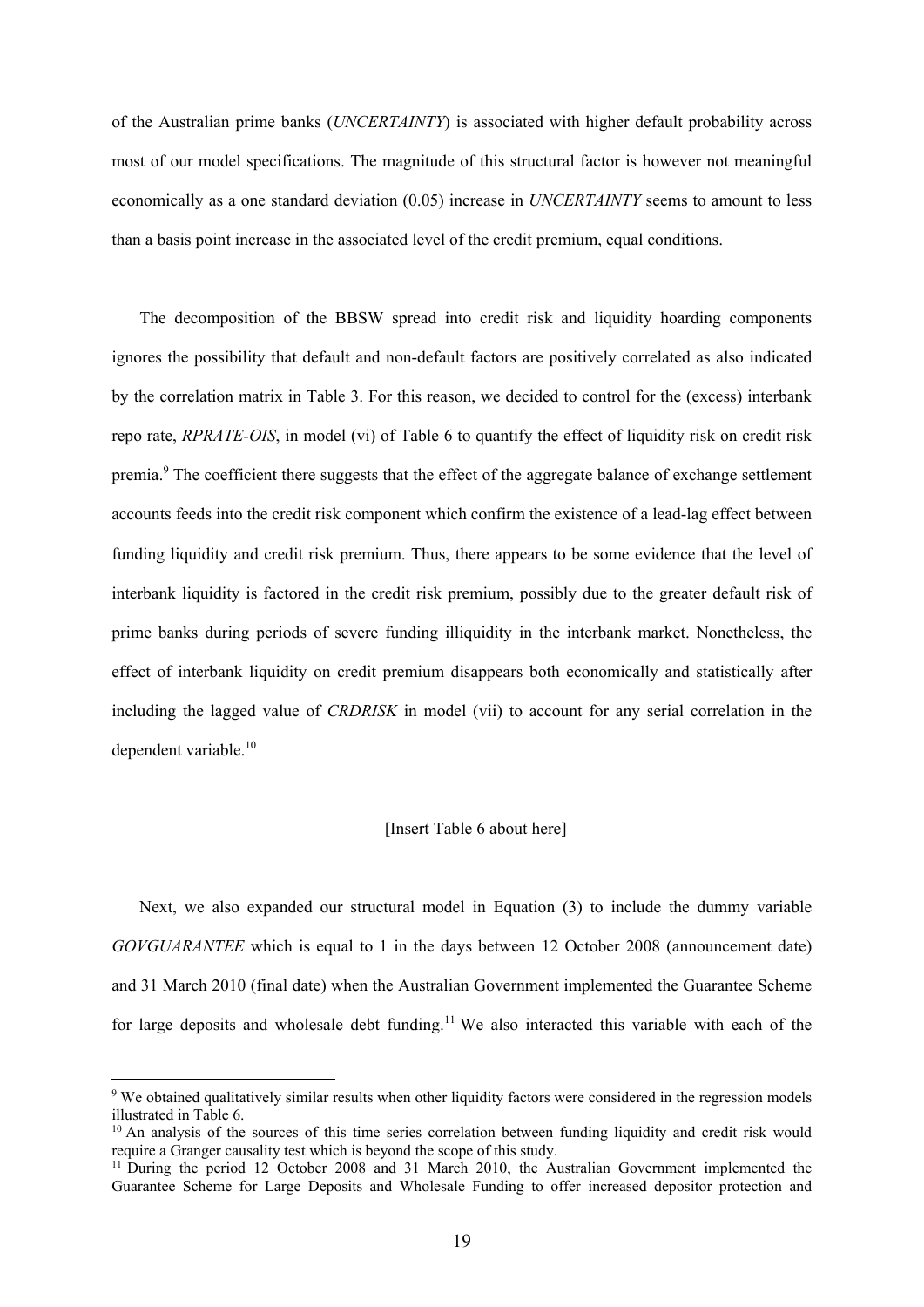structural-model determinants of the credit risk premium. The loadings of the 3-month credit risk premium, *CRDRISK3M*, on these additional variables are reported in column (viii). We repeat this analysis using as our dependent variable the 6-month credit risk premium (*CRDRISK6M*) in column (xvi). Overall, the Government Guarantee Scheme lowered significantly the 3-month credit risk premium by almost 10 bps. Importantly, the presence of this guarantee reduced the loading of the credit risk premium on its structural-model factors, as indicated by the coefficients attached to the interaction variables between *GOVGUARANTEE* and each of these factors. Our results corroborate with Bollen et al.'s (2015) previous finding that the introduction of the Government Guarantee reduced Australian banks' systematic as well as systemic risk. However, we also add new evidence on the impact that Government Guarantees have in affecting benchmark interest rates and particularly banks' credit risk premium embedded in those rates.

#### *6.3 An analysis of the changes in funding liquidity hoarding and credit risk premia*

The coefficients reported in Table 5 and Table 6 are estimated at the level of the variables. However, the statistics of the Augmented Dickey-Fuller test presented in Table 4 suggest that some of these variables suffer from a unit root problem. Although this econometric issue is unlikely to affect our conclusions, we decided to re-estimate the regression models of equations (2) and (3) in first differences. Our objective is to provide a more reliable estimation of the economic drivers of the components of the BBSW spread. An analysis of the determinants of changes in funding liquidity and credit risk would also highlight the efficacy of the RBA liquidity provision to contain the liquidity risk and credit risk premia during the turbulence(s) experienced by the interbank liquidity market.

The results of the determinants of the change in the BBSW components are presented in Table 7.

guarantee arrangements for financial institutions' wholesale debt. Under this scheme, eligible ADIs were able to offer government-guaranteed deposits greater than \$1 million, and government-guaranteed wholesale funding with maturity out to five years in exchange for a risk-based fee. The Financial Stability Department of the Reserve Bank of Australia argues that this guarantee contributed positively to strengthening the overall stability of the Australian financial system by ensuring that financial institutions continued to have access to capital markets during the most intense phase of the crisis. Importantly, it also suggests that the guarantee scheme helped mitigate the large increase in the cost of issuing debt by reducing the banks' senior 5-year CDS premiums over the implementation period of this scheme. Please refer to https://www.rba.gov.au/publications/bulletin/2016/mar/pdf/bu-0316-5.pdf*.*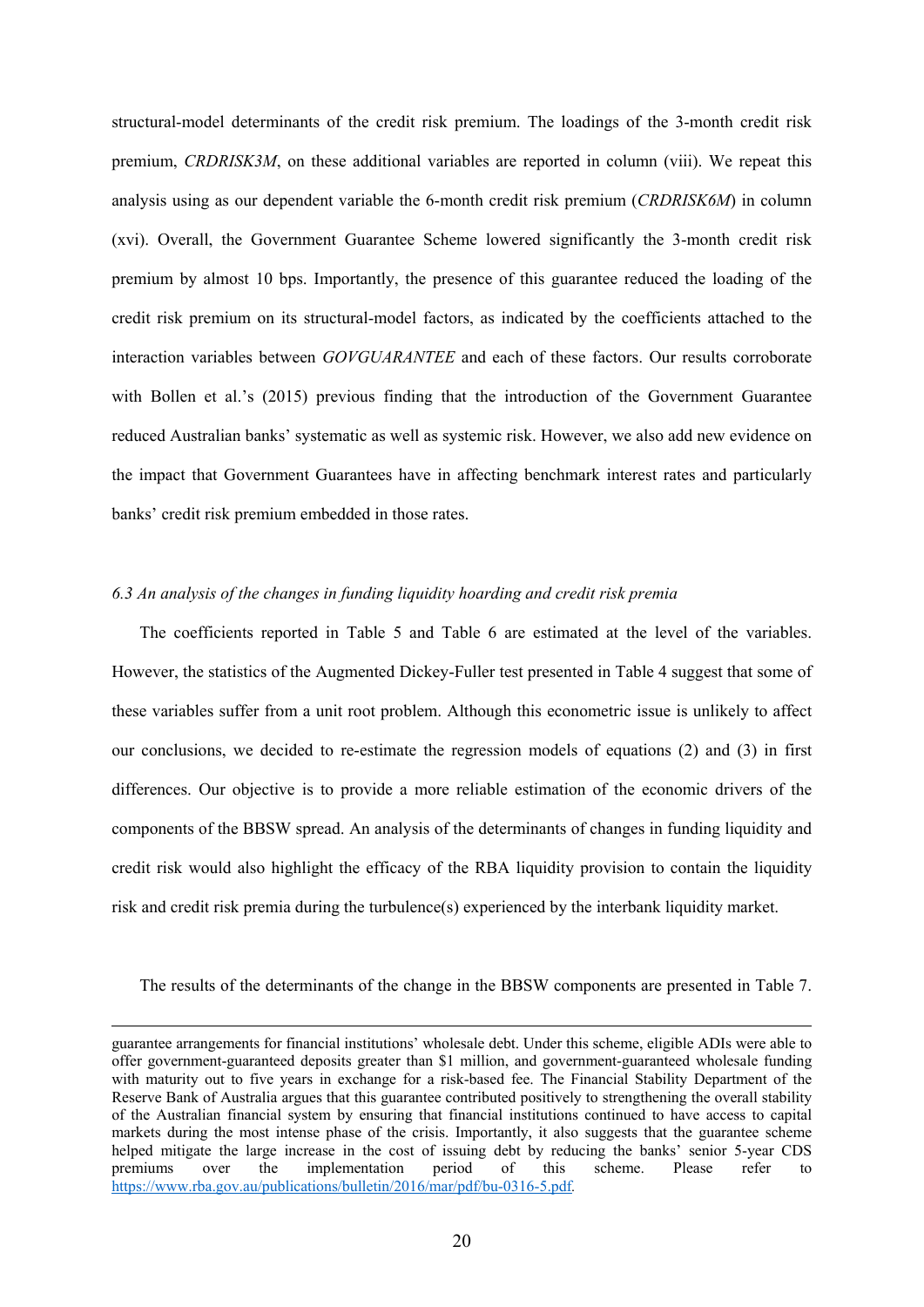Panel A of Table 7 shows the results when the dependent variable is the change in the funding liquidity premium, while the dependent variable in Panel B is the change in the credit risk premium. Overall, the findings of Panel A of Table 7 are qualitatively similar to those illustrated in columns (iv) and (ix) of Table 5. Notable exceptions are the now insignificant coefficients of the daily volume of first-leg securities bought or sold by the Reserve Bank of Australia under repo contracts dealt in open market operations  $(FLIODEM<sub>l</sub>)$ , and that of the spread between the repo rate on highly-liquid collateralized CGS and the repo rate on less-liquid collateralized securities (*FLY2QUAL*). Given their high correlation with the other independent variables, this might not be that surprising. We interpret this finding as evidence that the effect of *FLIQDEM1* and *FLY2QUAL* on the liquidity hoarding premium is likely to be subsumed by the impact of the changes in the repo contract rates (*RPRATE-OIS*) and RBA liquidity injections of funding liquidity through the repo market (*FLIQDEM2*).

Panel B of Table 7 provides empirical evidence on the structural determinants of the *change* in the daily interbank credit premium. The findings there are comparable to those estimated in column (vi) and column (xii) of Table 6, in terms of both economic magnitude and statistical significance. Only bank's idiosyncratic volatility (*BIVOL*), which is a proxy of the volatility of underlying assets of Australian prime banks, becomes now insignificant. In the whole, the results of Panel B of Table 7 confirm the validity of the theoretical predictions of the structural model in Equation (2).

#### [Insert Table 7 about here]

#### *6.4. BBSW-OIS Spread: Full Model with both Liquidity Risk and Credit Risk Factors*

In the last part of our empirical investigation, we combine the determinants of both liquidity risk and credit risk into a regression model in differences to capture the time series variation of the BBSW-OIS spreads at 3-month and 6-month maturities over the sample period from 2006 to 2016. Table 8 illustrates the findings of the full model estimation. Remarkably, after controlling for liquidity premium, none of the proxies for credit premium significantly contributes to the daily change of BBSW-OIS spread. This empirical evidence confirms the notion that funding liquidity premium plays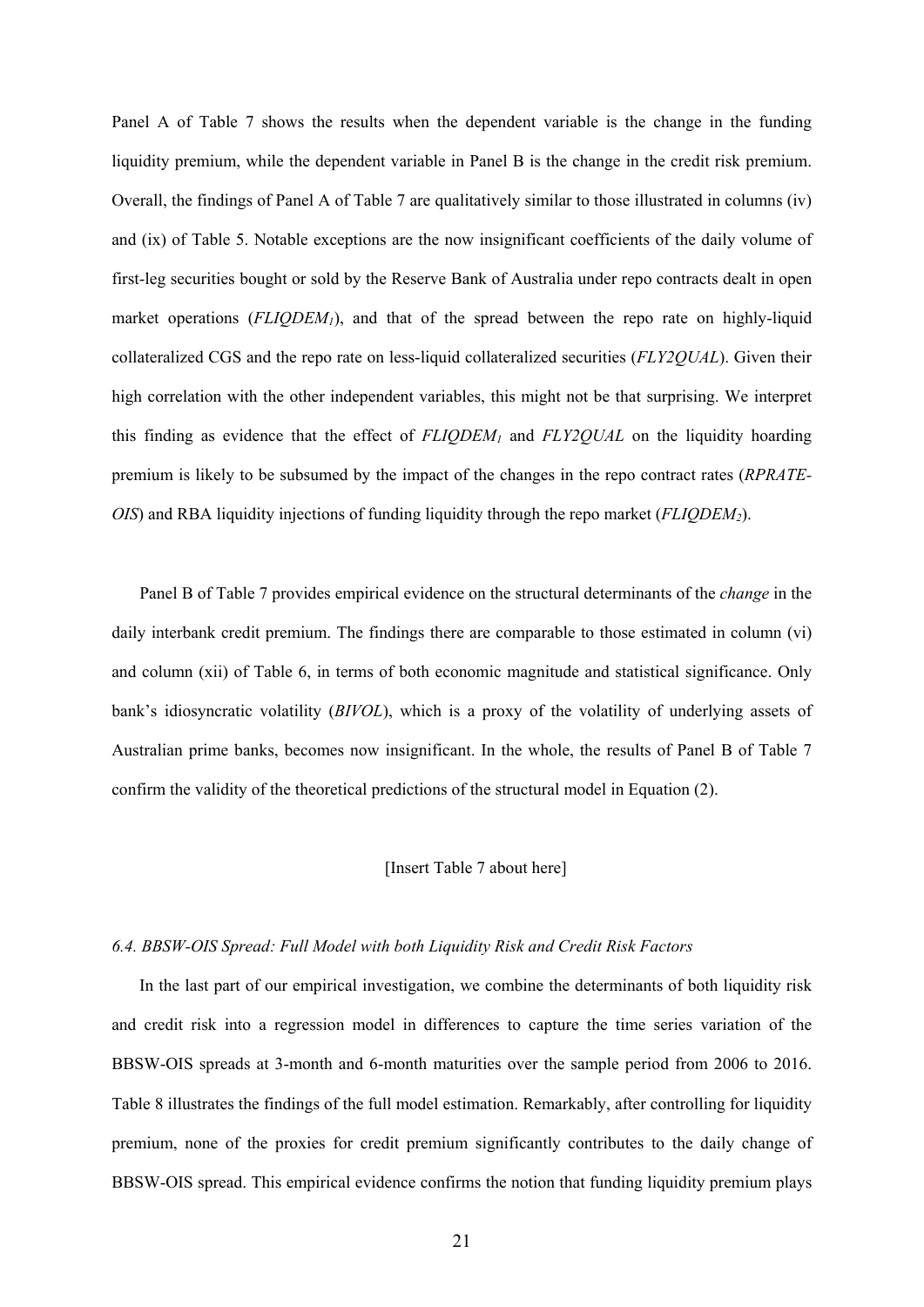an important role in the time series variation of the benchmark rates in the interbank market and corroborates with Gefang et al.'s (2010) finding regarding the dominance of liquidity risk in driving movements in the Libor-OIS spreads during the 2008 Global Financial Crisis. This is an important result which delineates from the extant literature that has focused on other international reference benchmark rates or interest rate spreads in the absence of either implicit or explicit government protection on banks operating in these interbank markets. In Australia, in the height of the Global Financial Crisis the Australian government introduced a wholesale debt guarantee that was utilized by the domestic prime banks that also operated in the BBSW market (see Luong et al., 2017 and references therein for further details). Our empirical evidence suggests that this explicit protection offered to banks' large depositors and wholesale creditors significantly changed market perceptions and counterparty risk became less of a concern during 2008 when the government explicitly provided guarantees on banks' liabilities.

Among the liquidity factors, funding liquidity (Δ*(RPRATE-OIS)*, Δ*FLIQDEM2* and Δ*RPMATURITY*) has greater economic impact than market liquidity (Δ*MKTLIQ*) on the daily movements of the BBSW spread. Again, this is in line with our findings presented in Table 5 which demonstrated that funding liquidity is more important than market liquidity in determining the liquidity risk premium. Our findings remain qualitatively unchanged when we control in an unreported test for the dummy variable *GOVGUARANTEE*. 12

[Insert Table 8 about here]

# *7. CONCLUSION*

1

In this paper, we investigate the drivers of daily benchmark interest rates that are explicitly set by banks in the interbank money market as proxied by the BBSW. We do so by decomposing the BBSW movements into its core funding and market liquidity risks and credit risk components. To the best of our knowledge, this paper represents the first study of the determinants of the time series variations in

<sup>&</sup>lt;sup>12</sup> We omit these results for brevity but these are available from the authors upon request.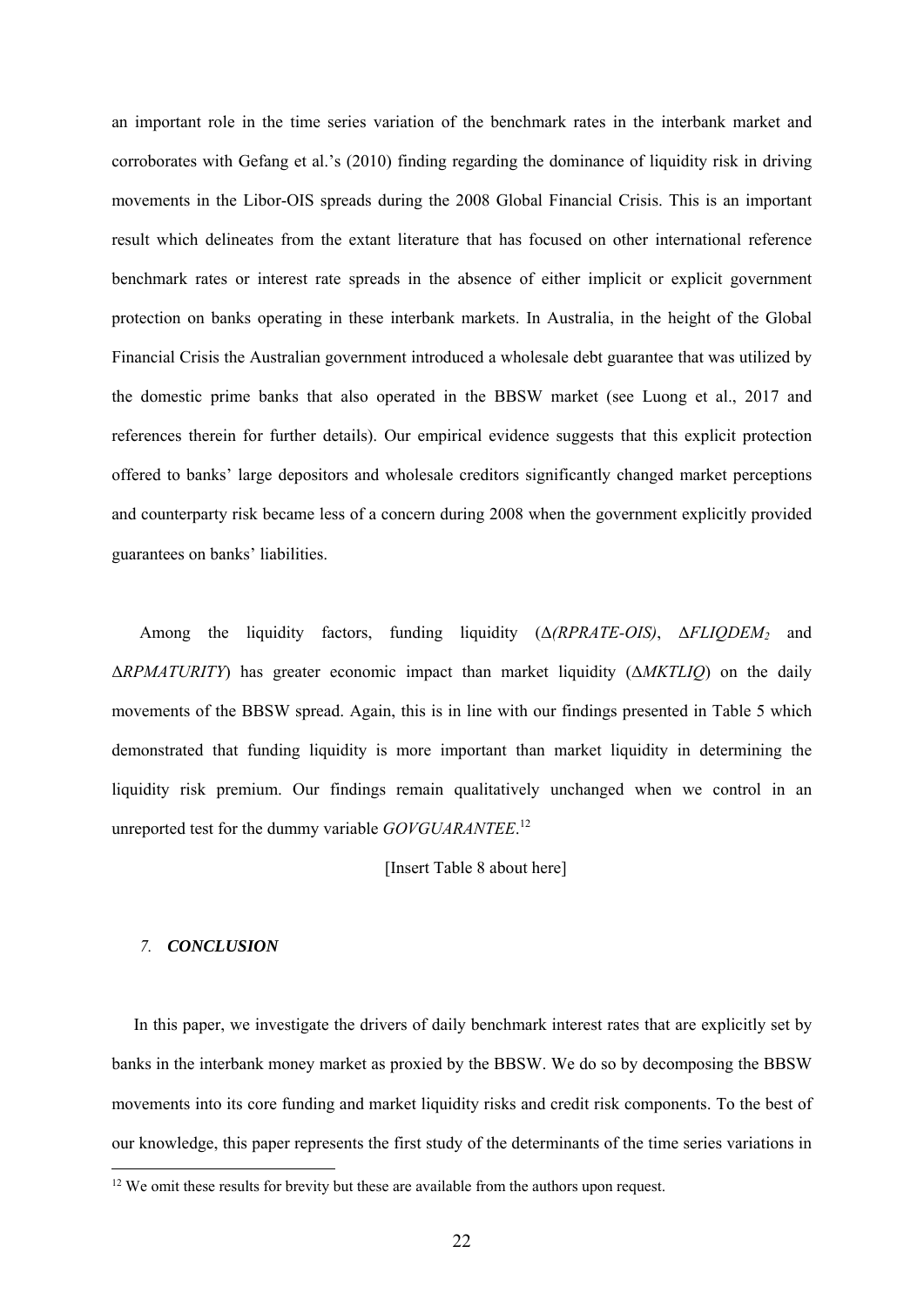such credit-based reference benchmark rates at different tenors using daily data over a long time period from 2006 to 2016.

Our findings show that both liquidity risk and credit risk components drive the time series variation of the BBSW spreads as these benchmark rates are effectively short term interest rates on market-traded credit-based instruments. Our empirical evidence highlights that both liquidity and credit risks are priced and the relative importance of these priced components in a market-based rateset mechanism is conditional on the extent of economic uncertainty. The compensation required for credit risk significantly increased in the midst of the 2007-2009 GFC period but compensation for illiquidity remained a key concern. Our empirical evidence also suggests that counterparty risk became relatively less of a concern during 2008 when the government explicitly provided guarantees on banks' liabilities and changed market perceptions on bank risk. Outside this period of significant stress in the interbank market, the liquidity and credit risk components have both played an important role in driving short-term BBSW movements.

An interesting question concerns the commonalities in the movements of credit risk and liquidity risk components over time but limited data availability of bank-specific financial market data restricts the system-wide tests that we can reliably undertake. We leave this issue for future research on market transacted and credit-based benchmark interest rates as data becomes more readily available for a larger number of financial institutions quoting in the BBSW market.

23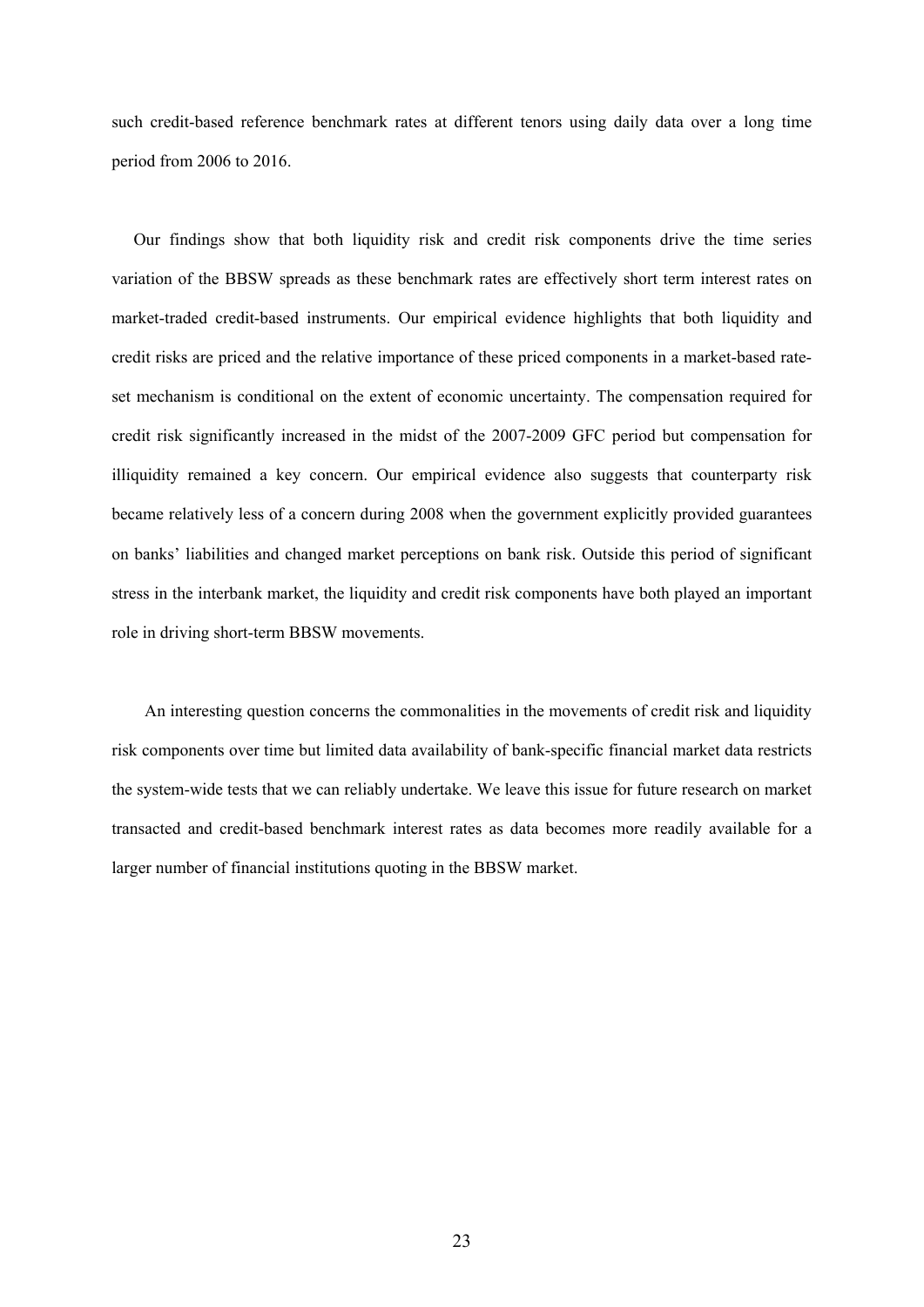#### *REFERENCES*

- Acharya, V. V., Gromb, D., and Yorulmazer, T., 2012. Imperfect competition in the interbank market for liquidity as a rationale for central banking*. American Economic Journal: Macroeconomics* 4: 184-217.
- Acharya, V.V. and Skeie, D., 2011. A Model of Liquidity Hoarding and Term Premia in Inter- Bank Markets, *Journal of Monetary Economics* 58: 436-447.
- Allen, F., Carletti, E. and Gale, D., 2009. Interbank Market Liquidity and Central Bank Intervention, *Journal of Monetary Economics* 56: 639 – 652
- Allen, F., and Gale, D., 2000. Financial contagion. *Journal of Political Economy* 108: 1-33.
- Amiram, D., Cserna, B., and Levy, A., 2016. Volatility, Liquidity, and Liquidity Risk, Working paper, Columbia Business School.
- Bank of England, 2007. An Indicative Decomposition of Libor Spreads, *Quarterly Bulletin*, December, 498–499.
- Bollen, B., Skully, M., Tripe, D. and Wei, X., 2015. The global financial crisis and its impact on Australian bank risk. *International Review of Finance*, 15: 89-111.
- Bräuning, F. and Fecht, F., 2016. Relationship lending in the interbank market and the price of liquidity. *Review of Finance* 21: 33-75.
- Brunnermeier, M.K., 2009. Deciphering the 2007-08 Liquidity and Credit Crunch, *Journal of Economic Perspectives* 23: 77-100.
- Brunnermeier, M.K. and Pedersen, L.H., 2009. Market Liquidity and Funding Liquidity, *Review of Financial Studies* 22: 2201-2238.
- Cocco, J. F., Gomes, F. J. and Martins, N. C. 2009. Lending relationships in the interbank market. *Journal of Financial Intermediation* 18: 24-48.
- Collin-Dufresn, P., Goldstein, R. S. and Martin, J. S., 2001. The determinants of credit spread changes. *Journal of Finance* 56: 2177-2207.
- Diamond, D.W., and Rajan, R.G., 2011. Fear of Fire Sales, Illiquidity Seeking, and Credit Freezes. *Quarterly Journal of Economics* 126: 557-591.

Ejsing, J., Grothe, M. and Grothe, O., 2012. Liquidity and credit risk premia in government bond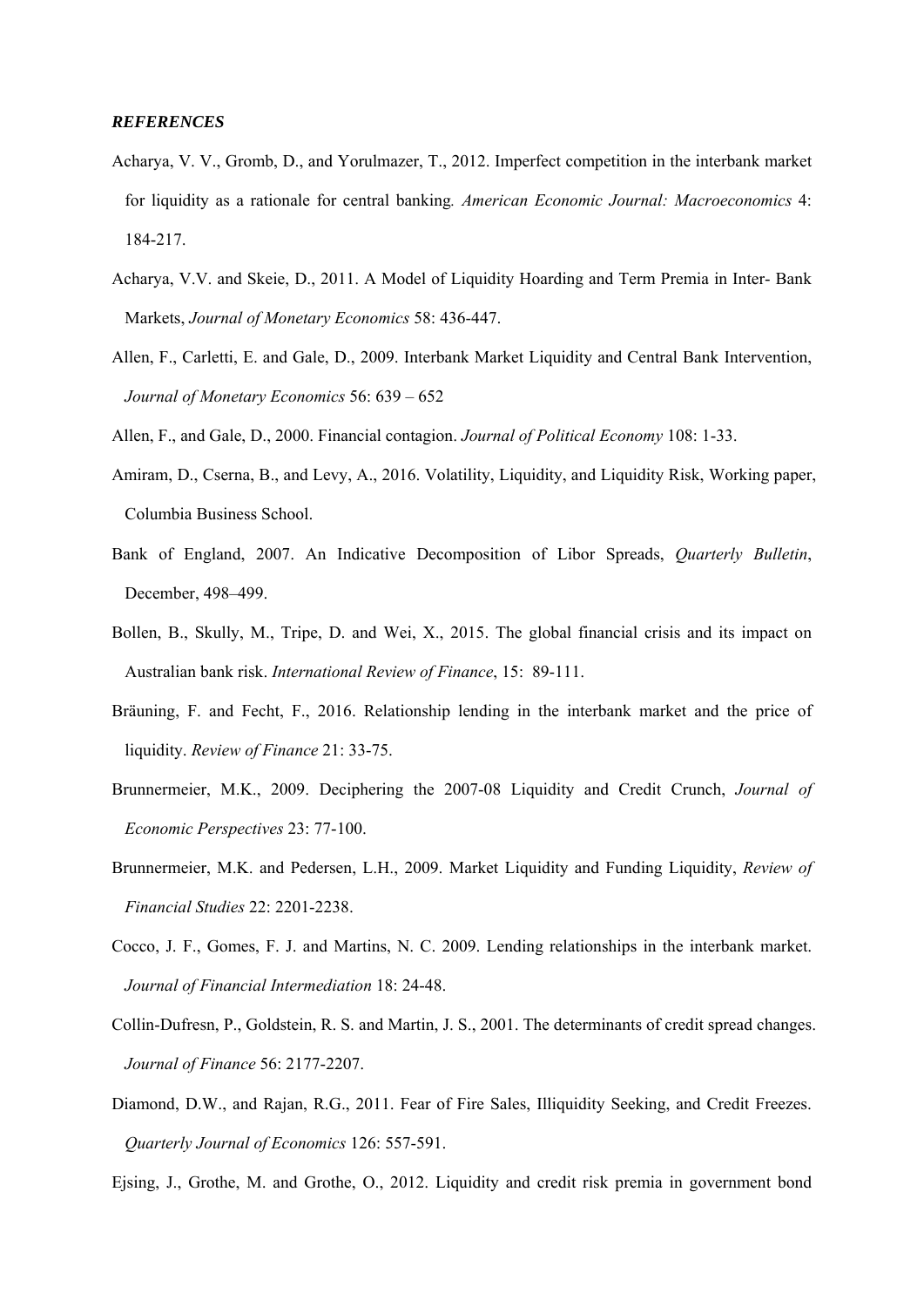yields (no. 1440). European Central Bank Working Paper.

- Ericsson, J., Jacobs, K. and Oviedo, R., 2009. The determinants of credit default swap premia. *Journal of Financial and Quantitative Analysis* 44: 109-132.
- Fecht, F., Nyborg, K. and Rocholl, J., 2011 The price of liquidity: bank characteristics and market conditions, *Journal of Financial Economics* 102: 334–362.
- Flannery, M., 1996. Financial Crises, Payments System Problems and Discount Window Lending, *Journal of Money, Credit and Banking* 28: 804-824.
- Freixas, X., and Jorge, J., 2007. The Role of Interbank Markets in Monetary Policy: A Model with Rationing, *Journal of Money, Credit and Banking* 40: 1151-1176
- Furfine, C. H., 2001. Banks as monitors of other banks: Evidence from the overnight federal funds market. *Journal of Business*, 74: 33-57.
- Garcia-de-Andoain, C., Heider, F., Hoerova, M. and Manganelli, S., 2016. Lending-of-last-resort is as lending-of-last-resort does: Central bank liquidity provision and interbank market functioning in the euro area. *Journal of Financial Intermediation* 28: 32-47.
- Gefang, D., Koop, G. and Potter, S., 2010. Understanding Liquidity and Credit Risks in the Financial Crisis, *Journal of Empirical Finance*, 18: 903-14.
- Heider, F., Hoerova, M. and Holthausen, C., 2015. Liquidity hoarding and interbank market rates: The role of counterparty risk. *Journal of Financial Economics* 118: 336-354.
- Iyer, R. and Peydro, J. L., 2011. Interbank contagion at work: Evidence from a natural experiment. *Review of Financial Studies* 24: 1337-1377.
- Kuritzkes, A., Schuermann, T., and Weiner, S.M., 2005. Deposit Insurance and Risk Management of the U.S. Banking System: What is the Loss Distribution Faced by the FDIC. *Journal of Financial Services Research* 27: 217–242
- Kyle, A.S., 1985. Continuous Auctions and Insider Trading. *Econometrica* 53: 1315-1336.
- Longstaff, F.A., Schwartz, E., 1995. A Simple Approach to Valuing Risky Fixed and Floating Rate Debt. *Journal of Finance* 50: 789–819.
- Luong, M., Pieters, R., Scheule, H. and Wu, E., 2017. The impact of government guarantees on banks' wholesale funding costs and risk-taking: Evidence from a natural experiment. Working paper,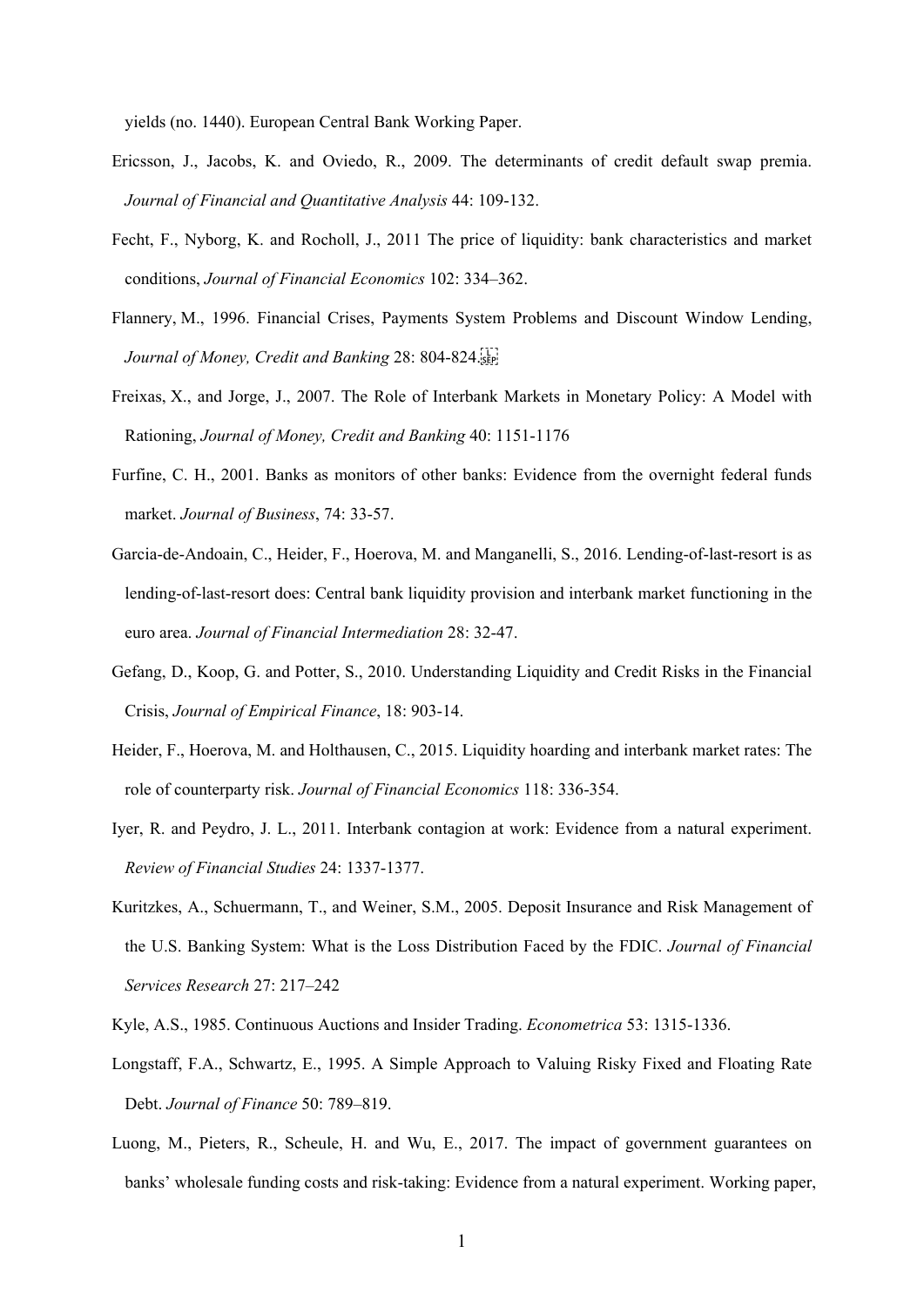University of Sydney.

Maggio, M. D., Kermani, A. and Song, Z., 2016. The value of trading relationships in turbulent times (No. w22332). National Bureau of Economic Research.

McAndrews, J., Sarkar, A., and Wang, Z., 2008. The Effect of the Term Auction Facility on the London Inter-Bank Offered Rate. Federal Reserve Bank of New York Staff Report, 335.

- Merton, R.C., 1974. On the Pricing of Corporate Debt, The Risk Structure of Interest Rates, *Journal of Finance* 29: 449-470.
- Olsen, E., Miller, S., Wohar, M., 2012. "Black Swans" before the "Black Swan" evidence from international LIBOR-OIS spreads, *Journal of International Money and Finance* 31: 1339-1357.
- Poskitt, R., Waller, D., 2011. Do liquidity or credit effects explain the behavior of the BKBM-Libor differential?, *Pacific Basin Finance Journal* 19: 173-193.
- Remolona, E., Scatigna, M. and Wu, E., 2008. The dynamic pricing of sovereign risk in emerging markets: Fundamentals and risk aversion', *Journal of Fixed Income*, 17: 57-71.
- Shin, D. and Kim, B., 2015. Liquidity and credit risk before and after the global financial crisis: Evidence from the Korean corporate bond market, *Pacific Basin Finance Journal* 33: 38-61.
- Taylor, J. B. and Williams, J. C., 2009. A black swan in the money market. *American Economic Journal: Macroeconomics* 1: 58-83.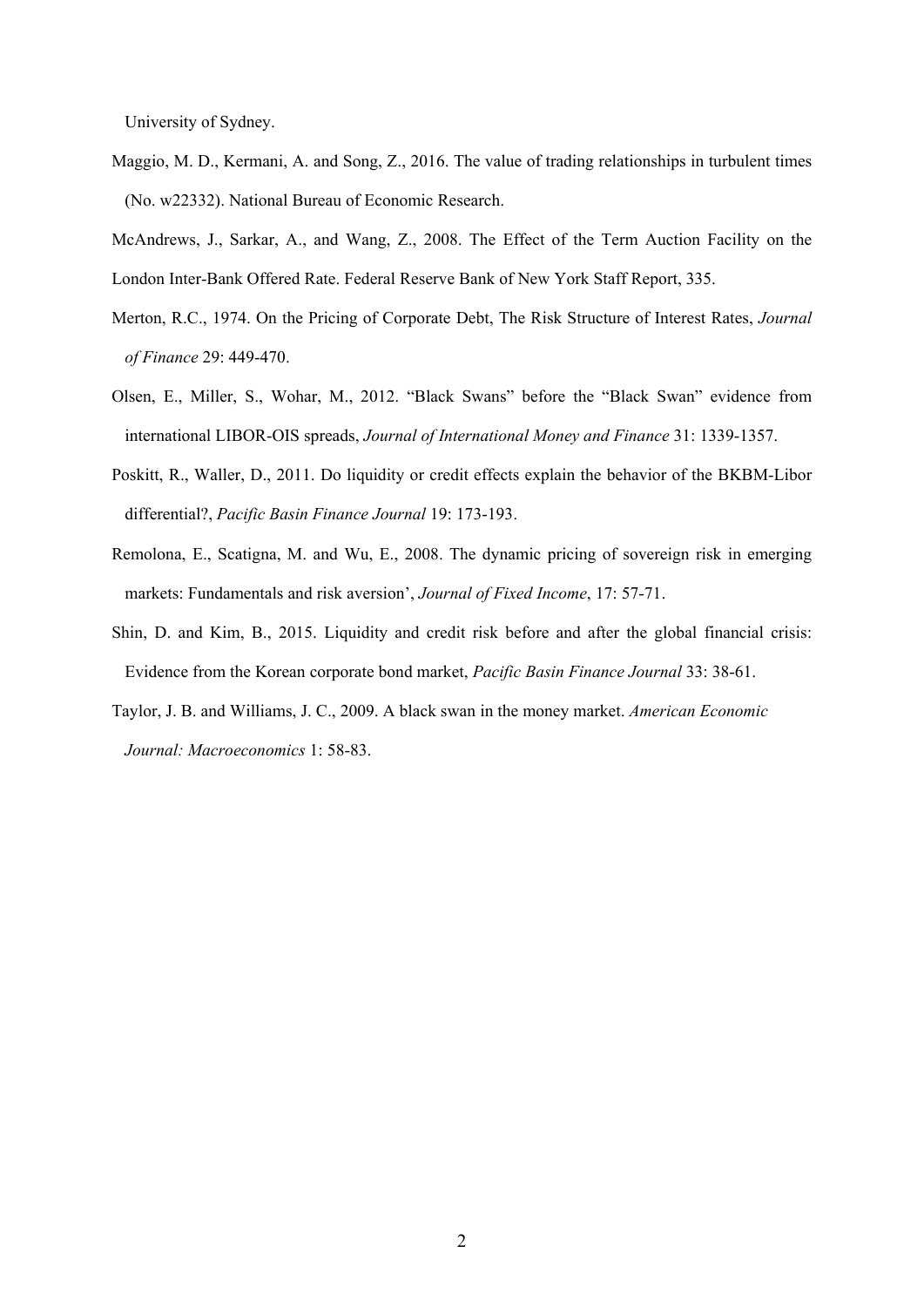# **Figure 1 Time Series Variation of the BBSW – OIS Spread**

This figure illustrates the movements in the BBSW-OIS spread over time from 2013 to 2016. The figure illustrates the swap spread for 3-month tenor (*SPREAD3M*) and 6-month tenor (*SPREAD6M*). The variable *SPREAD3M* (*SPREAD6M*) is computed as the difference between the BBSW 3-month (6-month) tenor and the overnight index swap (*OIS*), with same maturity. The observation period of this illustration starts in October 2013 following the adoption by the Australian Financial Markets Association (AFMA) of a new automated process to obtain the BBSW benchmark quotes.

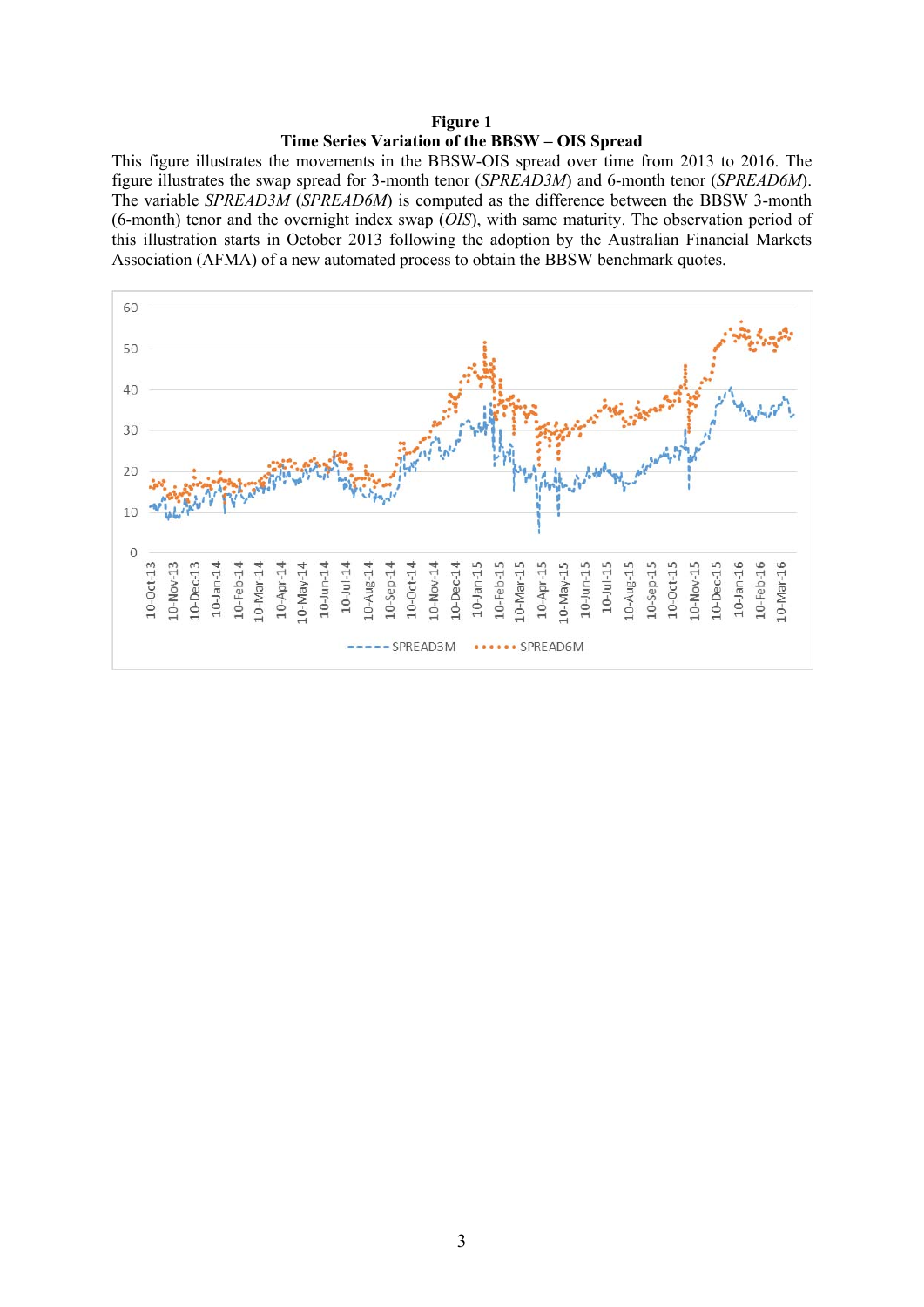## **Table 1 Sample Statistics**

This table reports the summary statistics of the variables used in this study after the decomposition of the BBSW spreads at different tenors (3 and 6 months) into a liquidity risk (*LIQHOARD*) and a credit risk (*CRDRISK*) component. The table illustrates the descriptive statistics of the following variables: the interbank market liquidity factor (*MKTLIQ*) as proxied by the 30-day total volatility of the BBSW NBBO quotes; the *RPMATURITY* which is the number of days of repo contracts; the variable *RPRATE-OIS* computed as the difference between the repo rate and the OIS rate, where the repo rate is the daily lowest repo rate dealt by the RBA through OMO for each term dealt; *FLY2QUAL*, which is defined as the spread between the repo rate on highly-liquid collateralized (quasi-) Commonwealth Government securities (CGS) and the repo rate on lessliquid collateralized securities (e.g., ADI, RMBS, and ABCP); the volume of the repo contracts (*REPOVOLUME*); the aggregate volume of the exchange settlement accounts (*ESVOLUME*); the past 12-month time series cross sectional dispersion in daily CDS spreads of the four major prime banks (*CDSVOL*); the degree of leverage of the prime banks (*BLEV*); the idiosyncratic volatility of underlying assets of prime banks (*BIVOL*); the uncertainty surrounding the market expectations about prime banks' earnings (*UNCERTAINTY*); and the slope of the yield curve which impacts on the value of the option on firm value (*YCURVE*).

|                     | <b>Nobs</b> | Mean    | StdDev | p5      | p25     | p50     | p75    | p95    |
|---------------------|-------------|---------|--------|---------|---------|---------|--------|--------|
| LIQHOARD3M          | 2515        | 19.41   | 14.21  | 4.84    | 9.58    | 15.49   | 25.83  | 46.48  |
| <b>CRDRISK3M</b>    | 2515        | 3.98    | 2.58   | 0.33    | 2.18    | 4.04    | 5.53   | 8.66   |
| LIQHOARD6M          | 2515        | 22.85   | 14.64  | 6.12    | 10.56   | 20.12   | 31.23  | 49.88  |
| <b>CRDRISK6M</b>    | 2515        | 8.04    | 5.20   | 0.67    | 4.43    | 8.13    | 11.17  | 17.46  |
| <b>MKTLIQ</b>       | 2515        | 0.08    | 0.09   | 0.01    | 0.02    | 0.05    | 0.08   | 0.24   |
| <b>RPMATURITY</b>   | 2515        | 42.31   | 36.85  | 9.00    | 22.00   | 33.94   | 49.10  | 103.22 |
| <b>RPRATE - OIS</b> | 2515        | 0.16    | 0.26   | $-0.06$ | 0.02    | 0.09    | 0.19   | 0.72   |
| FLY2QUAL            | 2515        | $-0.40$ | 1.37   | $-3.35$ | $-0.10$ | $-0.05$ | 0.00   | 0.01   |
| <b>REPOVOLUME</b>   | 2515        | 802.1   | 775.4  | 68.0    | 215.0   | 500.0   | 1193.0 | 2400.0 |
| <b>ESVOLUME</b>     | 2515        | 1585.0  | 1235.7 | 716.0   | 953.0   | 1237.0  | 1740.0 | 3668.0 |
| <b>CDSVOL</b>       | 2515        | 22.17   | 20.03  | 0.00    | 5.92    | 16.88   | 32.66  | 66.15  |
| <b>BLEV</b>         | 2515        | 2.83    | 0.65   | 2.23    | 2.41    | 2.61    | 3.06   | 4.08   |
| <b>BIVOL</b>        | 2515        | 1.03    | 0.55   | 0.60    | 0.76    | 0.82    | 0.95   | 2.59   |
| <b>YCURVE</b>       | 2515        | 4.58    | 1.18   | 2.64    | 3.48    | 5.01    | 5.60   | 6.17   |
| <b>UNCERTAINTY</b>  | 2515        | 0.12    | 0.04   | 0.07    | 0.09    | 0.11    | 0.13   | 0.22   |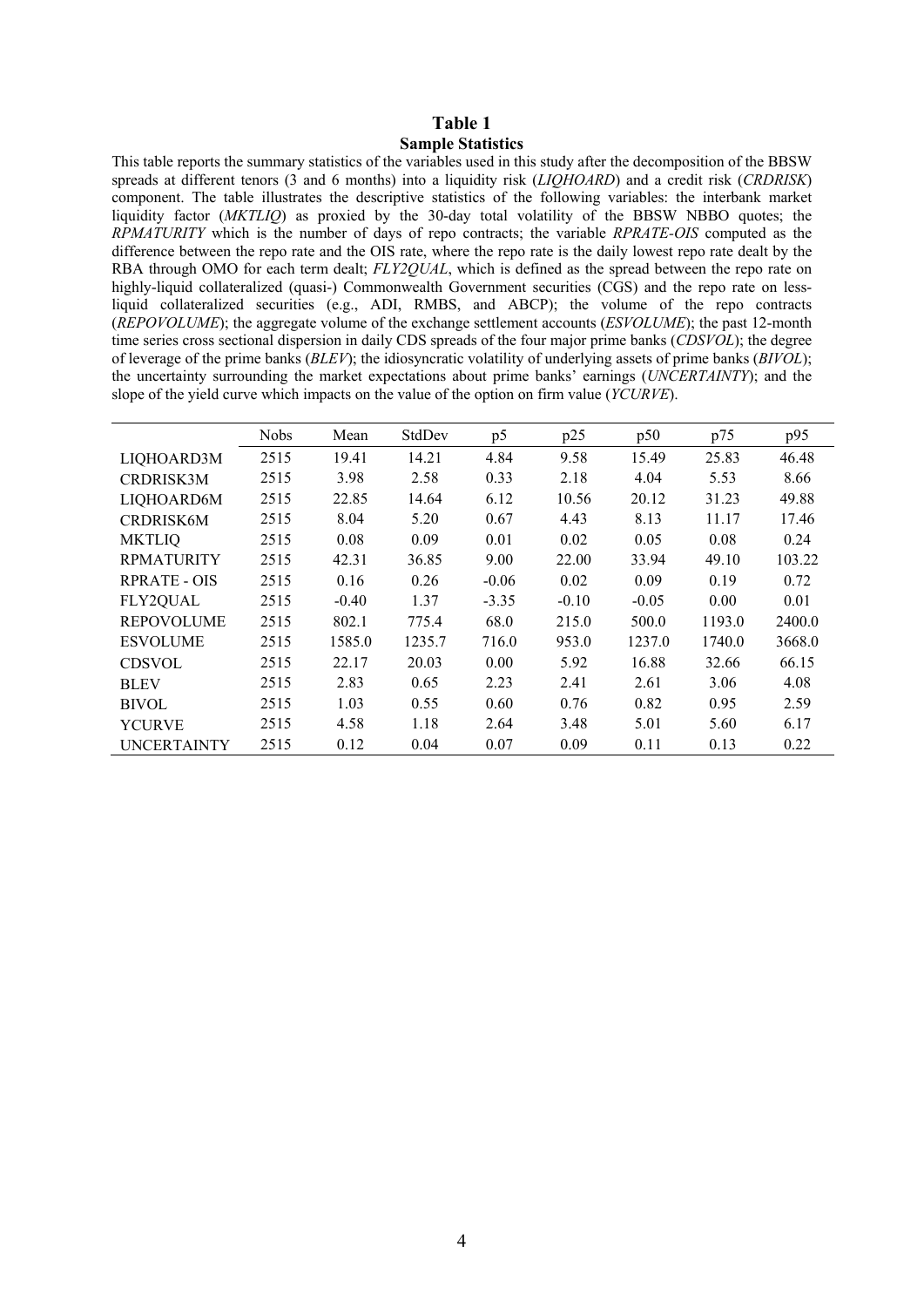# **Table 2**

#### **Daily Statistics of the Liquidity and Credit Risk Premia: 2005 – 2016**

This table decomposes the three main variables of interest, namely BBSW spread, *LIQHOARD* and *CRDRISK* for contracts over a 3-month tenor into different subsamples over the full sample period from 2005 and 2016.

|                           | <b>Nobs</b> | Mean  | StdDev | Min     | p5    | p25   | p50   | p75   | p95   | Max    |
|---------------------------|-------------|-------|--------|---------|-------|-------|-------|-------|-------|--------|
| Full period: 2005 - 2016  |             |       |        |         |       |       |       |       |       |        |
| BBSW3M - OIS3M            | 2503        | 23.39 | 15.45  | $-2.25$ | 6.92  | 12.57 | 19.83 | 30.97 | 52.12 | 142.50 |
| LIQHOARD3M                | 2503        | 19.41 | 14.24  | 0.00    | 4.84  | 9.56  | 15.49 | 25.84 | 46.48 | 135.23 |
| CRDRISK3M                 | 2503        | 3.99  | 2.58   | 0.22    | 0.33  | 2.06  | 4.05  | 5.53  | 8.66  | 12.42  |
|                           |             |       |        |         |       |       |       |       |       |        |
| Sub-period 1: 2005 - 2006 |             |       |        |         |       |       |       |       |       |        |
| BBSW3M - OIS3M            | 406         | 10.48 | 2.76   | 3.00    | 6.67  | 8.40  | 10.08 | 12.53 | 15.10 | 20.75  |
| LIQHOARD3M                | 406         | 10.01 | 2.71   | 2.58    | 6.28  | 7.96  | 9.60  | 12.02 | 14.60 | 20.18  |
| CRDRISK3M                 | 406         | 0.47  | 0.08   | 0.31    | 0.34  | 0.42  | 0.46  | 0.49  | 0.66  | 0.73   |
|                           |             |       |        |         |       |       |       |       |       |        |
| Sub-period 2: 2007 - 2008 |             |       |        |         |       |       |       |       |       |        |
| BBSW3M - OIS3M            | 451         | 34.40 | 24.58  | $-2.25$ | 3.35  | 8.77  | 34.00 | 48.42 | 81.50 | 142.50 |
| LIQHOARD3M                | 451         | 31.64 | 22.55  | 0.00    | 3.11  | 8.39  | 30.97 | 43.61 | 74.49 | 135.23 |
| <b>CRDRISK3M</b>          | 451         | 2.79  | 2.34   | 0.22    | 0.24  | 0.33  | 2.23  | 4.62  | 7.27  | 8.64   |
|                           |             |       |        |         |       |       |       |       |       |        |
| Sub-period 3: 2009 - 2011 |             |       |        |         |       |       |       |       |       |        |
| BBSW3M - OIS3M            | 637         | 27.60 | 13.07  | 5.35    | 12.00 | 18.67 | 24.00 | 33.58 | 54.00 | 81.83  |
| LIQHOARD3M                | 637         | 21.70 | 11.98  | 1.27    | 6.91  | 13.38 | 18.77 | 27.35 | 45.77 | 74.59  |
| <b>CRDRISK3M</b>          | 637         | 5.90  | 1.96   | 3.13    | 3.38  | 4.60  | 5.38  | 6.78  | 9.76  | 12.42  |
|                           |             |       |        |         |       |       |       |       |       |        |
| Sub-period 4: 2012 - 2016 |             |       |        |         |       |       |       |       |       |        |
| BBSW3M - OIS3M            | 1009        | 21.00 | 8.59   | 0.75    | 9.50  | 14.68 | 19.35 | 26.15 | 36.55 | 47.20  |
| LIQHOARD3M                | 1009        | 16.29 | 8.21   | 0.00    | 4.21  | 10.41 | 15.43 | 21.51 | 30.79 | 39.12  |
| CRDRISK3M                 | 1009        | 4.73  | 1.79   | 2.29    | 2.63  | 3.18  | 4.32  | 5.77  | 8.20  | 9.98   |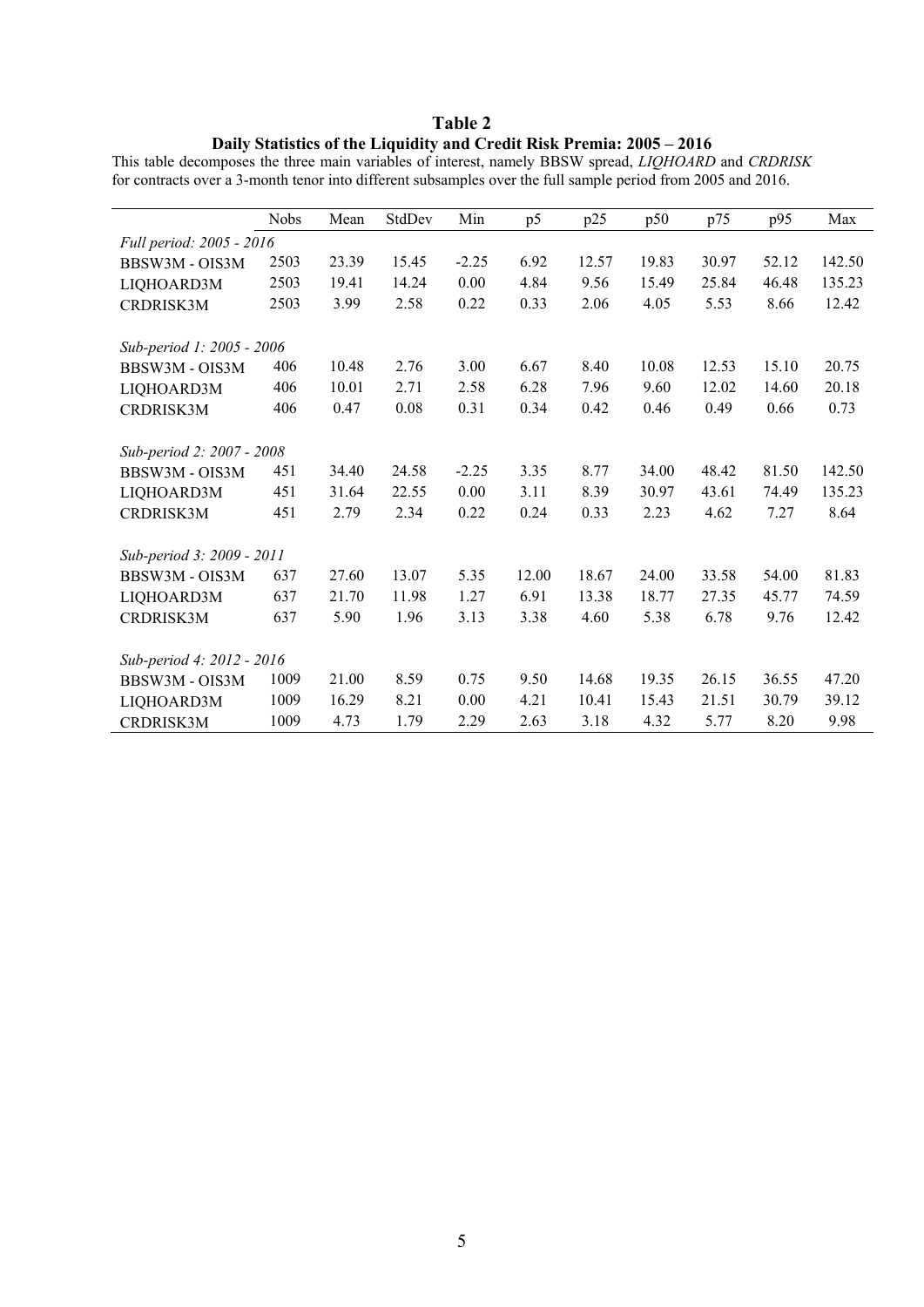#### **Table 3 Time Series Correlation Matrix**

This table reports the pair-wise correlations between each pair of variables used in our analysis. All the variables considered in the correlation matrix were described previously in Table 1.

|        |                      | $[1]$   | $[2]$   | [3]     | [4]       | [5]     | [6]     | [7]     | [8]  | [9]  | [10] | $[11]$ | $[12]$ |
|--------|----------------------|---------|---------|---------|-----------|---------|---------|---------|------|------|------|--------|--------|
| $[1]$  | LIQHOARD             |         |         |         |           |         |         |         |      |      |      |        |        |
| $[2]$  | <b>CRDRISK</b>       | 0.39    |         |         |           |         |         |         |      |      |      |        |        |
| $[3]$  | <b>MKTLIQ</b>        | 0.48    | 0.35    |         |           |         |         |         |      |      |      |        |        |
| $[4]$  | <b>RPMATURITY</b>    | 0.27    | 0.02    | 0.27    |           |         |         |         |      |      |      |        |        |
| $[5]$  | FLY2QUAL             | $-0.47$ | $-0.11$ | $-0.31$ | $-0.1867$ |         |         |         |      |      |      |        |        |
| [6]    | FLIQDEM <sub>1</sub> | 0.20    | $-0.16$ | $-0.18$ | 0.08      | $-0.08$ |         |         |      |      |      |        |        |
| $[7]$  | FLIQDEM2             | 0.75    | 0.40    | 0.46    | 0.26      | $-0.43$ | 0.21    |         |      |      |      |        |        |
| [8]    | <b>CDSVOL</b>        | 0.45    | 0.59    | 0.53    | 0.24      | $-0.30$ | $-0.19$ | 0.53    |      |      |      |        |        |
| $[9]$  | <b>BLEV</b>          | 0.65    | 0.64    | 0.57    | 0.23      | $-0.39$ | $-0.13$ | 0.57    | 0.64 |      |      |        |        |
| $[10]$ | BIVOL                | 0.47    | 0.31    | 0.50    | 0.25      | $-0.38$ | $-0.07$ | 0.54    | 0.81 | 0.67 |      |        |        |
| $[11]$ | <b>EXYCURVE</b>      | 0.05    | $-0.39$ | 0.23    | 0.18      | $-0.22$ | $-0.30$ | $-0.04$ | 0.04 | 0.12 | 0.27 |        |        |
| $[12]$ | <b>UNCERTAINTY</b>   | 0.51    | 0.29    | 0.52    | 0.20      | $-0.31$ | 0.04    | 0.55    | 0.60 | 0.62 | 0.82 | 0.11   |        |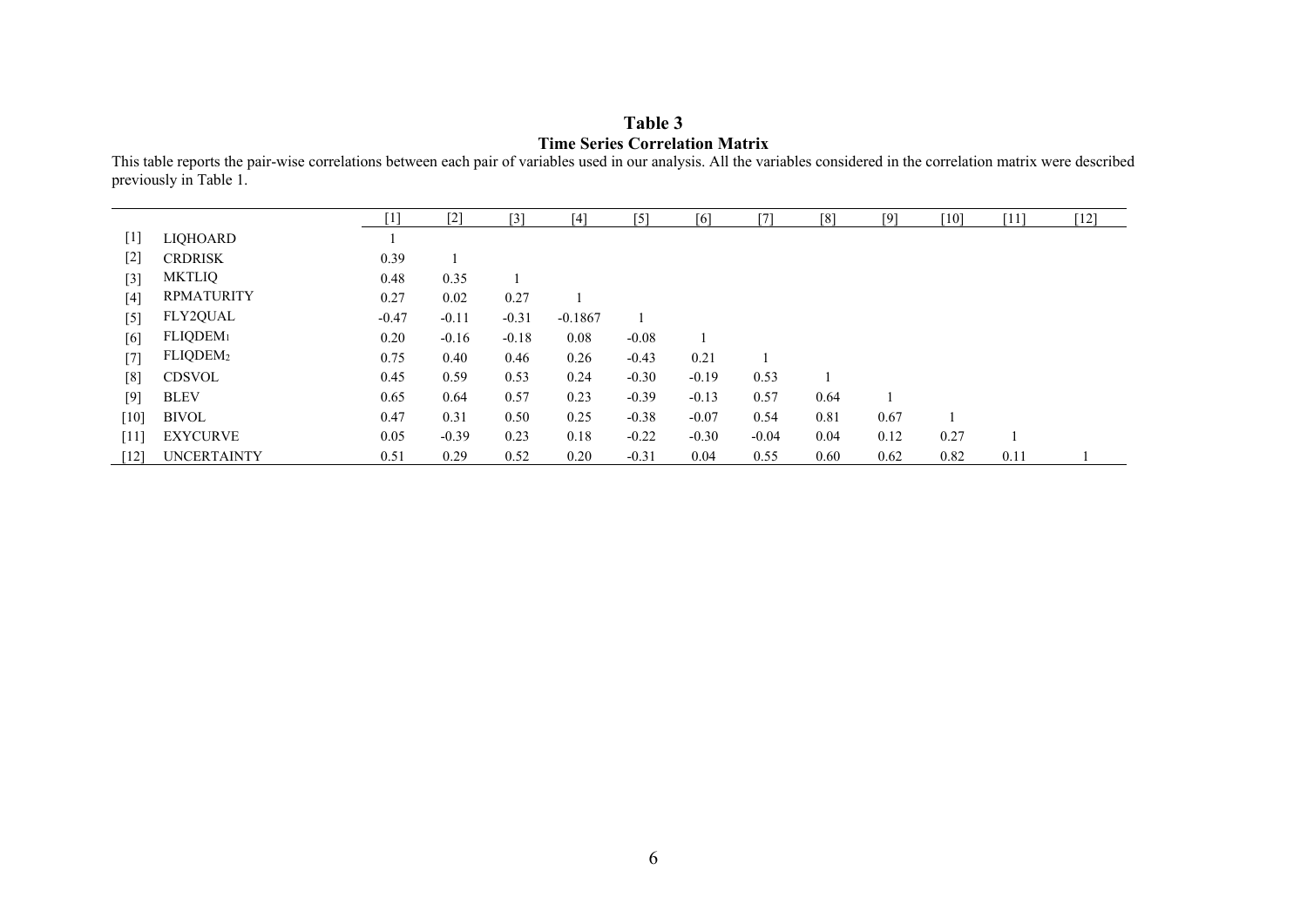## **Table 4 Random Walk Test of the Time Series Variables: Level and Change**

This table reports the Augmented Dickey-Fuller unit root tests for all the variables used in our analyses. All the variables considered in this table were described previously in Table 1.

|                              | LIOHOARD3M       | <b>CRDRISK3M</b> | LIOHOARD6M       | <b>CRDRISK6M</b> | MKTLIO           | <b>RPMATURITY</b> | <b>RPRATE - OIS</b> | <b>CDSVOL</b>    | <b>BLEV</b>      | <b>BIVOL</b>     | <b>UNCERTAINTY</b> | EXYCURVE         |
|------------------------------|------------------|------------------|------------------|------------------|------------------|-------------------|---------------------|------------------|------------------|------------------|--------------------|------------------|
| Lag <sub>4</sub>             | $-5.176$<br>I(0) | $-2.993$<br>I(0) | $-4.392$<br>I(0) | $-2.889$<br>I(0) | $-6.497$<br>I(0) | $-11.670$<br>I(0) | $-6.781$<br>I(0)    | $-1.699$<br>I(1) | $-1.982$<br>I(1) | $-0.592$<br>I(1) | $-2.934$<br>I(0)   | $-1.813$<br>I(1) |
| Lag 3                        | $-5.196$         | $-2.953$         | $-4.739$         | $-2.848$         | $-6.496$         | $-14.000$         | $-7.523$            | $-1.414$         | $-2.054$         | $-0.538$         | $-2.93$            | $-1.844$         |
| Lag <sub>2</sub>             | I(0)<br>$-5.618$ | I(0)<br>$-2.824$ | I(0)<br>$-5.084$ | I(0)<br>$-2.820$ | I(0)<br>$-6.632$ | I(0)<br>$-16.983$ | I(0)<br>$-9.294$    | I(1)<br>$-1.115$ | I(1)<br>$-2.092$ | I(1)<br>$-0.464$ | I(0)<br>$-2.925$   | I(1)<br>$-1.867$ |
| Lag1                         | I(0)<br>$-6.294$ | I(1)<br>$-2.827$ | I(0)<br>$-6.499$ | I(1)<br>$-2.825$ | I(0)<br>$-6.114$ | I(0)<br>$-21.493$ | I(0)<br>$-10.924$   | I(1)<br>$-0.674$ | I(1)<br>$-2.13$  | I(1)<br>$-0.39$  | I(0)<br>$-2.921$   | I(1)<br>$-1.917$ |
|                              | I(0)             | I(1)             | I(0)             | I(1)             | I(0)             | I(0)              | I(0)                | I(1)             | I(1)             | I(1)             | I(0)               | I(1)             |
| Opt Lag<br>(Ng-Perron seq t) |                  |                  | 4                |                  | 4                | 4                 | 4                   | 4                |                  | 4                | $\overline{0}$     |                  |
| <b>Nobs</b>                  | 2,834            | 2,834            | 2,834            | 2,834            | 2,498            | 2,498             | 2,498               | 2,498            | 2,498            | 2,498            | 2,498              | 2,498            |

Panel A: Augmented Dickey-Fuller Test of Unit Root (Max 4 lags): Daily level of the variables

|  | Panel B: Augmented Dickey-Fuller Test of Unit Root (Max 4 lags): Day-to-day change in the variables |
|--|-----------------------------------------------------------------------------------------------------|
|  |                                                                                                     |

|                  | Δ(LIQHOARD3M) | $\Delta$ (CRDRISK3M) | Δ(LIQHOARD6M) | $\Delta$ (CRDRISK6M) | $\Delta$ (MKTLIQ) | <b><i><u>A(RPMATURITY)</u></i></b> | $\triangle$ (RPRATE -<br>OIS) | $\triangle$ (CDSVOL) | $\Delta$ (BLEV) | $\Delta$ (BIVOL) | $\Delta$ (UNC.TY) | $\Delta$ (EXYCU) |
|------------------|---------------|----------------------|---------------|----------------------|-------------------|------------------------------------|-------------------------------|----------------------|-----------------|------------------|-------------------|------------------|
|                  |               |                      |               |                      |                   |                                    |                               |                      |                 |                  |                   |                  |
| Lag 4            | $-24.337$     | $-23.932$            | $-31.236$     | $-23.944$            | $-15.482$         | $-29.082$                          | $-35.226$                     | $-7.573$             | $-22.731$       | $-14.098$        | $-22.325$         | $-21.55$         |
|                  | I(0)          | I(0)                 | I(0)          | I(0)                 | I(0)              | I(0)                               | I(0)                          | I(0)                 | I(0)            | I(0)             | I(0)              | I(0)             |
| Lag 3            | $-27.364$     | $-26.622$            | $-34.336$     | $-26.634$            | $-16.196$         | $-35.713$                          | $-37.062$                     | $-8.56$              | $-26.018$       | $-17.106$        | $-24.965$         | $-24.49$         |
|                  | I(0)          | I(0)                 | I(0)          | I(0)                 | I(0)              | I(0)                               | I(0)                          | I(0)                 | I(0)            | I(0)             | I(0)              | I(0)             |
| Lag <sub>2</sub> | $-34.720$     | $-31.611$            | $-40.826$     | $-31.648$            | $-17.206$         | $-42.672$                          | $-44.301$                     | $-10.413$            | $-29.289$       | $-20.193$        | $-28.833$         | $-28.75$         |
|                  | I(0)          | I(0)                 | I(0)          | I(0)                 | I(0)              | I(0)                               | I(0)                          | I(0)                 | I(0)            | I(0)             | I(0)              | I(0)             |
| Lag 1            | $-44.662$     | $-33.800$            | $-56.106$     | $-33.835$            | $-18.49$          | $-54.144$                          | $-50.459$                     | $-13.443$            | $-35.44$        | $-26.046$        | $-35.32$          | $-36.32$         |
|                  | I(0)          | I(0)                 | I(0)          | I(0)                 | I(0)              | I(0)                               | I(0)                          | I(0)                 | I(0)            | I(0)             | I(0)              | I(0)             |
| Opt Lag          |               |                      |               |                      |                   |                                    |                               |                      |                 |                  |                   |                  |
| (Ng-Perron seq   |               | $\sim$               |               | ◠                    | 4                 |                                    |                               | 4                    | $\Omega$        | 4                | $\overline{0}$    | O                |
|                  |               |                      |               |                      |                   |                                    |                               |                      |                 |                  |                   |                  |
| Nobs             | 2,833         | 2,833                | 2,833         | 2,833                | 2,497             | 2,497                              | 2,497                         | 2,497                | 2,497           | 2,497            | 2,497             | 2,497            |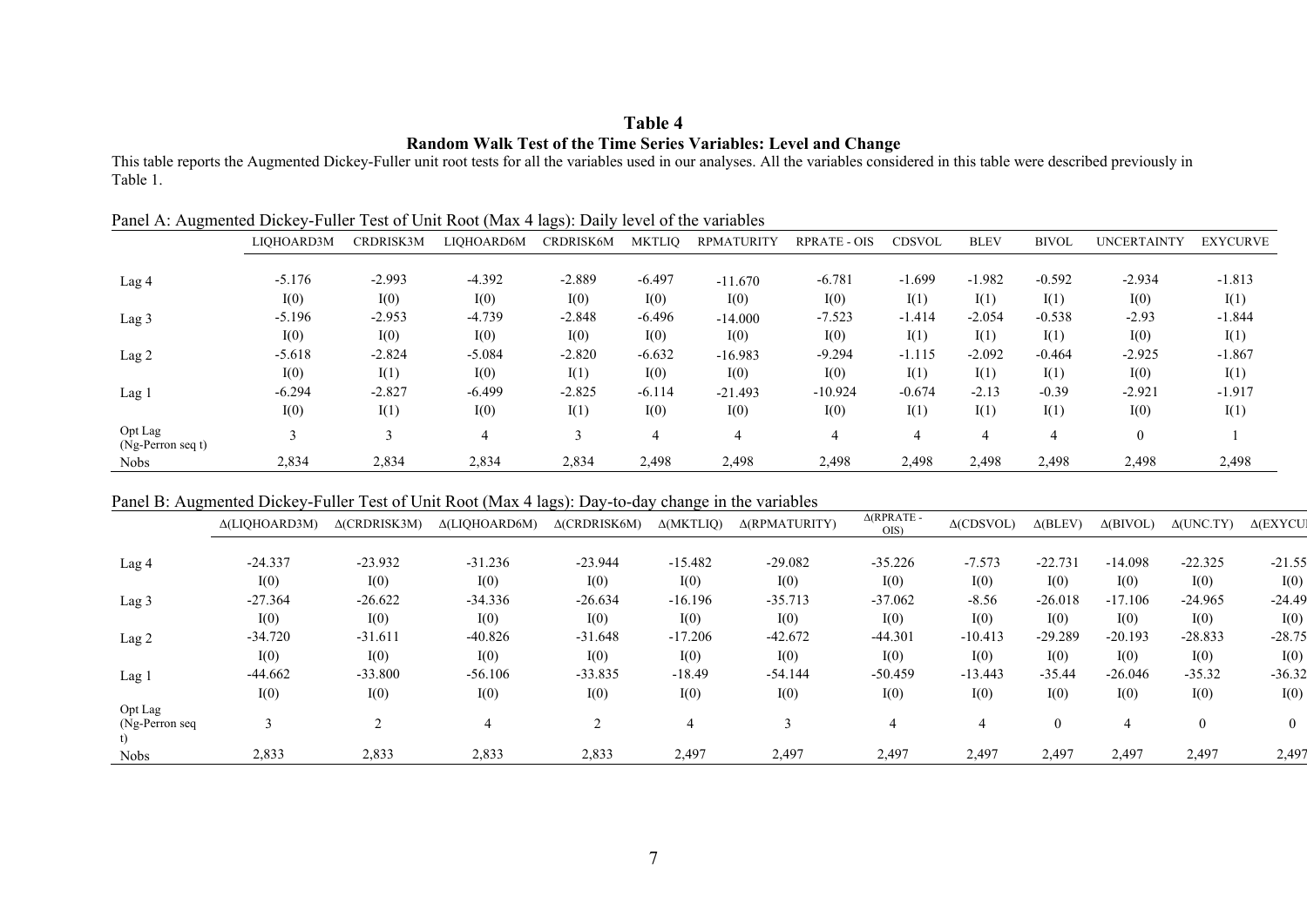# **Table 5 Determinants of the Level of the Daily Interbank Liquidity Premium**

This table illustrates the determinants of the daily liquidity premium in the interbank market. The dependent variable is the daily level of the liquidity hoarding factor (*LIQHOARD*) of the BBSW-OIS spread for contracts with 3- and 6-month tenors. Main independent variables include the interbank market liquidity factor (*MKTLIQ*) as proxied by the logarithm of the 30-day total volatility of the BBSW NBBO quotes; the *RPMATURITY* which is the number of days of repo contracts; the variable *RPRATE*-*OIS* computed as the difference between the repo rate and the OIS rate, where the repo rate is the daily lowest repo rate dealt by the RBA through OMO for each term dealt; *FLY2QUAL*, which is defined as the spread between the repo rate on highly-liquid collateralized (quasi-) Commonwealth Government securities (CGS) and the repo rate on less-liquid collateralized securities (e.g., ADI, RMBS, and ABCP); *FLIODEM<sub>1</sub>* is the daily volume of first-leg securities (ADI-issued securities (ADI), residential mortgagebacked securities (RMBS), and asset-backed commercial papers (ABCP)) bought (if positive) or sold (if negative) by the Reserve Bank of Australia under repo contracts dealt in OMO; *FLIODEM*<sub>2</sub> is computed as the logarithm of the daily exchange settlement (ES) balances in the interbank market. The variable *SHOCK<sub>2007-2008</sub>* is a dichotomous realization that is equal to 1 during the subperiod 2007-2008, and 0 otherwise. In models (vi) and (xii) we proxy for interbank market liquidity (*MKTLIO*) using the aggregate daily volume in prime bank paper executed through approved revenue (this data item is obtained from the Australian Securities Exchange) We also include the lagged realization of the dependent variable *LIOHOARD* in models (iv), (vi), (x), and (xii). Robust *t*-statistics are reported in parentheses. One, two, and three asterisks denote statistical significance at the 10%, 5%, and 1% levels, respectively.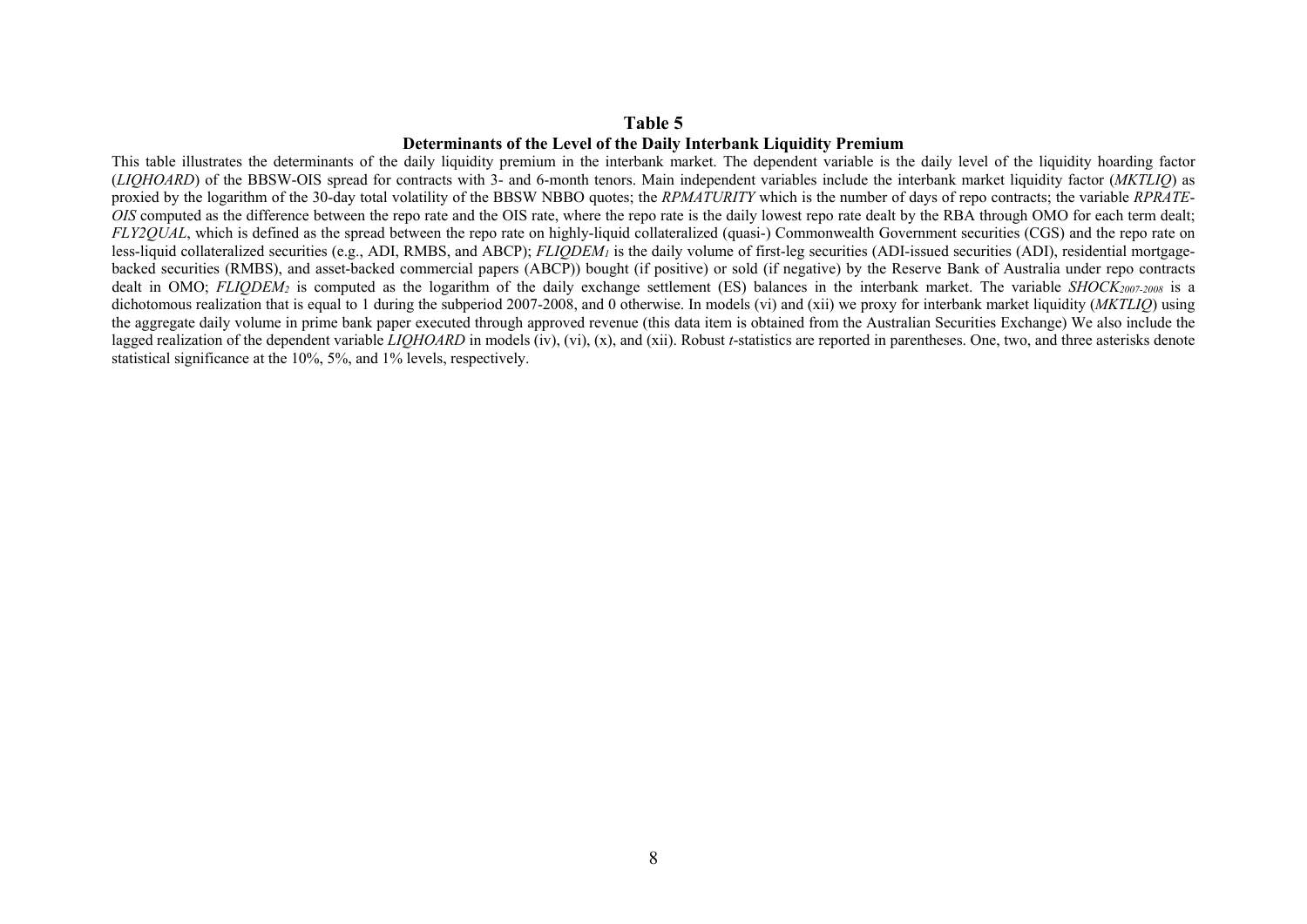|                      |            |             | LIQHOARD3M  |            |             |             |            |            |             | LIQHOARD6M |             |             |
|----------------------|------------|-------------|-------------|------------|-------------|-------------|------------|------------|-------------|------------|-------------|-------------|
|                      | (i)        | (ii)        | (iii)       | (iv)       | (v)         | (vi)        | (vii)      | (viii)     | (ix)        | (x)        | $(x_i)$     | (xii)       |
| <b>MKTLIQ</b>        | $4.646***$ |             | $3.104***$  | $0.266*$   | $2.154***$  | $-0.195**$  | $3.909***$ |            | $3.207***$  | $0.341**$  | $2.202***$  | $-0.731***$ |
|                      | (13.880)   |             | (11.202)    | (1.947)    | (8.400)     | $(-1.977)$  | (11.637)   |            | (10.747)    | (2.158)    | (7.473)     | $(-4.038)$  |
| <b>RPMATURITY</b>    |            | $-0.006$    | $-0.018**$  | $-0.009**$ | $-0.027***$ | $-0.008**$  |            | $-0.023**$ | $-0.035***$ | $0.013***$ | $-0.043***$ | $-0.002**$  |
|                      |            | $(-0.505)$  | $(-2.121)$  | $(-2.090)$ | $(-3.454)$  | $(-2.220)$  |            | $(-2.209)$ | $(-4.487)$  | $(-2.630)$ | $(-5.914)$  | $(-2.136)$  |
| <b>RPRATE - OIS</b>  |            | 27.622***   | 18.459***   | 2.994***   | 17.384***   | 10.904***   |            | 33.057***  | 22.062***   | $3.647***$ | 20.198***   | 48.749***   |
|                      |            | (14.942)    | (10.680)    | (3.662)    | (10.220)    | (3.358)     |            | (19.430)   | (13.489)    | (3.979)    | (12.590)    | (10.623)    |
| FLY2QUAL             |            | $-2.916***$ | $-1.979***$ | $-0.198$   | $-1.241***$ | $-0.313***$ |            |            |             |            |             |             |
|                      |            | $(-13.146)$ | $(-9.252)$  | $(-1.489)$ | $(-5.432)$  | $(-3.620)$  |            |            |             |            |             |             |
| FLIQDEM <sub>1</sub> |            | $2.222***$  | $2.638***$  | $0.407***$ | $2.454***$  | $2.112**$   |            | $2.625***$ | $3.233***$  | $0.498***$ | $2.962***$  | $0.713*$    |
|                      |            | (11.798)    | (14.075)    | (5.107)    | (14.003)    | (2.446)     |            | (12.480)   | (15.681)    | (4.632)    | (14.894)    | (1.717)     |
| FLIQDEM2             |            | $2.444**$   | $1.568*$    | $1.280***$ | $1.759**$   | $1.141**$   |            | $2.162**$  | 1.085       | $1.404***$ | 1.292       | 0.577       |
|                      |            | (2.483)     | (1.842)     | (3.402)    | (2.230)     | (2.290)     |            | (2.060)    | (1.133)     | (3.397)    | (1.427)     | (0.647)     |
| LIQHOARD             |            |             |             | $0.869***$ |             | $0.890***$  |            |            |             | $0.861***$ |             | 1.197***    |
|                      |            |             |             | (43.230)   |             | (37.154)    |            |            |             | (43.422)   |             | (32.690)    |
| SHOCK2007_2008       |            |             |             |            | 8.980***    |             |            |            |             |            | $8.485***$  |             |
|                      |            |             |             |            | (10.401)    |             |            |            |             |            | (10.999)    |             |
| $R-sq$               | 38.7%      | 46.5%       | 55.1%       | 90.6%      | 58.5%       | 92.1%       | 29.7%      | 35.4%      | 45.1%       | 87.1%      | 48.3%       | 88.4%       |
| N                    | 2,515      | 2,513       | 2,513       | 2,513      | 2,513       | 470         | 2,515      | 2,513      | 2,513       | 2,513      | 2,513       | 470         |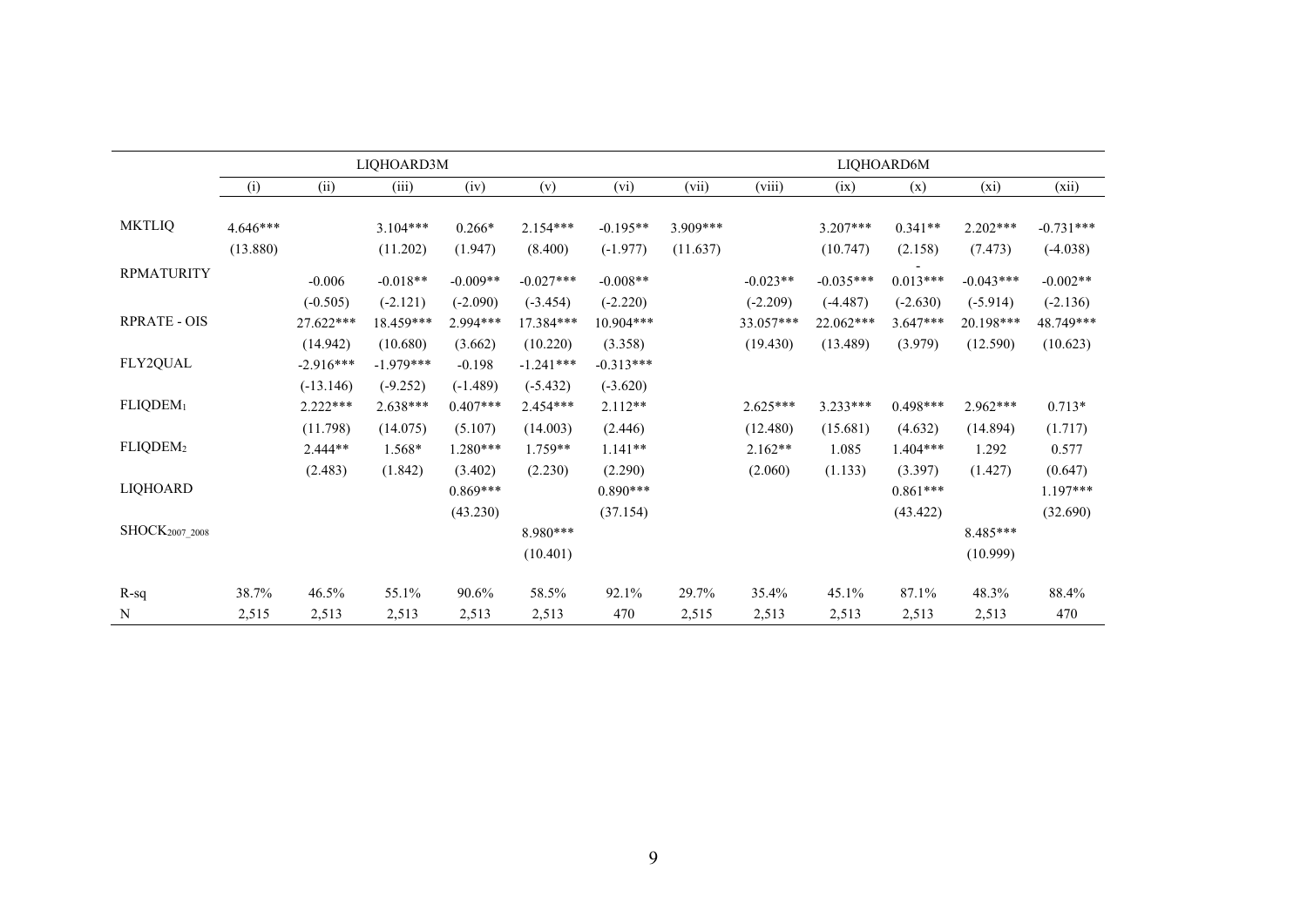# **Table 6 Determinants of the Level of the Daily Credit Risk Premium**

This table illustrates the determinants of the daily credit risk premium in the interbank market. The dependent variable is the daily level of the credit risk premium factor of the BBSW-OIS spread for contracts with 3- and 6-month tenors. Main independent variables of interest include the following structural-model factors: the past 12-month time series cross sectional dispersion in daily CDS spreads of the four major prime banks (*CDSVOL*); the degree of leverage of the prime banks (*BLEV*); the idiosyncratic volatility of underlying assets of prime banks (*BIVOL*); the uncertainty surrounding the market expectations about prime banks' earnings (*UNCERTAINTY*); and the slope of the yield curve which impacts on the value of the option on firm value (*EXYCURVE*). We include the change in the logarithm of the daily exchange settlement (ES) balances in the interbank market, Δ*FLIQDEM*. Robust *t*-statistics are reported in parentheses. We also control for the dummy variable *GOVGUARANTEE* which is equal to 1 during the period 12 October 2008 and 31 March 2010, and 0 otherwise. During this period, the Australian Government implemented the Guarantee Scheme to offer increased large depositor protection and guarantee arrangements for financial institutions' wholesale debt. We also interacted the dummy variable *GOVGUARANTEE* with each structuralmodel factors to quantify any change in the sensitivity of credit risk premiums during the period of the Guarantee Scheme. One, two, and three asterisks denote statistical significance at the 10%, 5%, and 1% levels, respectively.

|                              |            |            |            |            | CRDRISK3M  |             |            |             |            |             |          |            | CRDRISK6M  |             |                                        |             |
|------------------------------|------------|------------|------------|------------|------------|-------------|------------|-------------|------------|-------------|----------|------------|------------|-------------|----------------------------------------|-------------|
|                              | (i)        | (ii)       | (iii)      | (iv)       | (v)        | (vi)        | (vii)      | (viii)      | (ix)       | (x)         | $(x_i)$  | (xii)      | (xiii)     | (xiv)       | (xv)                                   | (xvi)       |
| <b>CDSVOL</b>                | $0.076***$ |            |            |            |            | $0.080***$  | 0.001      | $0.094***$  | $0.153***$ |             |          |            |            | $0.161***$  | $0.001**$                              | $0.188***$  |
|                              | (29.858)   |            |            |            |            | (37.909)    | (1.472)    | (38.624)    | (29.911)   |             |          |            |            | (38.000)    | (2.485)                                | (38.519)    |
| <b>BLEV</b>                  |            | $6.495***$ |            |            |            | $4.485***$  | 1.997***   | 11.198***   |            | $11.028***$ |          |            |            | 10.724***   | 1.799***                               | 22.652***   |
|                              |            | (16.115)   |            |            |            | (6.458)     | (3.886)    | (34.644)    |            | (18.565)    |          |            |            | (19.833)    | (6.460)                                | (34.690)    |
| <b>BIVOL</b>                 |            |            | $1.477***$ |            | $1.167***$ | $2.571***$  | $0.064***$ | $-3.394***$ |            |             | 2.984*** |            | $2.369***$ | $-5.225***$ | $\overline{\phantom{a}}$<br>$0.130***$ | $-6.766***$ |
|                              |            |            | (21.618)   |            | (9.387)    | $(-26.461)$ | $(-3.288)$ | $(-23.263)$ |            |             | (21.724) |            | (9.458)    | $(-26.653)$ | $(-3.302)$                             | $(-23.008)$ |
| <b>UNCERTAINTY</b>           |            |            |            | $2.260***$ | $0.739***$ | $0.432***$  | 0.008      | $1.118***$  |            |             |          | $4.554***$ | $1.469***$ | $0.758***$  | 0.015                                  | $2.235***$  |
|                              |            |            |            | (15.840)   | (3.070)    | (3.838)     | (0.574)    | (10.588)    |            |             |          | (15.856)   | (3.025)    | (3.950)     | (0.572)                                | (10.489)    |
| <b>EXYCURVE</b>              |            |            |            |            |            | $0.726***$  | $0.013**$  | $1.704***$  |            |             |          |            |            | $1.442***$  | $0.076**$                              | $3.426***$  |
|                              |            |            |            |            |            | (34.406)    | (2.510)    | (50.085)    |            |             |          |            |            | (33.840)    | (2.465)                                | (49.899)    |
| <b>RPRATE - OIS</b>          |            |            |            |            |            | $0.591***$  | 0.035      |             |            |             |          |            |            | $1.192***$  | 0.070                                  |             |
|                              |            |            |            |            |            | (3.647)     | (1.064)    |             |            |             |          |            |            | (3.643)     | (1.049)                                |             |
| <b>CRDRISK</b>               |            |            |            |            |            |             | $0.980***$ | $0.970***$  |            |             |          |            |            |             | $0.980***$                             | $0.970***$  |
|                              |            |            |            |            |            |             | (247.187)  | (187.934)   |            |             |          |            |            |             | (246.881)                              | (186.589)   |
| <b>CDSVOL * GOVGUARANTEE</b> |            |            |            |            |            |             |            | $-0.052***$ |            |             |          |            |            |             |                                        | $-0.105***$ |
|                              |            |            |            |            |            |             |            | $(-4.836)$  |            |             |          |            |            |             |                                        | $(-4.873)$  |
| <b>BLEV * GOVGUARANTEE</b>   |            |            |            |            |            |             |            | $-2.526***$ |            |             |          |            |            |             |                                        | $-5.235***$ |
|                              |            |            |            |            |            |             |            | $(-3.963)$  |            |             |          |            |            |             |                                        | $(-4.083)$  |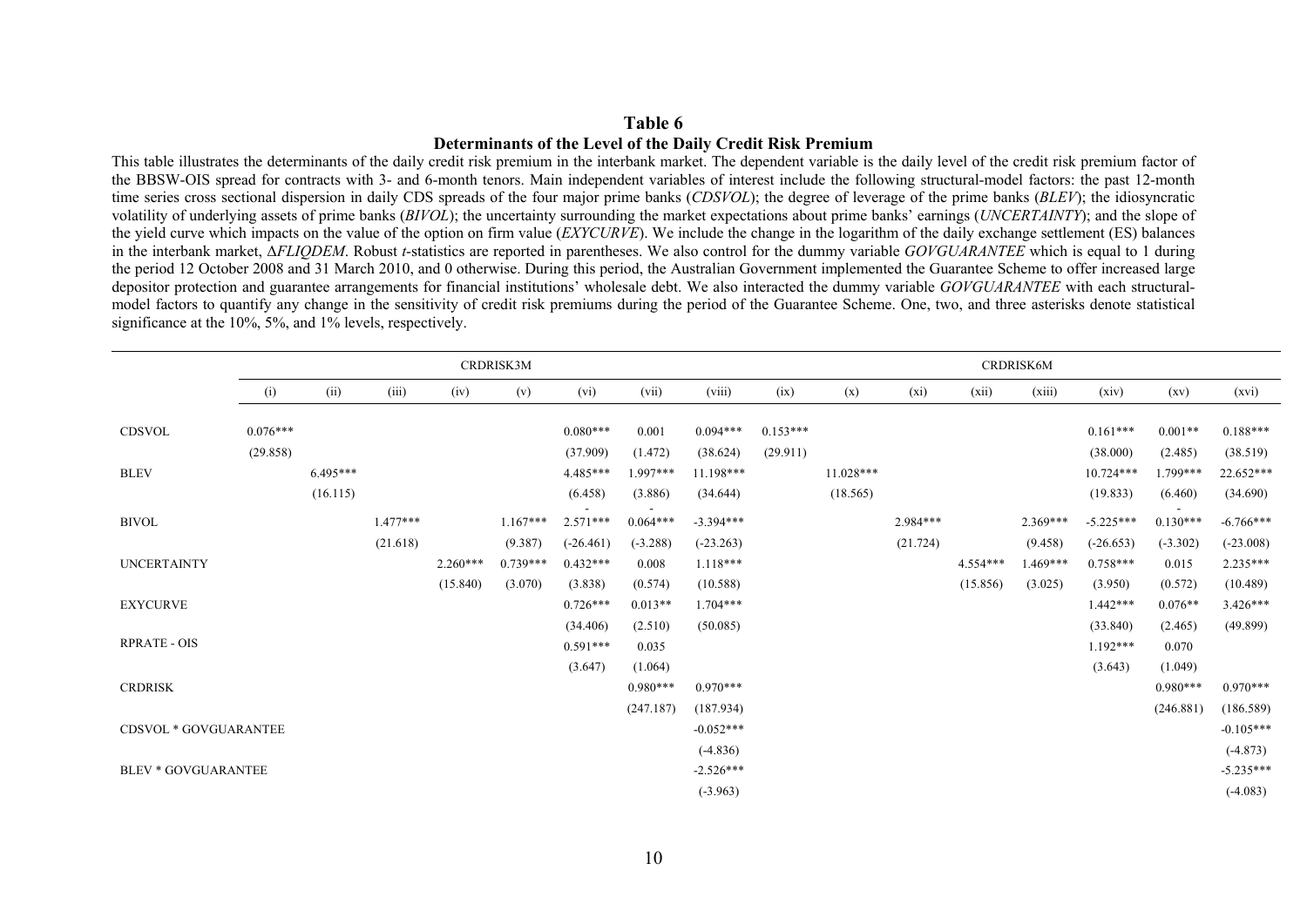| BIVOL * GOVGUARANTEE                     |       |       |       |       |       |       |       | $3.354***$  |       |       |       |         |       |       |       | $6.677***$  |
|------------------------------------------|-------|-------|-------|-------|-------|-------|-------|-------------|-------|-------|-------|---------|-------|-------|-------|-------------|
|                                          |       |       |       |       |       |       |       | (14.647)    |       |       |       |         |       |       |       | (14.492)    |
| UNCERTAINTY * GOVGUARANTEE               |       |       |       |       |       |       |       | $-4.467***$ |       |       |       |         |       |       |       | $-8.990***$ |
|                                          |       |       |       |       |       |       |       | $(-7.011)$  |       |       |       |         |       |       |       | $(-7.026)$  |
| <b>EXYCURVE *</b><br><b>GOVGUARANTEE</b> |       |       |       |       |       |       |       | $-1.533***$ |       |       |       |         |       |       |       | $-3.092***$ |
|                                          |       |       |       |       |       |       |       | $(-13.885)$ |       |       |       |         |       |       |       | $(-13.942)$ |
| <b>GOVGUARANTEE</b>                      |       |       |       |       |       |       |       | $-9.954***$ |       |       |       |         |       |       |       | 19.746***   |
|                                          |       |       |       |       |       |       |       | $(-5.160)$  |       |       |       |         |       |       |       | $(-5.096)$  |
| $R-sq$                                   | 34.6% | 35.2% | 9.8%  | 7.4%  | 10.1% | 74.9% | 99.3% | 83.6%       | 34.7% | 35.5% | 9.8%  | $7.3\%$ | 10.2% | 74.8% | 99.3% | 83.6%       |
| N                                        | 2,515 | 2,515 | 2,515 | 2,515 | 2,515 | 2,515 | 2,515 | 2,515       | 2,515 | 2,515 | 2,515 | 2,515   | 2,515 | 2,515 | 2,515 | 2,515       |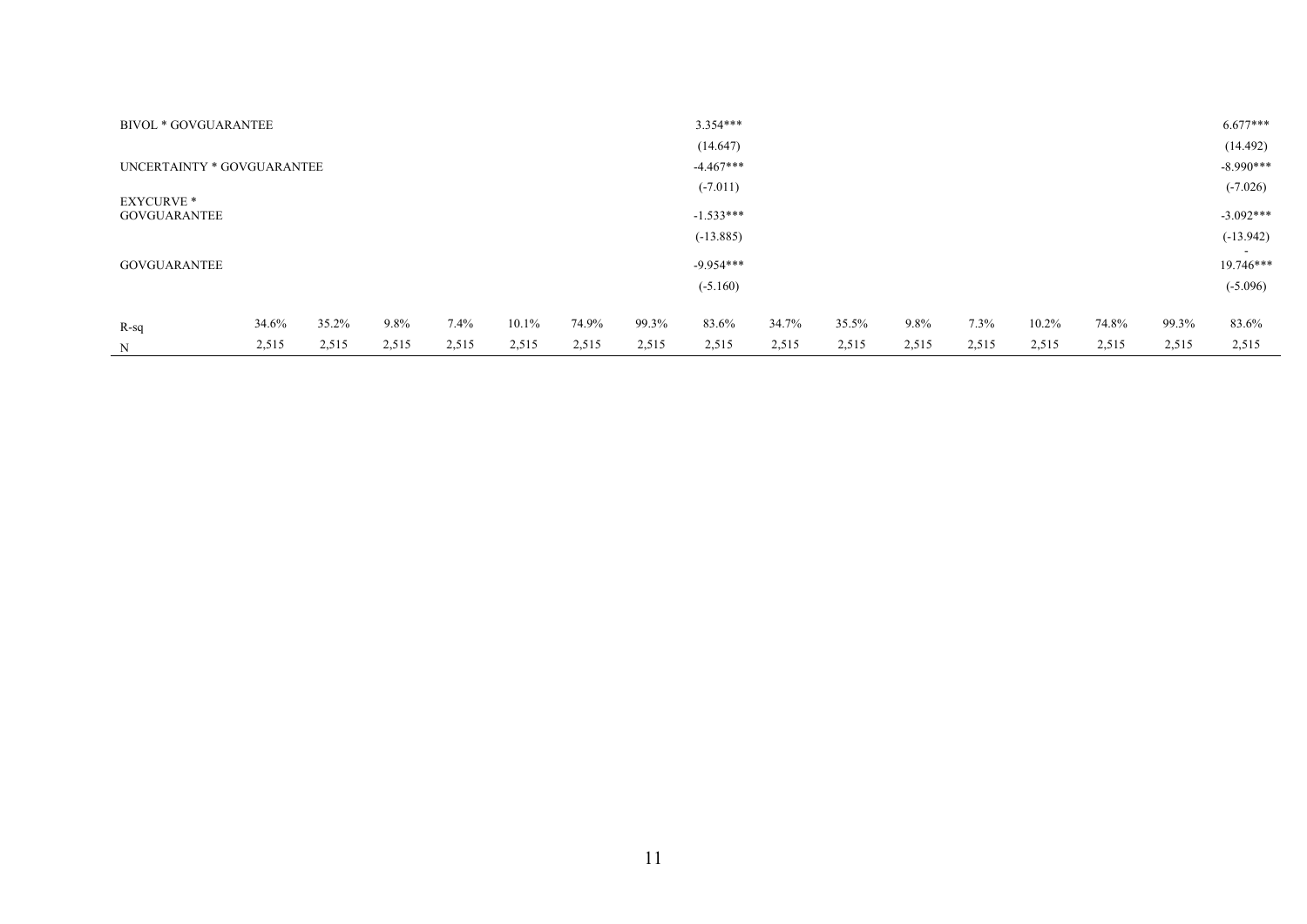# **Table 7 Determinants of the Daily Change in Liquidity Risk and Credit Risk Components**

This table illustrates the determinants of the change in daily liquidity risk and credit risk premia in the interbank market. The dependent variable is the daily change in the liquidity risk factors of the BBSW-OIS spread variable (Δ*LIQHOARD*) at different tenors. The main independent variables include the daily changes of the funding liquidity factors described previously in Table 5. In Panel B, we illustrate the determinants of the daily credit risk premia in the interbank market. The dependent variable is the daily change in the credit risk factors of the BBSW-OIS spread (Δ*CRDRISK*) at different tenures. Main independent variables of interest include the structural-model factors described in Table 6. Robust *t*-statistics are reported in parentheses. One, two, and three asterisks denote statistical significance at the 10%, 5%, and 1% levels, respectively.

|                                  |           | Δ(LIQHOARD3M) |             |             |           |             | Δ(LIQHOARD6M) |             |
|----------------------------------|-----------|---------------|-------------|-------------|-----------|-------------|---------------|-------------|
|                                  | (i)       | (ii)          | (iii)       | (iv)        | (v)       | (vi)        | (vii)         | (viii)      |
| $\Delta$ (MKTLIQ)                | $1.666**$ |               |             | $1.777**$   | $2.567**$ |             |               | $2.533**$   |
|                                  | (2.574)   |               |             | (2.464)     | (2.283)   |             |               | (2.315)     |
| Δ(RPMATURITY)                    |           | $-0.018***$   | $-0.017***$ | $-0.017***$ |           | $-0.018***$ | $-0.018***$   | $-0.018***$ |
|                                  |           | $(-3.954)$    | $(-3.935)$  | $(-3.935)$  |           | $(-3.523)$  | $(-3.503)$    | $(-3.503)$  |
| $\Delta$ (RPRATE - OIS)          |           | $4.624***$    | 4.558***    | $4.558***$  |           | 4.861***    | 4.799***      | 4.799***    |
|                                  |           | (4.448)       | (4.376)     | (4.376)     |           | (3.851)     | (3.782)       | (3.782)     |
| $\Delta$ (FLY2QUAL)              |           | 0.049         | 0.051       | 0.051       |           | $-0.029$    | $-0.028$      | $-0.028$    |
|                                  |           | (0.477)       | (0.494)     | (0.494)     |           | $(-0.266)$  | $(-0.256)$    | $(-0.256)$  |
| $\Delta$ (FLIQDEM <sub>1</sub> ) |           |               | $0.146*$    | $0.146*$    |           |             | 0.137         | 0.137       |
|                                  |           |               | (1.659)     | (1.659)     |           |             | (1.291)       | (1.291)     |
| $\Delta$ (FLIQDEM <sub>2</sub> ) |           |               | $1.156***$  | $1.156***$  |           |             | $1.381***$    | $1.381***$  |
|                                  |           |               | (2.952)     | (2.952)     |           |             | (3.273)       | (3.273)     |
| $R-sq$                           | $2.0\%$   | 5.6%          | 5.9%        | 5.9%        | 1.5%      | 4.3%        | 4.7%          | 4.7%        |
| N                                | 2,514     | 2,514         | 2,512       | 2,512       | 2,514     | 2,514       | 2,512         | 2,512       |

Panel A: An analysis of the determinants of changes in liquidity hoarding risk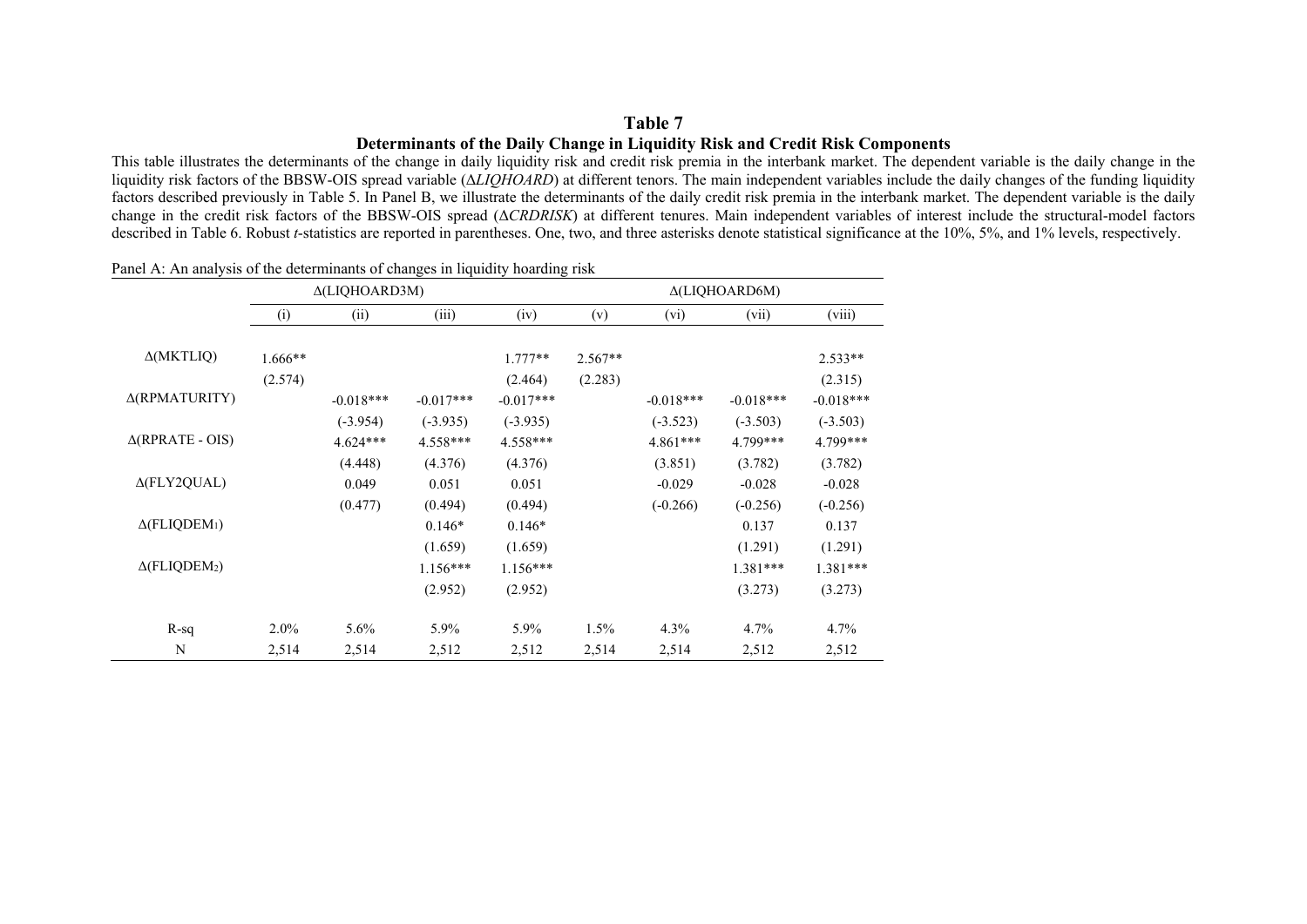|                                    |                      |            |            | $\Delta$ (CRDRISK3M)                |                                |                                      |                     |            |            | $\Delta$ (CRDRISK6M)                |                                |                                      |
|------------------------------------|----------------------|------------|------------|-------------------------------------|--------------------------------|--------------------------------------|---------------------|------------|------------|-------------------------------------|--------------------------------|--------------------------------------|
|                                    | (i)                  | (ii)       | (iii)      | (iv)                                | (v)                            | (vi)                                 | (vii)               | (viii)     | (ix)       | (x)                                 | $(x_i)$                        | (xii)                                |
| $\Delta$ (CDSVOL)                  | $0.054**$<br>(1.962) |            |            |                                     | $0.052**$<br>(2.276)           | $0.083**$<br>(2.070)                 | $0.109*$<br>(1.953) |            |            |                                     | $0.106**$<br>(2.269)           | $0.167**$<br>(2.064)                 |
| $\Delta$ (BLEV)                    |                      | $0.951***$ |            |                                     | 1.189***                       | $1.390***$                           |                     | $2.122***$ |            |                                     | 2.403***                       | $2.810***$                           |
| $\Delta$ (BIVOL)                   |                      | (5.811)    | $-2.069$   | $-2.119$                            | (5.106)<br>$-1.556$            | (8.044)<br>$-3.336**$                |                     | (5.679)    | $-4.227$   | $-4.329$                            | (5.095)<br>$-3.191$            | (8.033)<br>$-6.809**$                |
| Δ(UNCERTAINTY)                     |                      |            | $(-1.063)$ | $(-1.089)$<br>$1.861***$<br>(2.621) | $(-1.413)$<br>0.516<br>(0.783) | $(-2.523)$<br>$0.328***$<br>(3.138)  |                     |            | $(-1.069)$ | $(-1.094)$<br>$3.752***$<br>(2.620) | $(-1.422)$<br>1.036<br>(0.779) | $(-2.532)$<br>$0.668***$<br>(3.178)  |
| $\Delta$ (EXYCURVE)                |                      |            |            |                                     | $0.574***$                     | 0.228                                |                     |            |            |                                     | $1.155***$                     | 0.461                                |
| $\Delta$ (RPRATE - OIS)            |                      |            |            |                                     | (5.016)<br>$0.074**$           | (0.352)<br>$-0.006$                  |                     |            |            |                                     | (5.004)<br>$0.114**$           | (0.352)<br>$-0.013$                  |
| Δ(CDSVOL) * GOVGUARANTEE           |                      |            |            |                                     | (3.641)                        | $(-0.279)$<br>$-0.057$<br>$(-1.334)$ |                     |            |            |                                     | (3.799)                        | $(-0.296)$<br>$-0.115$               |
| $\Delta$ (BLEV) * GOVGUARANTEE     |                      |            |            |                                     |                                | $-0.419$<br>$(-1.312)$               |                     |            |            |                                     |                                | $(-1.333)$<br>$-0.855$<br>$(-1.326)$ |
| $\Delta$ (BIVOL) * GOVGUARANTEE    |                      |            |            |                                     |                                | $3.885**$<br>(2.353)                 |                     |            |            |                                     |                                | 7.896**<br>(2.357)                   |
| Δ(UNCERTAINTY) * GOVGUARANTEE      |                      |            |            |                                     |                                | 0.278<br>(0.691)                     |                     |            |            |                                     |                                | 0.558<br>(0.688)                     |
| $\Delta$ (EXYCURVE) * GOVGUARANTEE |                      |            |            |                                     |                                | 2.700                                |                     |            |            |                                     |                                | 5.423                                |
| <b>GOVGUARANTEE</b>                |                      |            |            |                                     |                                | (1.047)<br>$-0.004$<br>$(-0.239)$    |                     |            |            |                                     |                                | (1.043)<br>$-0.009$<br>$(-0.241)$    |
| R-sq                               | 0.6%                 | 17.8%      | 0.6%       | 0.7%                                | 23.1%                          | 22.8%                                | 0.6%                | 17.8%      | 0.6%       | 0.8%                                | 23.1%                          | 22.8%                                |
| $\mathbf N$                        | 2,502                | 2,502      | 2,502      | 2,502                               | 2,502                          | 2,502                                | 2,502               | 2,502      | 2,502      | 2,502                               | 2,502                          | 2,502                                |

## Panel B: An analysis of the determinants of changes in credit risk premia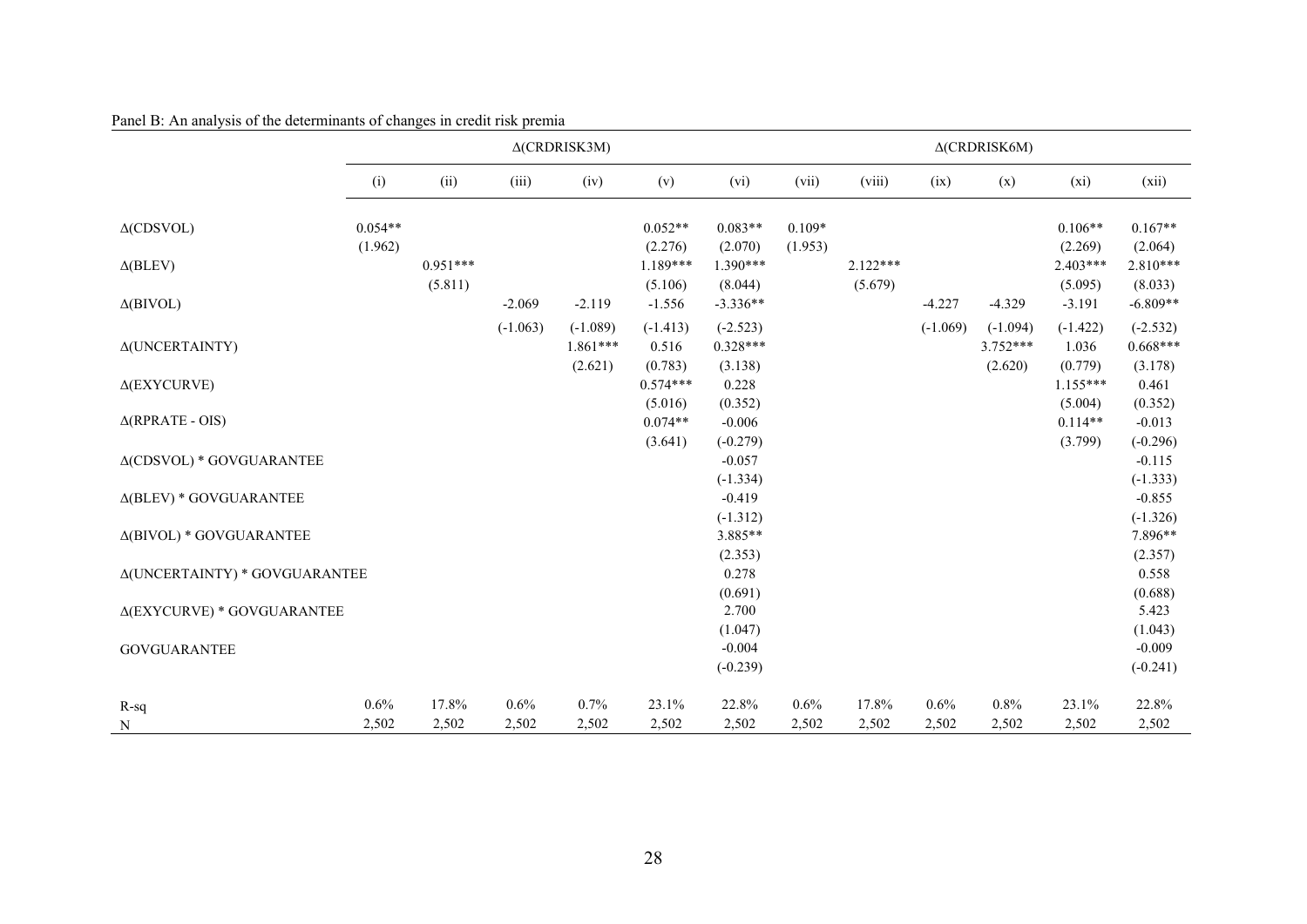# **Table 8 BBSW-OIS Spread: Full Model with Liquidity and Credit Risk Drivers**

This table illustrates the full model of the determinants of the time series variation in the BBSW-OIS spread at different tenures. The dependent variable is the daily changes in the BBSW-OIS spreads (Δ*SPREAD*) for 3-month and 6-month tenors. Independent variables include the daily changes in the funding liquidity and credit risk proxies described previously in Table 5 and Table 6. Robust *t*-statistics are reported in parentheses. One, two, and three asterisks denote statistical significance at the 10%, 5%, and 1% levels, respectively.

|                                  |                          |                          |                          | ΔSPREAD3M                |                          |                          |                          |                          |                          | <b>ASPREAD6M</b>         |                          |                          |
|----------------------------------|--------------------------|--------------------------|--------------------------|--------------------------|--------------------------|--------------------------|--------------------------|--------------------------|--------------------------|--------------------------|--------------------------|--------------------------|
|                                  | (i)                      | (ii)                     | (iii)                    | (iv)                     | (v)                      | (vi)                     | (vii)                    | (viii)                   | (ix)                     | (x)                      | (xi)                     | (xii)                    |
| $\Delta$ (MKTLIQ)                | $1.553**$<br>(2.143)     | $1.574**$<br>(2.140)     | 1.584**<br>(2.142)       | $1.561**$<br>(2.143)     | $1.545**$<br>(2.140)     | $1.575**$<br>(2.138)     | $1.312**$<br>(2.158)     | $1.032**$<br>(2.157)     | $1.023**$<br>(2.157)     | $1.026**$<br>(2.158)     | $1.006**$<br>(2.156)     | $1.008**$<br>(2.151)     |
| Δ(RPMATURITY)                    | $0.018***$<br>$(-3.953)$ | $0.018***$<br>$(-3.959)$ | $0.018***$<br>$(-3.952)$ | $0.018***$<br>$(-3.952)$ | $0.018***$<br>$(-3.952)$ | $0.018***$<br>$(-3.950)$ | $0.019***$<br>$(-3.515)$ | $0.019***$<br>$(-3.516)$ | $0.019***$<br>$(-3.513)$ | $0.019***$<br>$(-3.514)$ | $0.019***$<br>$(-3.513)$ | $0.019***$<br>$(-3.510)$ |
| $\Delta$ (RPRATE - OIS)          | $4.617***$               | $4.617***$               | $4.619***$               | 4.618***                 | $4.616***$               | $4.617***$               | 4.912***                 | 4.911***                 | 4.914***                 | 4.912***                 | 4.911***                 | 4.911***                 |
|                                  | (4.419)                  | (4.414)                  | (4.420)                  | (4.420)                  | (4.412)                  | (4.411)                  | (3.847)                  | (3.843)                  | (3.847)                  | (3.848)                  | (3.843)                  | (3.837)                  |
| $\Delta$ (FLY2QUAL)              | 0.047                    | 0.047                    | 0.047                    | 0.047                    | 0.048                    | 0.048                    | $-0.033$                 | $-0.033$                 | $-0.033$                 | $-0.033$                 | $-0.033$                 | $-0.033$                 |
|                                  | (0.460)                  | (0.461)                  | (0.460)                  | (0.460)                  | (0.462)                  | (0.462)                  | $(-0.302)$               | $(-0.301)$               | $(-0.302)$               | $(-0.303)$               | $(-0.300)$               | $(-0.300)$               |
| $\Delta$ (FLIQDEM <sub>1</sub> ) | 0.143                    | 0.142                    | 0.143                    | 0.143                    | 0.143                    | 0.143                    | 0.123                    | 0.122                    | 0.123                    | 0.123                    | 0.123                    | 0.123                    |
|                                  | (1.610)                  | (1.610)                  | (1.611)                  | (1.610)                  | (1.610)                  | (1.611)                  | (1.145)                  | (1.142)                  | (1.144)                  | (1.145)                  | (1.144)                  | (1.143)                  |
| $\Delta$ (FLIQDEM <sub>2</sub> ) | $1.234***$               | $1.232***$               | $1.234***$               | $1.234***$               | $1.230***$               | $1.229***$               | $1.485***$               | 1.482***                 | $1.484***$               | $1.485***$               | $1.482***$               | $1.481***$               |
|                                  | (3.140)                  | (3.140)                  | (3.140)                  | (3.140)                  | (3.131)                  | (3.130)                  | (3.553)                  | (3.546)                  | (3.550)                  | (3.553)                  | (3.541)                  | (3.538)                  |
| $\Delta$ (CDSVOL)                |                          | $-0.003$                 |                          |                          |                          | $-0.001$                 |                          | $-0.004$                 |                          |                          |                          | $-0.002$                 |
|                                  |                          | $(-0.533)$               |                          |                          |                          | $(-0.099)$               |                          | $(-0.496)$               |                          |                          |                          | $(-0.123)$               |
| $\Delta$ (BLEV)                  |                          |                          | $-0.072$                 |                          |                          | $-0.054$                 |                          |                          | $-0.081$                 |                          |                          | $-0.042$                 |
|                                  |                          |                          | $(-0.295)$               |                          |                          | $(-0.187)$               |                          |                          | $(-0.276)$               |                          |                          | $(-0.118)$               |
| $\Delta(SLOPE)$                  |                          |                          |                          | 0.029                    |                          | 0.049                    |                          |                          |                          | 0.042                    |                          | 0.049                    |
|                                  |                          |                          |                          | (0.472)                  |                          | (0.594)                  |                          |                          |                          | (0.534)                  |                          | (0.407)                  |
| Δ(UNCERTAINTY)                   |                          |                          |                          |                          | 2.058                    | 2.653                    |                          |                          |                          |                          | 1.353                    | 1.796                    |
|                                  |                          |                          |                          |                          | (0.559)                  | (0.721)                  |                          |                          |                          |                          | (0.297)                  | (0.333)                  |
| $\Delta$ (BIVOL)                 |                          |                          |                          |                          | $-0.215$                 | $-0.208$                 |                          |                          |                          |                          | $-0.164$                 | $-0.130$                 |
|                                  |                          |                          |                          |                          | $(-0.764)$               | $(-0.431)$               |                          |                          |                          |                          | $(-0.463)$               | $(-0.179)$               |
| $R-sq$                           | 6.9%                     | 6.9%                     | 6.9%                     | 6.9%                     | 6.9%                     | 6.9%                     | 5.8%                     | 5.8%                     | 5.8%                     | 5.8%                     | 5.8%                     | 5.8%                     |
| N                                | 2,512                    | 2,512                    | 2,512                    | 2,512                    | 2,512                    | 2,512                    | 2,512                    | 2,512                    | 2,512                    | 2,512                    | 2,512                    | 2,512                    |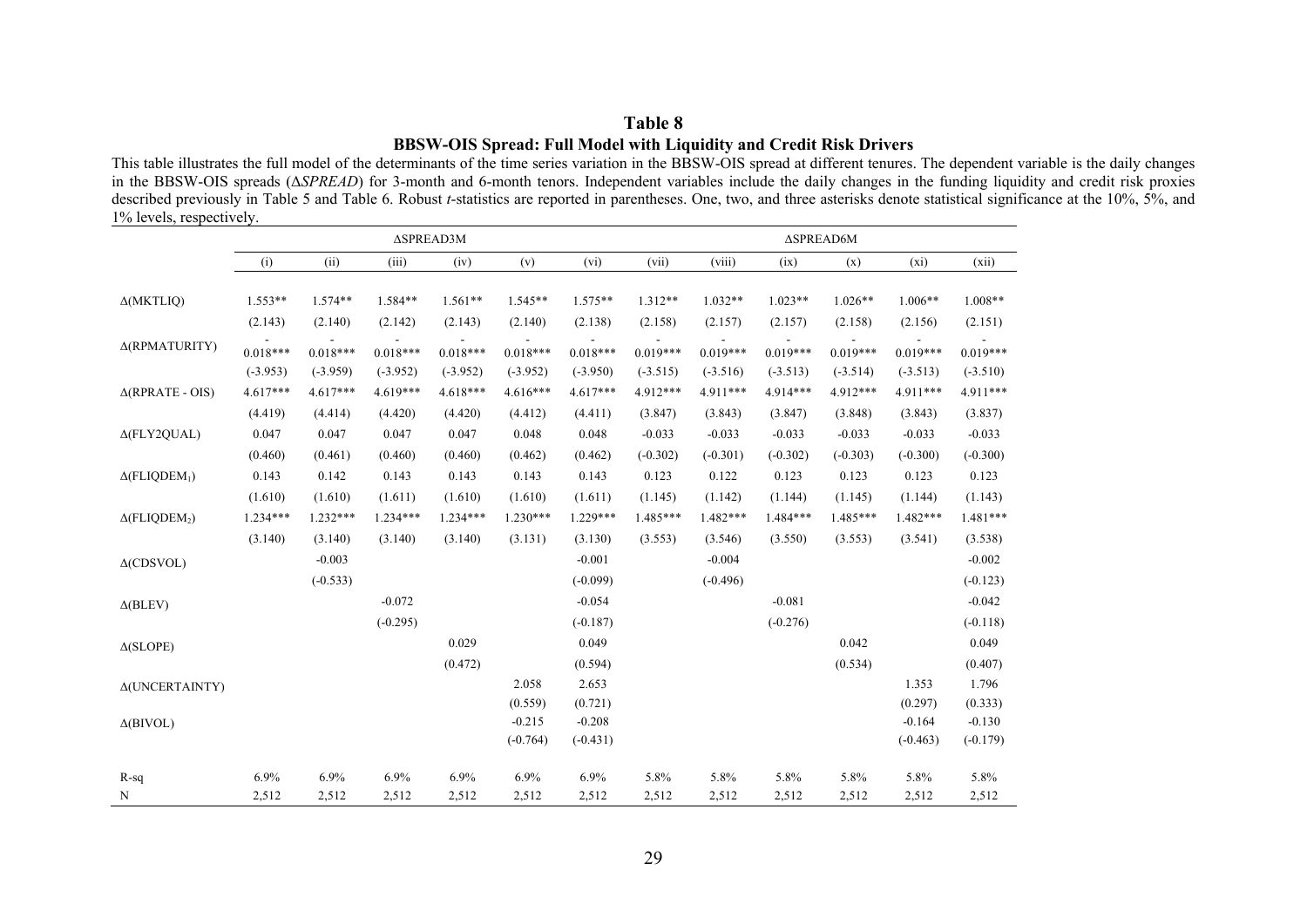# **Appendix Table 1. List of Variables Used**

| Variable             | <b>Definition</b>                                                                                                                                                                                                                                                       | <b>Data Source</b>                                  |
|----------------------|-------------------------------------------------------------------------------------------------------------------------------------------------------------------------------------------------------------------------------------------------------------------------|-----------------------------------------------------|
| SPREAD3M             | 3-month swap spread (difference between the<br>BBSW 3-month tenor and the overnight index<br>swap, OIS).                                                                                                                                                                | AFMA and<br>Bloomberg                               |
| <i>SPREAD6M</i>      | 6-month swap spread (difference between the<br>BBSW 6-month tenor and the overnight index<br>swap, OIS).                                                                                                                                                                | AFMA and<br>Bloomberg                               |
| <i>OIS</i>           | Overnight index swap, which measures market<br>forecasts of the RBA cash rate. We use the 3-<br>month or 6-month OIS rate.                                                                                                                                              | Bloomberg                                           |
| <b>CRDRISK</b>       | Compensation for counterparty risk in the<br>interbank market (default component of BBSW-<br>OIS spread), derived from the prices of credit<br>default swaps (CDS) for the four AFMA-<br>eligible prime banks.                                                          | AFMA,<br>Markit and<br>authors' own<br>calculations |
| <i>LIQHOARD</i>      | Premium associated with liquidity demand of<br>borrowing banks (liquidity component of<br>BBSW-OIS spread), estimated by the difference<br>between BBSW rates and the proxy for<br><b>CRDRISK.</b>                                                                      | AFMA and<br>authors own<br>calculations             |
| <b>BBSW3M</b>        | BBSW with 3-month tenor.                                                                                                                                                                                                                                                | AFMA                                                |
| <i>FLIQDEM1</i>      | The daily volume of first-leg securities<br>including ADI-issued securities (ADI),<br>residential mortgage-backed securities (RMBS),<br>and asset-backed commercial papers (ABCP)<br>bought or sold by the RBA under repo contracts<br>in open market operations (OMO). | <b>RBA</b>                                          |
| FLIQDEM <sub>2</sub> | The logarithm of the daily exchange settlement<br>(ES) balances in the interbank market.                                                                                                                                                                                | <b>RBA</b>                                          |
| <b>RPRATE-OIS</b>    | Difference between the repo rate and the OIS<br>rate, where the repo rate is the daily lowest repo<br>rate dealt by the RBA through OMO for each<br>term dealt.                                                                                                         | <b>RBA</b>                                          |
| <b>RPMATURITY</b>    | The number of days for repo contracts in OMO.                                                                                                                                                                                                                           | <b>RBA</b>                                          |
| <i>FLY2QUAL</i>      | The spread between the repo rate on highly-<br>liquid collateralized (quasi-) Government<br>securities (CGS) and the repo rate on less-liquid<br>collateralized securities.                                                                                             | <b>RBA</b>                                          |